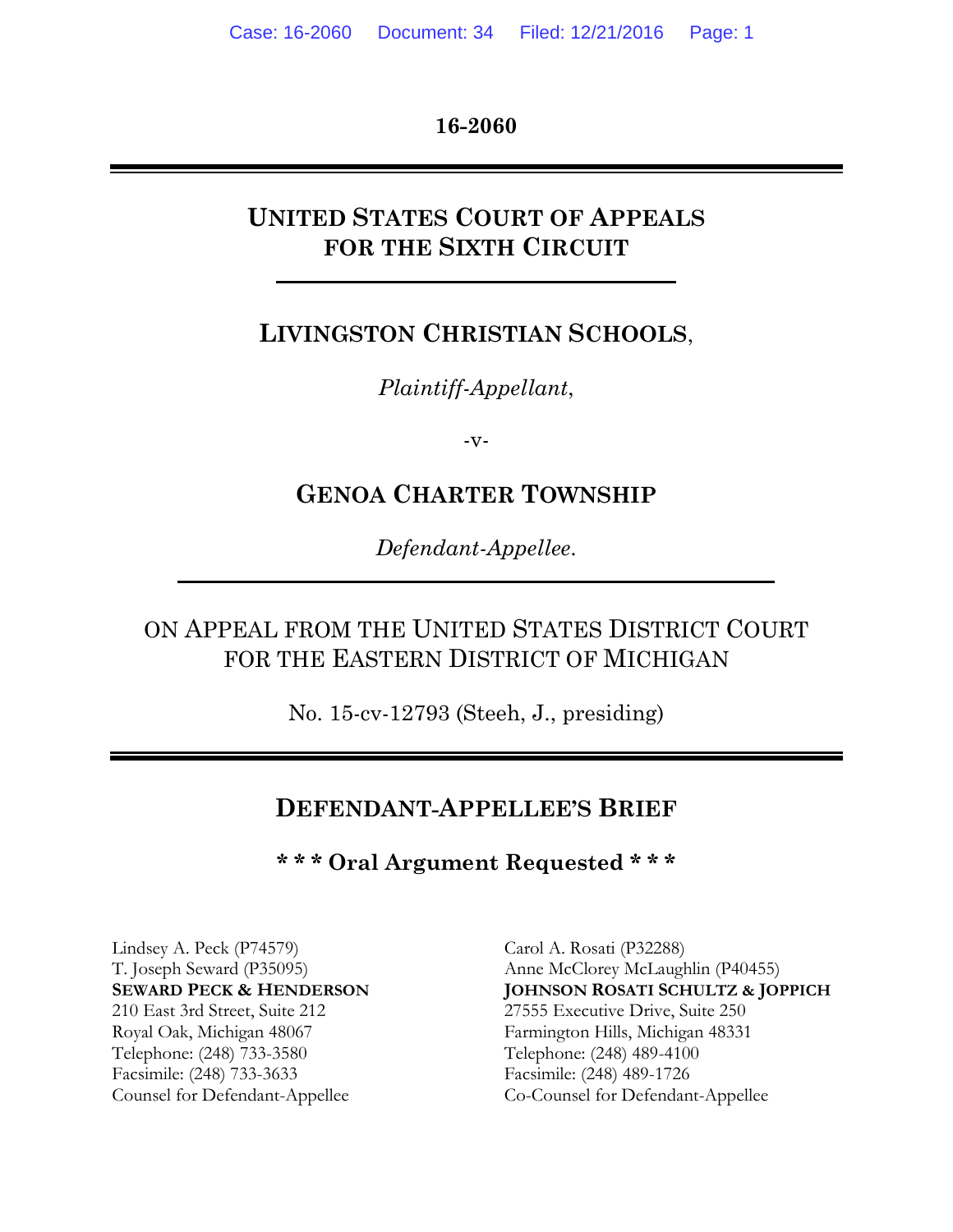# **TABLE OF CONTENTS**<sup>1</sup>

|     |           | COUNTER-STATEMENT OF ISSUE FOR REVIEW1                                                 |  |
|-----|-----------|----------------------------------------------------------------------------------------|--|
|     |           |                                                                                        |  |
|     |           |                                                                                        |  |
| I.  |           |                                                                                        |  |
| II. |           |                                                                                        |  |
|     |           |                                                                                        |  |
|     |           |                                                                                        |  |
|     |           |                                                                                        |  |
| I.  |           | THE SCHOOL WAIVED THE FIRST AMENDMENT<br>AND THE FOURTEENTH AMENDMENT CLAIMS37         |  |
| II. |           | THE SCHOOL FAILED TO MEET THE SUBSTANTIAL<br>BURDEN REQUIREMENT FOR THE RLUIPA CLAIM38 |  |
|     |           | A. The Township Board's Decision Did Not Effectively                                   |  |
|     | <b>B.</b> | The Township Board's Decision Did Not Force                                            |  |

 $\overline{a}$ 

<sup>1</sup> Appellee is satisfied with Appellant's statement of jurisdiction and standard of review. See Fed. R. App. P. 28(b).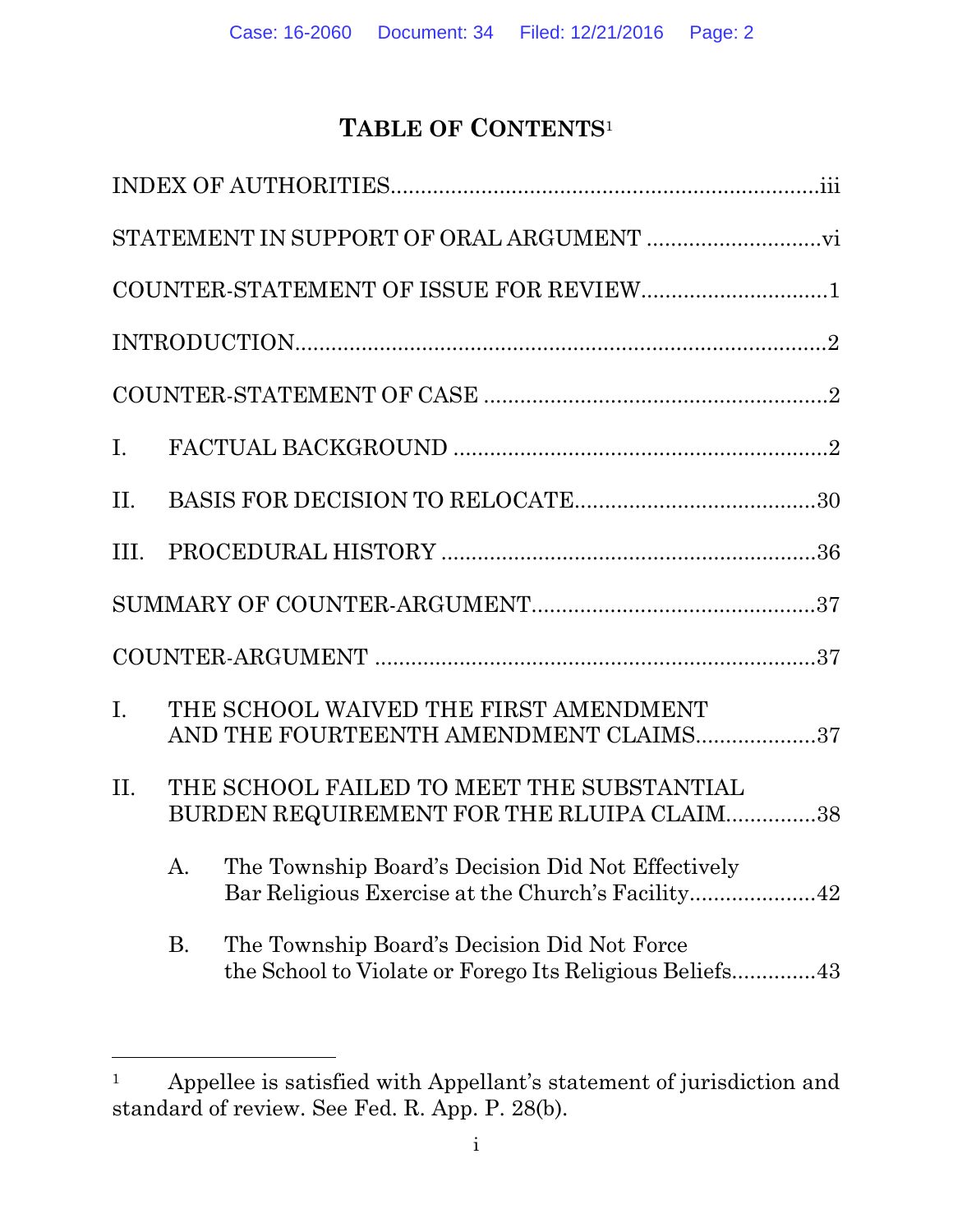| DESIGNATION OF RELEVANT DISTRICT COURT FILINGSIII |  |
|---------------------------------------------------|--|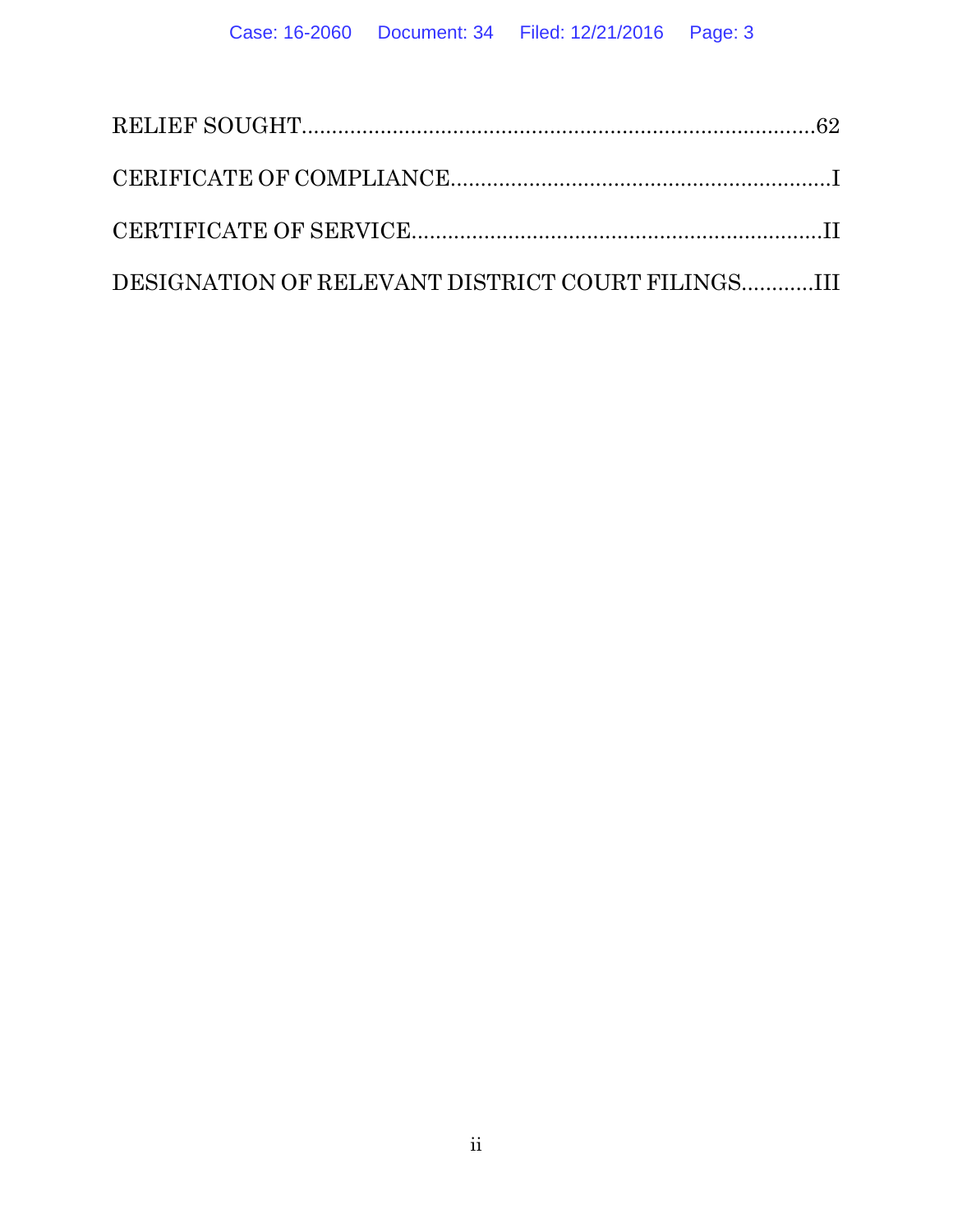# **INDEX OF AUTHORITIES**

## **Cases**

| Ahlers v. Schebil,                                                |
|-------------------------------------------------------------------|
| Andon, L.L.C. v. City of Newport News,                            |
| Barr v. City of Sinton,                                           |
| Civil Liberties for Urban Believers v. City of Chicago,           |
| Cutter v. Wilkinson,                                              |
| Dillery v. City of Sandusky,                                      |
| <i>Episcopal Student Foundation v. City of Ann Arbor,</i>         |
| Ewolski v. City of Brunswick,                                     |
| Harbor Missionary Church Corp. v. City of San Buenaventura,       |
| Lakewood Congregation of Jehovah's Witnesses v. City of Lakewood, |
| Lighthouse Inst. for Evangelism, Inc. v. City of Long Branch,     |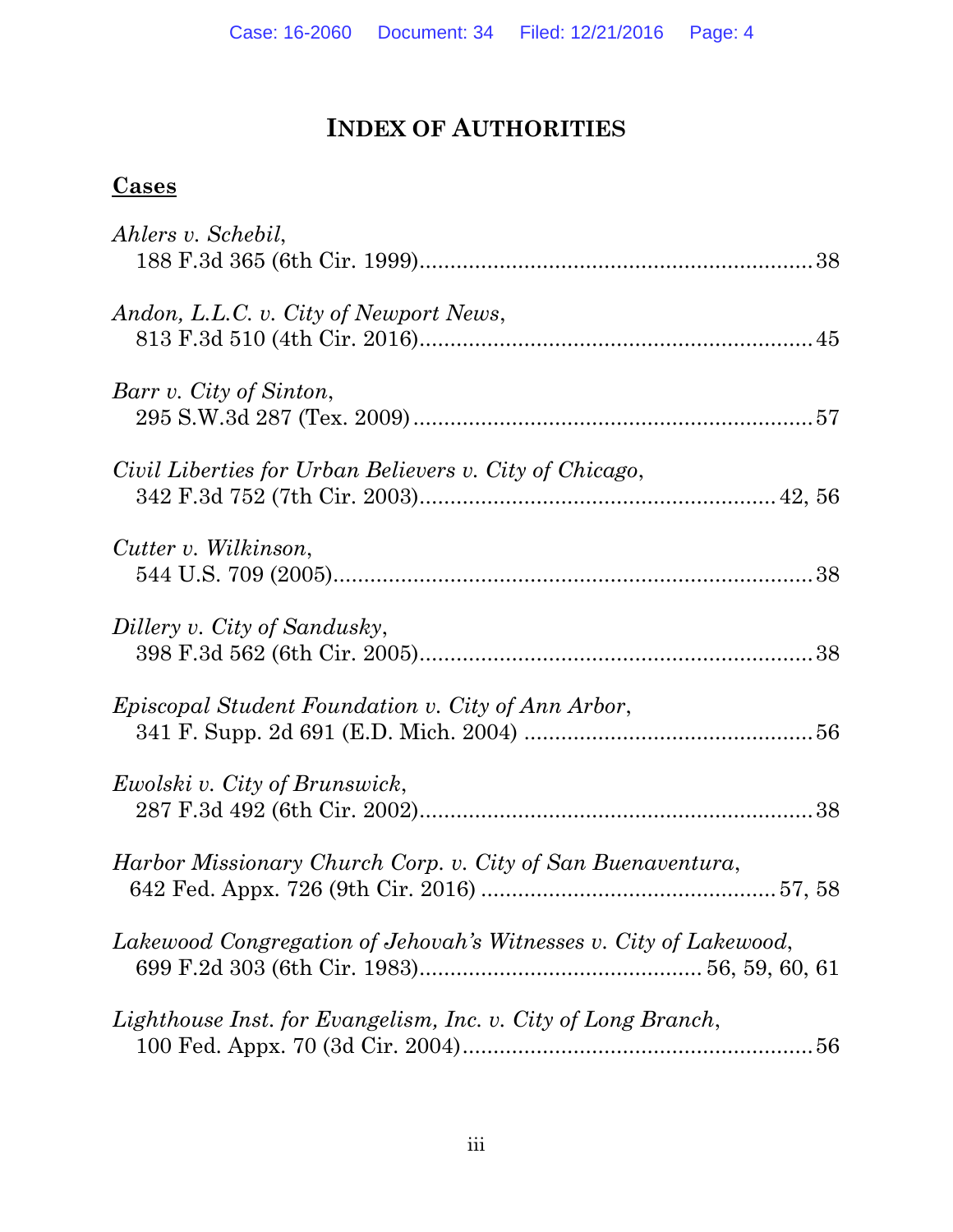| Living Water Church of God v. Meridian Charter Twp.,         |  |
|--------------------------------------------------------------|--|
| Living Water Church of God v. Meridian Charter Twp.,         |  |
| Nw. Airlines, Inc. v. Kent Cnty.,                            |  |
| Petra Presbyterian Church v. Vill. of Northbrook,            |  |
| R.K. ex rel. J.K. v. Bd. of Educ. of Scott Cnty.,            |  |
| Rodgers v. Hawley,                                           |  |
| Roman Catholic Bishop of Springfield v. City of Springfield, |  |
| San Jose Christian Coll. v. City of Morgan Hill,             |  |
| Sault Ste. Marie Tribe of Chippewa Indians v. United States, |  |
| Sossamon v. Texas,                                           |  |
| Westchester Day School v. Village of Mamaroneck,             |  |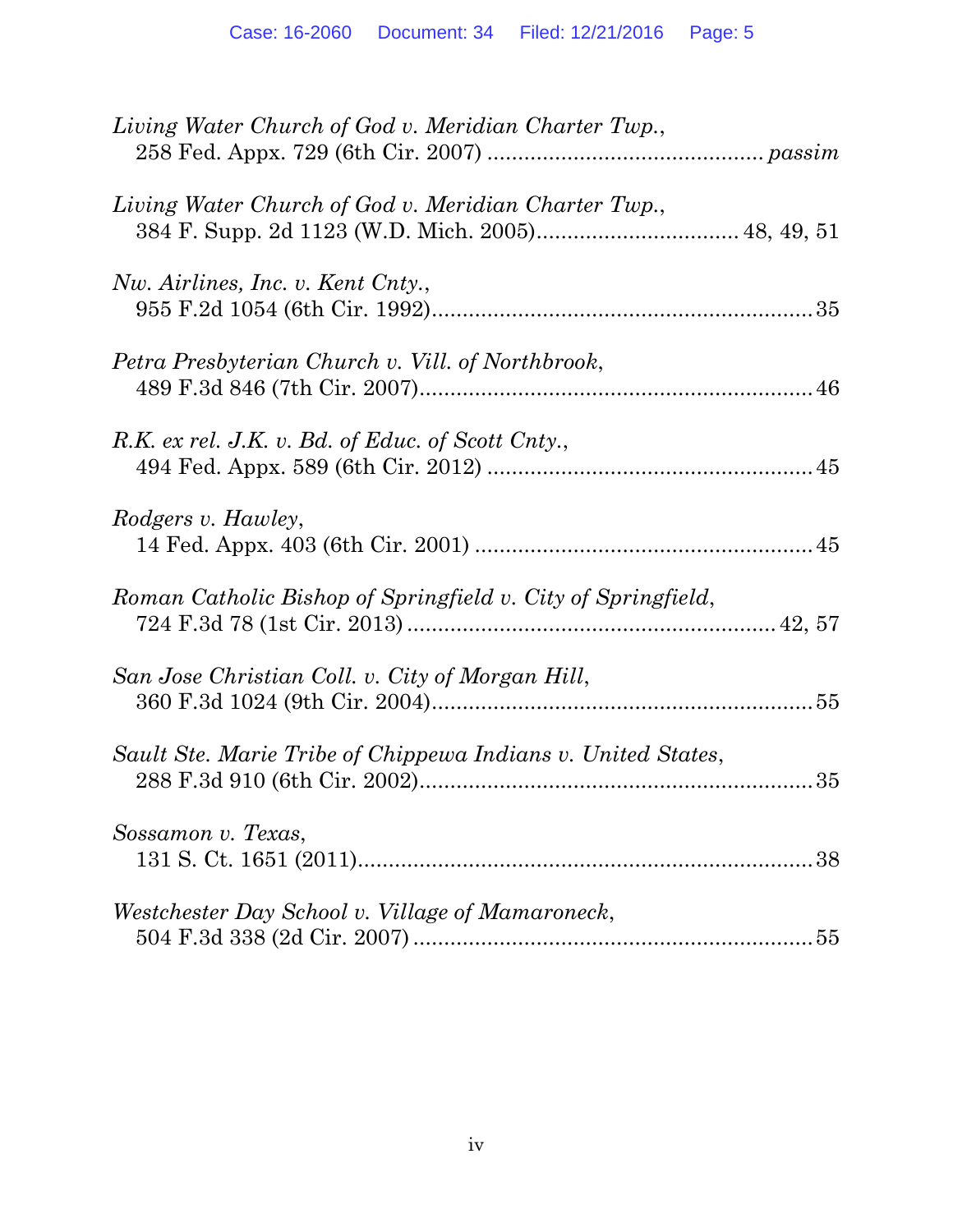## **Statutes**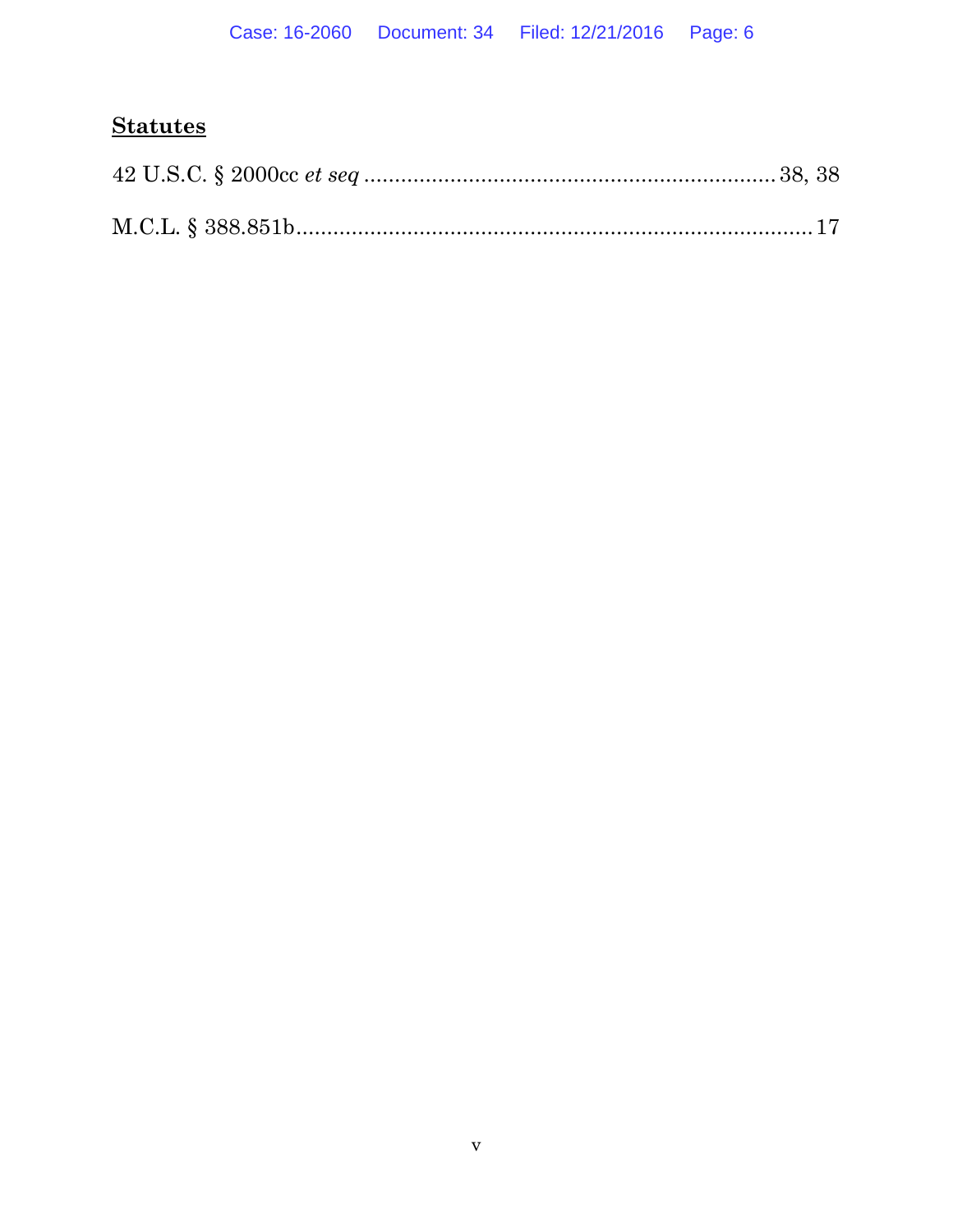### **STATEMENT IN SUPPORT OF ORAL ARGUMENT**

Appellee requests that the Court entertain oral argument to enable counsel for the respective parties to address any outstanding issues regarding the facts or the applicable legal principles.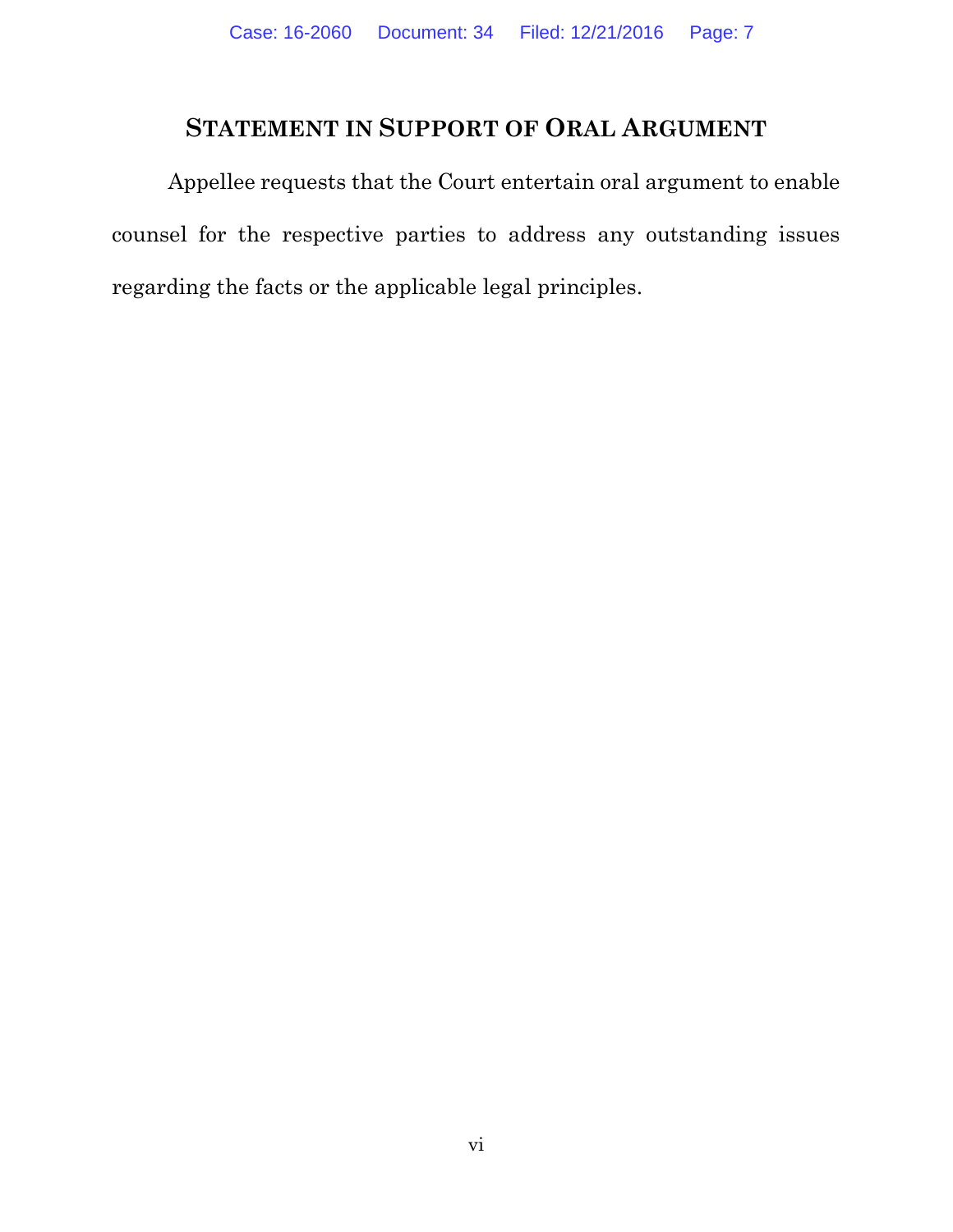### **COUNTER-STATEMENT OF ISSUE FOR REVIEW**

I. Did the District Court err in granting summary judgment of Appellant's claim under the Religious Land Use and Institutionalized Persons Act?

Appellant says "yes"

Appellee says "no"

District Court said "no"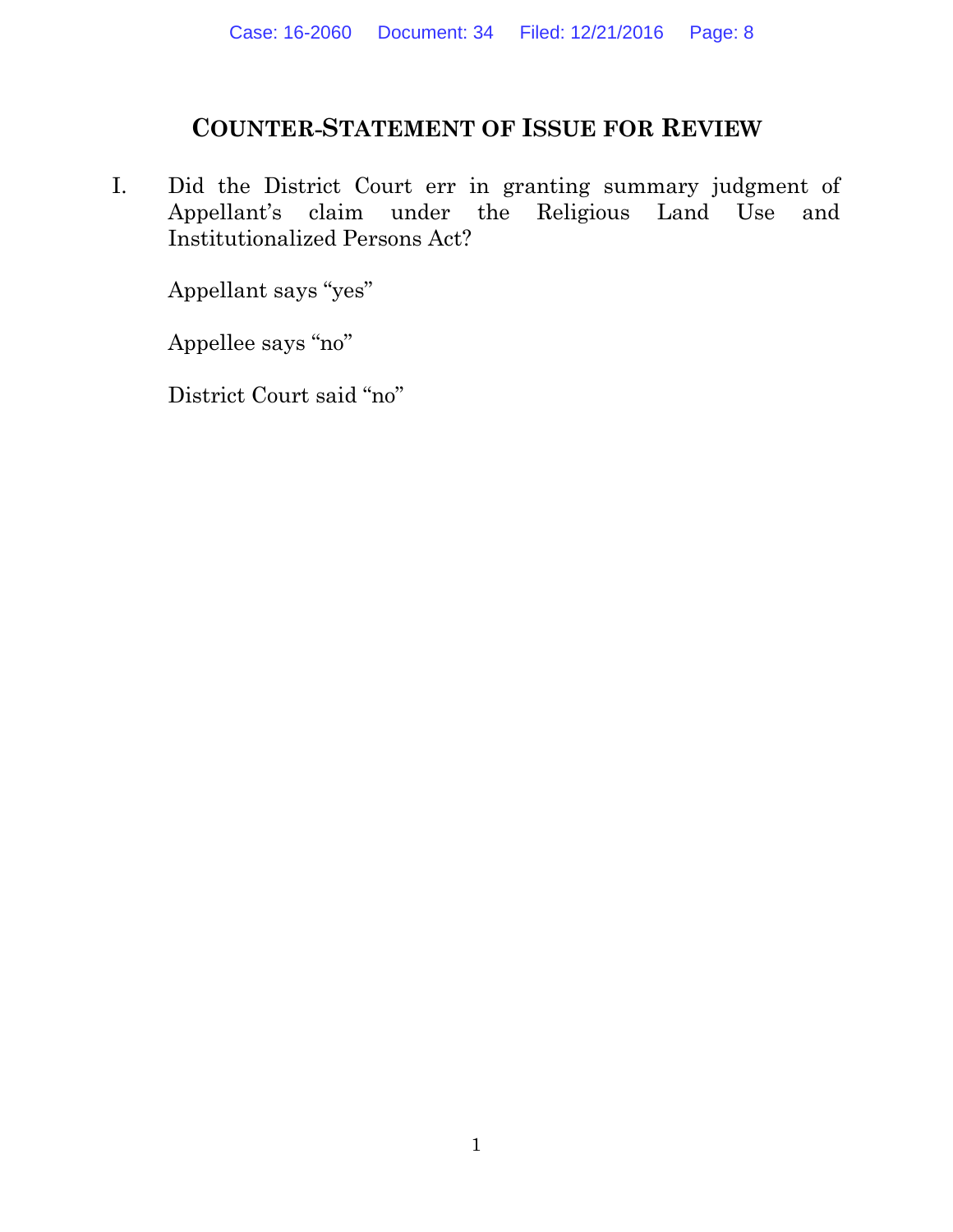### **INTRODUCTION**

Livingston Christian Schools ("the School") claims that Genoa Charter Township ("the Township") violated the Religious Land Use and Institutionalized Persons Act ("RLUIPA") by virtue of the denial of a special use permit for which the Brighton Church of the Nazarene ("the Church") applied.<sup>2</sup>

### **COUNTER-STATEMENT OF CASE**

## **I. FACTUAL BACKGROUND**

 $\overline{a}$ 

Over two decades ago, the Church purchased property in the Township's suburban residential zoning district. (*Complaint*, R. 1, Pg. ID 4). In 1991, the Church obtained a special use permit to conduct its worship services and ministries on the property. (*Id*.). Thereafter, the Church constructed a 27,620 square foot facility in various phases. (*Id*.). As the Church grew, so too did neighbors' problems. The Church's conduct and neglect led neighbors to express their need for privacy, for

<sup>2</sup> The School also claimed that the Township violated the First Amendment and the Fourteenth Amendment. As discussed in more detail below, the School abandoned these claims on appeal.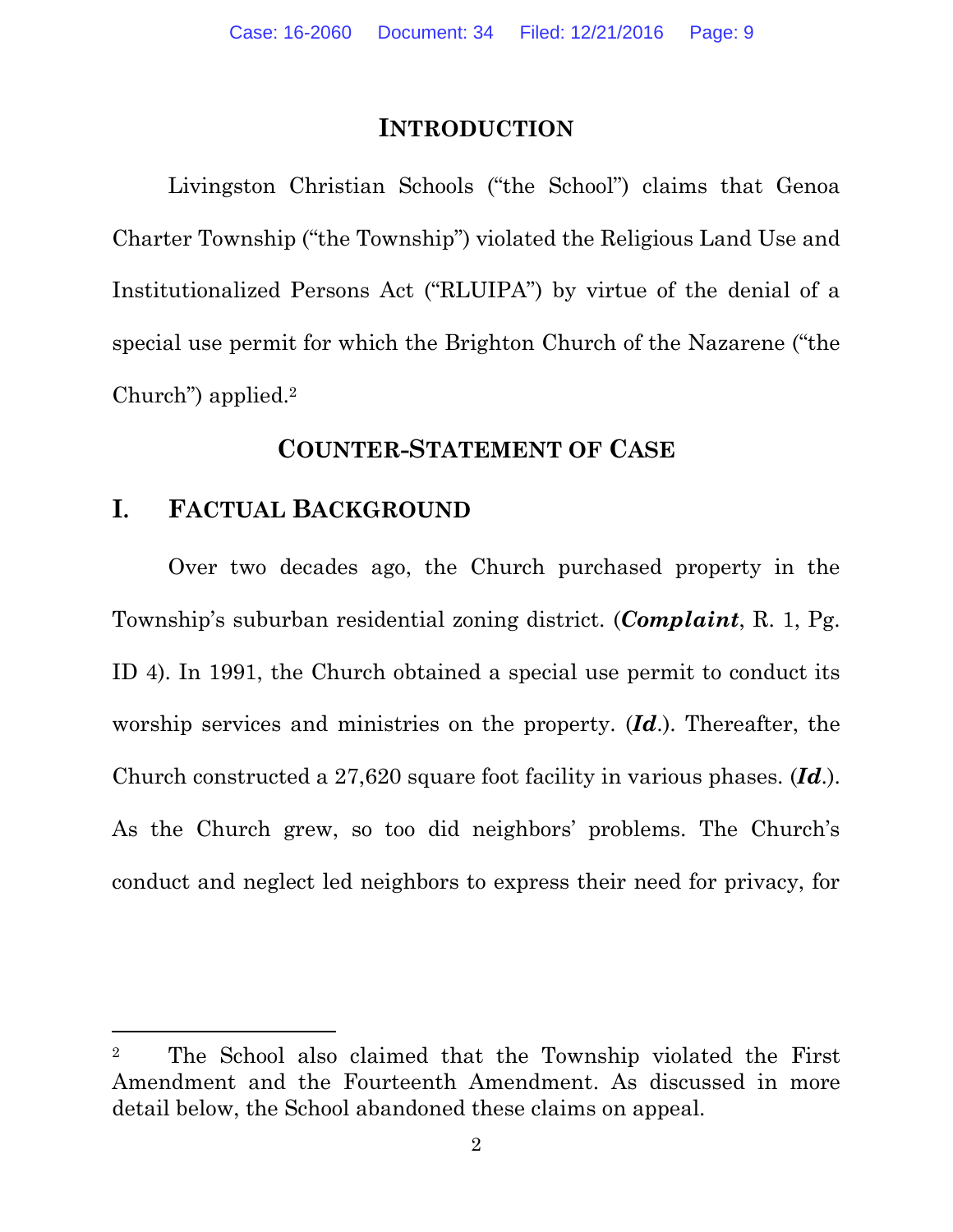protection of their neighborhood, and ultimately for "protection from the [C]hurch." (*07-22-2013 Minutes*, R. 11-3, Pg. ID 377).

Around August 2000, the Church applied for a special use permit to add a 6,960 square foot pavilion-like building for use as a skate park. (*08-28-2000 Minutes*, R. 11-4, Pg. ID 380-384). The Church acknowledged that outdoor skating in its parking lot kept neighbors awake at night. (*Id*.). The Church viewed the skate park as a means to "keep things under control" and regulate the hours during which youth utilized the Church's facility. (*Id*.). The Church advised that youth would be permitted to use the skate park for skateboarding and in-line skating, perhaps volleyball games and picnics in the future, at no charge. (*Id*.). The Church denied any other planned activities for the skate park. (*Id*.). The Township Planning Commission recommended a special use permit subject to conditions, one of which required the Church to close the skate park by 10:00 p.m. (*Id*.). The Township Board approved a special use permit with the recommended conditions.

Neighbors voiced complaints about the skate park. They complained that the Church used the skate park for a commercial purpose. (*04-14-2003 Minutes*, R. 11-5, Pg. ID 398-401). They also

3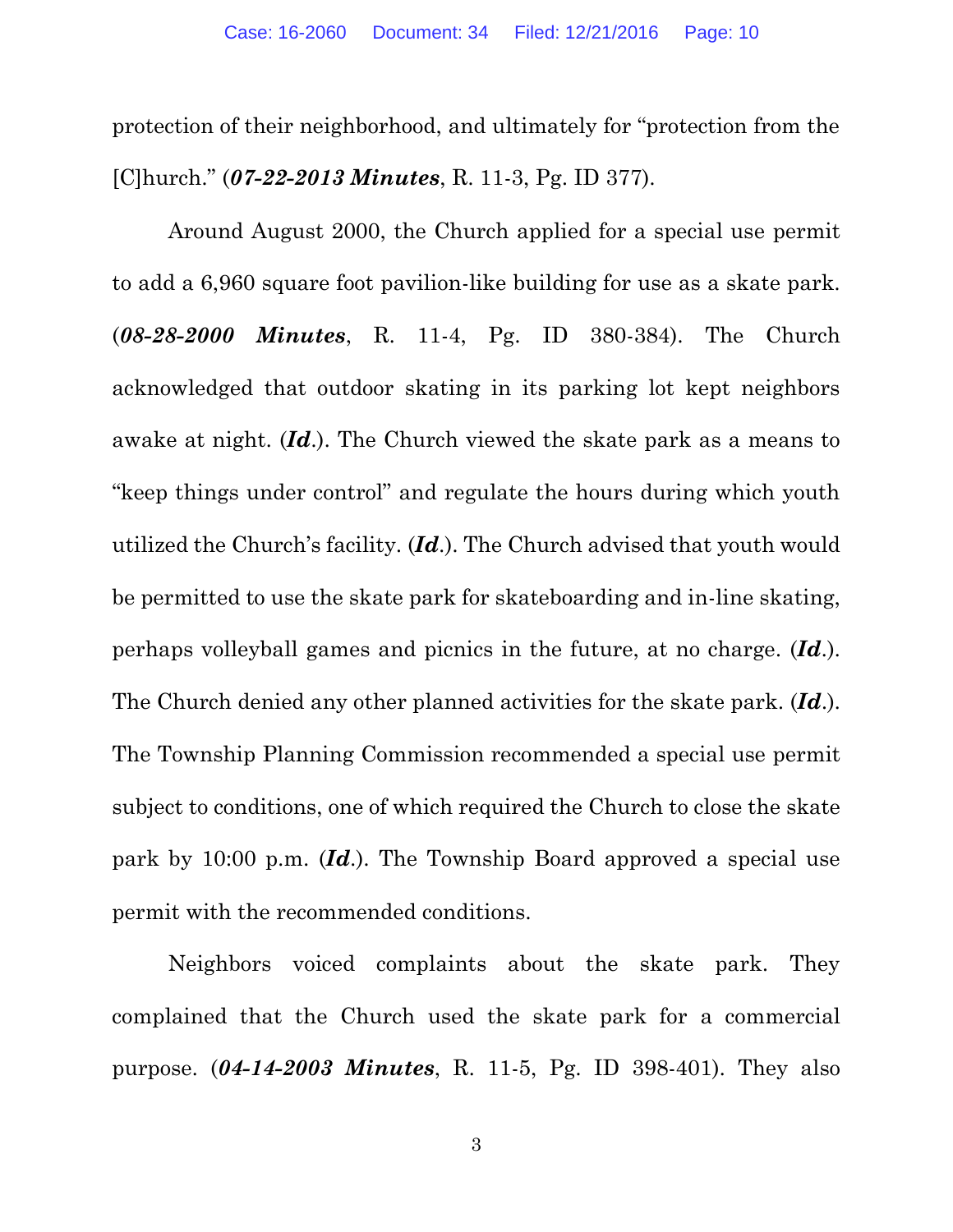complained that the skate park created problems—including noise, loitering, and littering—"at all times of the day and night." (*Id*.). They stressed the need for additional supervision, as well as enforcement of curfews and existing rules, and inquired whether the Church developed guidelines for ensuring the privacy of neighbors. (*Id*.). The Church acknowledged that it closed the skate park at 12:00 a.m., rather than 10:00 p.m. (*Id*.). Although the Church previously informed the Township Planning Commission that it would not charge a fee, the Church admitted that it charged a fee—youth paid a fee to use the skate park unless they attended Saturday service, and others paid a fee to rent the skate park. (*Id.*; *05-12-2003 Minutes*, R. 11-6, Pg. ID 413-416).

The Church met with neighbors to discuss "how the [C]hurch can be a better neighbor." (*Id*.). The Church agreed to plant a tree barrier to protect the privacy of neighbors, hire a security guard and install a security camera to monitor the activity in the parking lot, outline rules for the skate park in the liability waiver form, erect signs to inform youth that outdoor skating is prohibited, and turn off the outdoor lighting at 11:00 p.m. (*Id*.). Following the meeting, neighbors continued to voice complaints regarding the skate park. They complained that the Church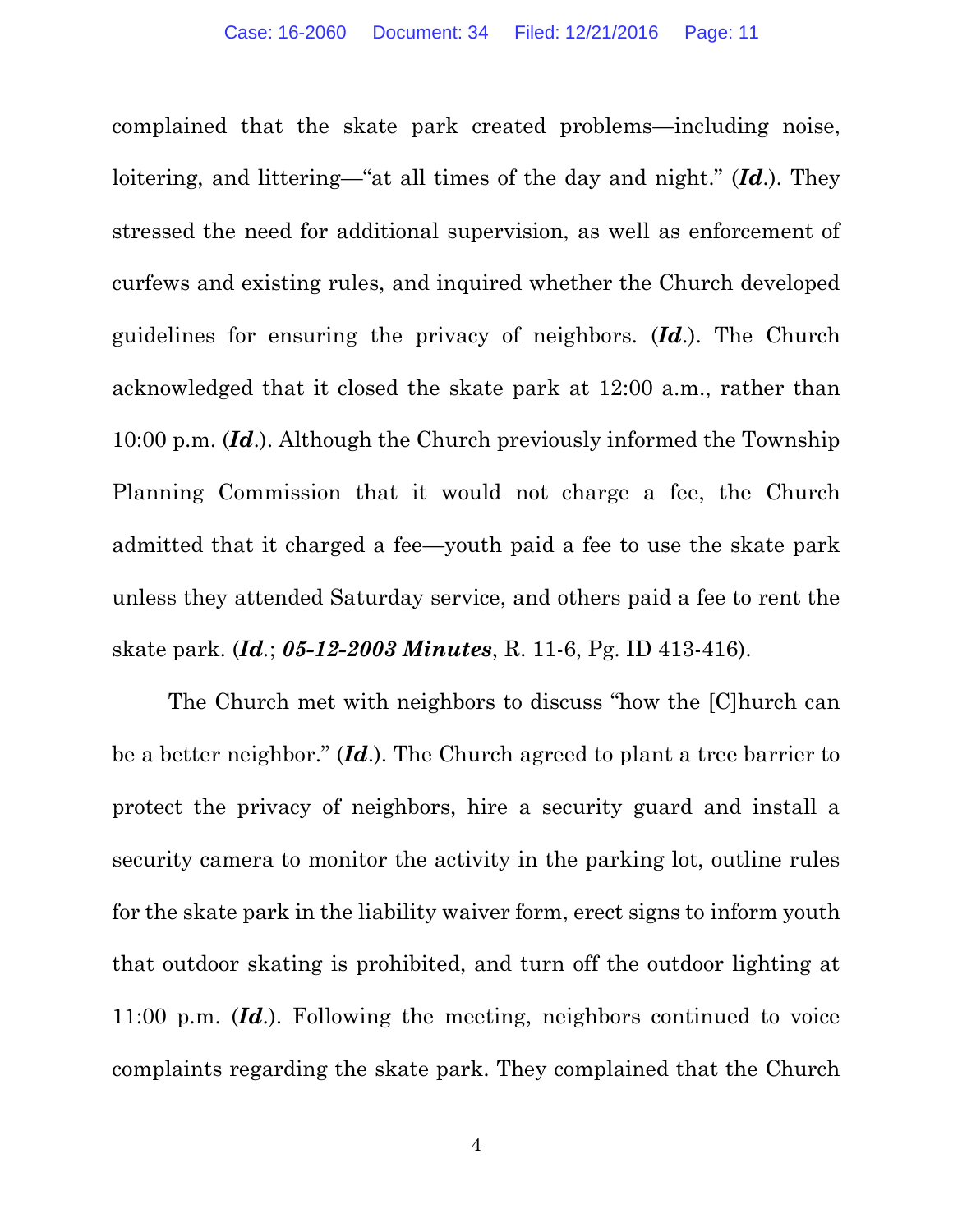expanded the hours of operation without approval and failed to resolve the noise issue or enforce the prohibition against outdoor skating. (*Id*.).

Around April 2003, the Church applied for another special use permit to add a 17,600 square foot building for use as a sanctuary. (*04- 14-2003 Minutes*, R. 11-5, Pg. ID 398-401). The Church advised that it planned to convert the existing sanctuary into Sunday school classrooms. (*Id*.). A neighbor expressed his belief that since the Church failed to meet the conditions of the special use permit approved in 2000, it should not be granted an additional special use permit. (*05-12-2003 Minutes*, R. 11- 6, Pg. ID 415). The Township Planning Commission recommended a special use permit subject to conditions regarding the skate park. (*Id*.). The recommended conditions required the Church to improve and maintain the landscape near the east property line, set forth rules for the skate park in the liability waiver form, turn off the outdoor lighting at 11:00 p.m., erect at least two signs to inform youth that outdoor skating is prohibited, cease commercial activity, and provide a security guard to patrol the parking lot during the evening. (*Id*.). The Township Board approved a special use permit with the recommended conditions.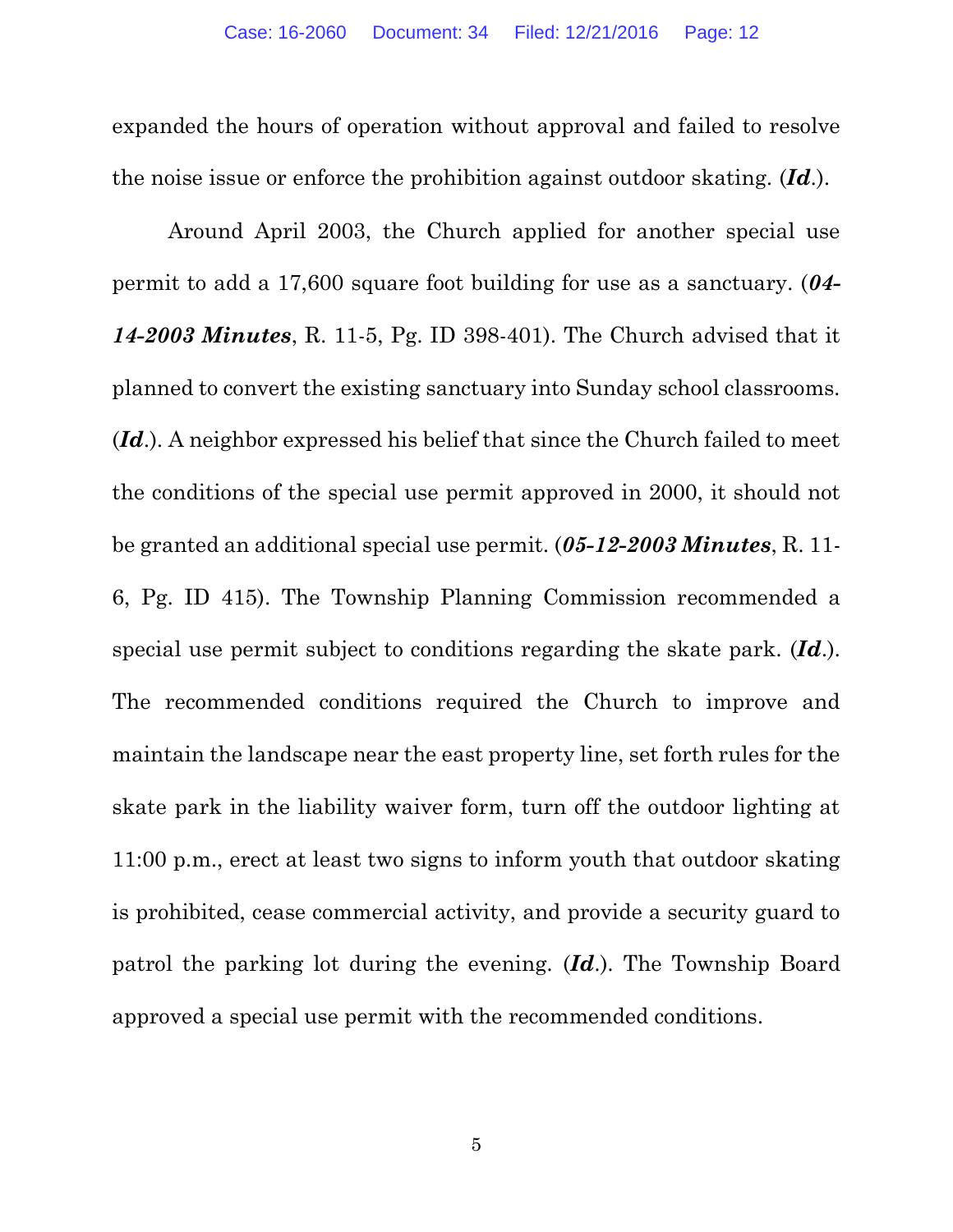In September 2007, the Township received a letter from the

homeowners of a neighboring subdivision, which documented continued

problems with the skate park:

It is with much frustration that we must report that not only has the Church failed to adhere to the guidelines . . . with respect to the [skate park], but [has] created other problems as well. On most occasions there is no supervision at all and the skating/biking goes on well past the 10 p.m. curfew. The activities are not confined to [the] indoor facility as mandated in the approval minutes, and in fact, have created a situation in which there is under-age drinking, loud and disturbing music, loud cars and motorcycles often driving recklessly and the attendees spend much of their time loitering on the [subdivision] property, resulting in littering and most recently, attempts at breaking into vehicles parked on Aljoann Road.

As stated previously, the [subdivision] homeowners are concerned, and furthermore worried about the safety of our families and property due to the lack of supervision and care from the [Church].

(*Letter*, R. 11-7, Pg. ID 419-420).

\* \* \*

For nine years preceding the commencement of this litigation, the School operated its educational institution in a 26,247 square foot facility situated on 1.6 acres in Pinckney. (*Complaint*, R. 1, Pg. ID 4; *Agreement*, R. 35-2, Pg. ID 994-1007). The School purchased the Pinckney facility from the Roman Catholic Diocese of Lansing ("the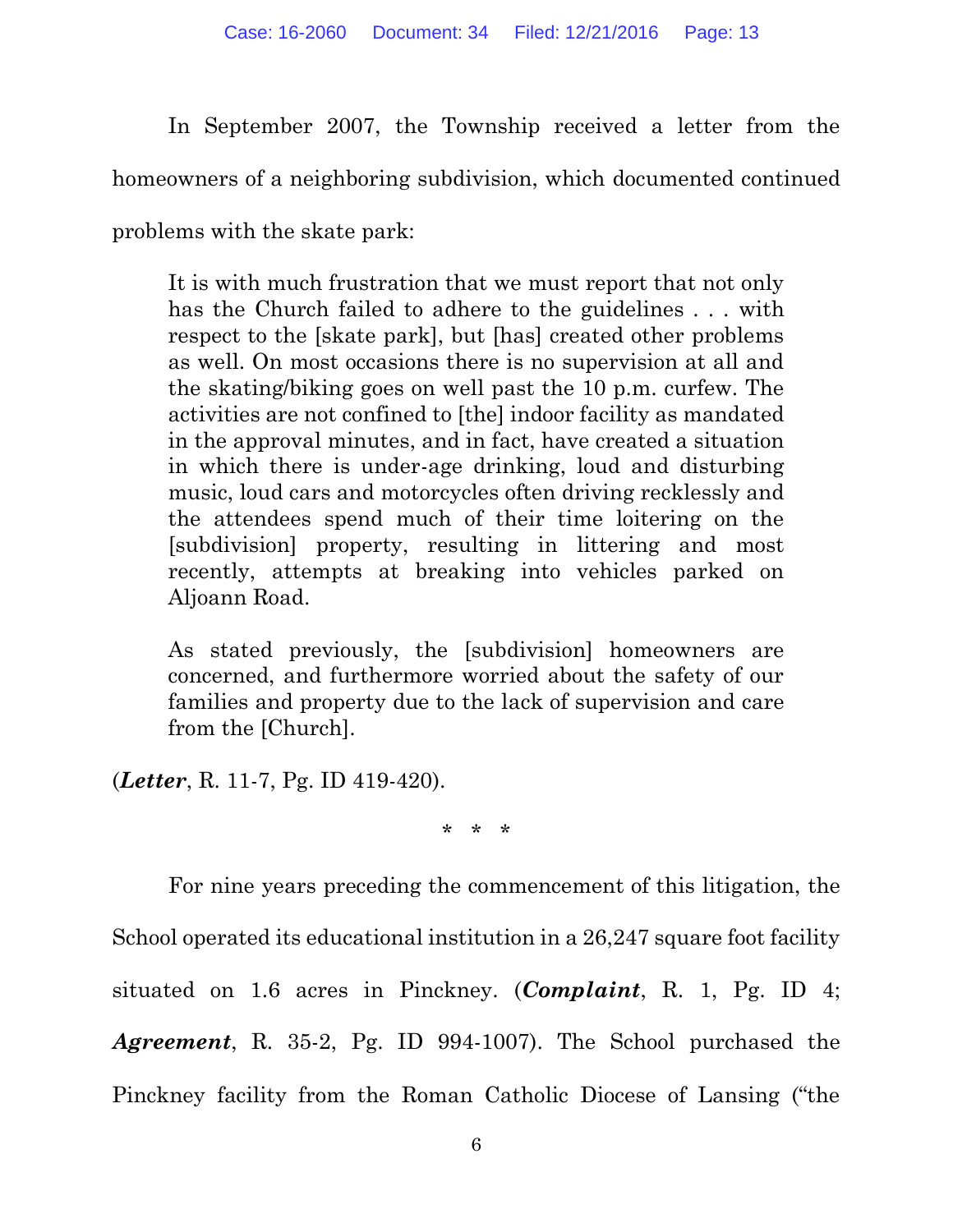Diocese") for \$1,400,000.00 in 2007. (*Id.*). The land contract executed by the School and the Diocese fully matured in August 2012, at which time the balance of the purchase price (\$1,365,750.00) became due and payable. (*01-08-2013 Correspondence*, R. 35-3, Pg. ID 1008-1009). The School failed to make the required payment. (*Id*.).

During a meeting in November 2012, the School reached a consensus that remaining in the Pinckney facility on a long-term basis would result in dissolution of the School due to a lack of enrollment and income. (*Panning Declaration*, R. 43-2, Pg. ID 1246, 1249; *11-19-2012 Minutes*, R. 35-4, Pg. ID 1010-1011). While the School acknowledged the need to be candid and forthright with students' families about the School's "financial difficulties," the School wanted to "present a positive spin" on a melancholic situation—perhaps announcement of a new location for the School. (*Id*.).

In January 2013, the Diocese sought to enforce the terms of the land contract. (*01-08-2013 Correspondence*, R. 35-3, Pg. ID 1008-1009). Five months later, the Diocese and the School met to discuss options. (*05-23- 2013 and 06-04-2013 Correspondence*, R. 35-5, Pg. ID 1012-1013). In order to give the School an opportunity to consider whether to refinance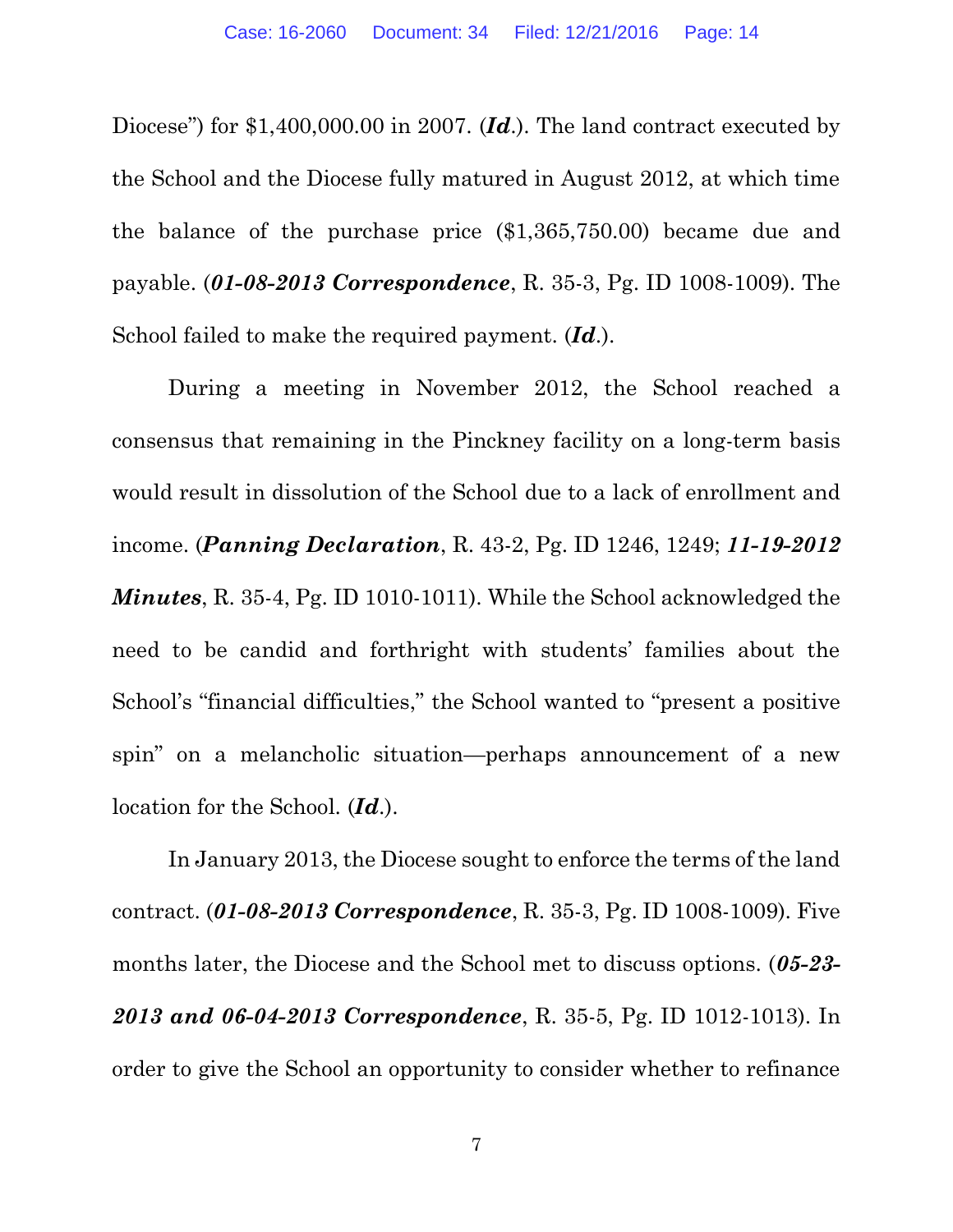or negotiate a buyout, the Diocese proposed to forbear pursuit of a default under the land contract if the School paid \$5,000.00 per month in the interim. (*06-10-2013 Correspondence*, R. 35-5, Pg. ID 1021-1022). The School accepted the Diocese's proposal, after which the School and the Diocese negotiated and executed a forbearance agreement. (*Agreement*, R. 35-6, Pg. ID 1034-1038).

\* \* \*

As of July 2013, the Church parking lot remained "a nuisance." (*07- 22-2013 Minutes*, R. 11-8, Pg. ID 421-425). Neighbors complained that the Church failed to resolve the noise issue. During the day, the Church allowed the parking lot to be used as a testing site for various licenses driver licenses, commercial licenses, and motorcycle licenses—without approval. (*Id*.; *09-09-2013 Minutes*, R. 11-9, Pg. ID 426-429). At night, youth blared music and drag raced in the parking lot. (*07-22-2013 Minutes*, R. 11-8, Pg. ID 421-425). Neighbors also complained that the Church failed to honor its obligation to improve and maintain the landscape. (*Id*.).

The Church applied for a special use permit to add a 16,120 square foot building for use as classrooms and a gymnasium. (*Id*.). The Church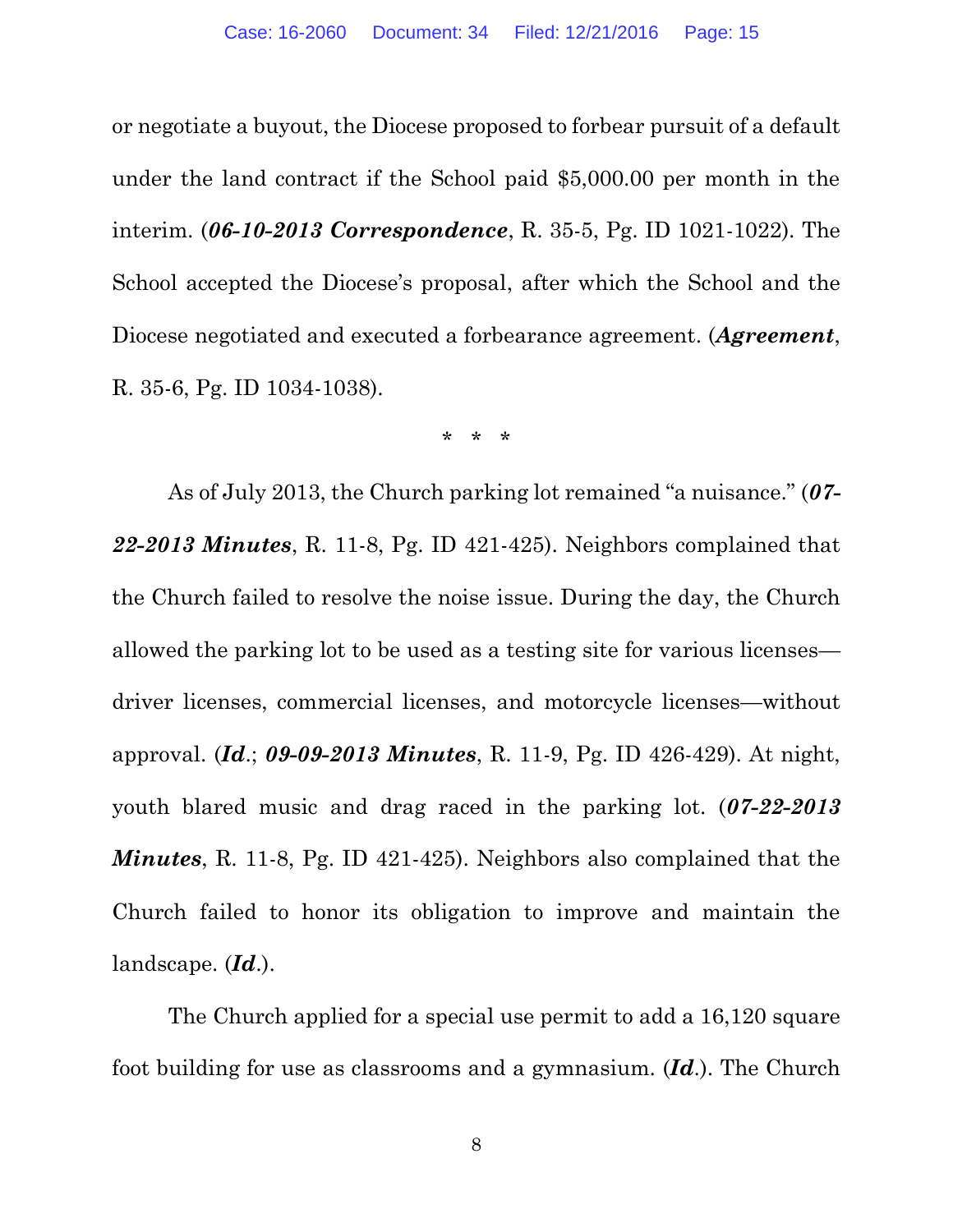advised of its intent to use the classrooms for Sunday school. (*Id*.). When asked by the Township Planning Commission, the Church expressly disclaimed any intent to use the classrooms for a private school. (*Id*.). The Township Planning Commission stressed the need for the Church to mitigate "annoyances to the neighbors." (*Id*.). The Township Planning Commission directed the Church to submit a revised site plan that addressed the landscape issues, as well as a revised environmental impact assessment that reflected resolution of the problems regarding noise and misuse of the property in the evening. (*Id*.).

After the public hearing, the Township Planning Commission received a letter from a neighbor that detailed serious problems with the Church's operations:

It is very common for people, especially teenagers to be doing things in the parking lot at any time during the day, evening, and most annoying, the night.

When I first moved in, it worried me, especially at night, because I would see the shadowed figures of two or three or more sitting or standing in the row of trees directly across from my house, looking straight at me (usually but not always teens). Believe me, it was strange, as if I was being watched. It was common for them to be smoking (don't know if it was cigarettes, pot, or what, though I have found injection needles that at least might be for harder drugs discarded on the bank and even on my lawn through the years, so someone is shooting up something).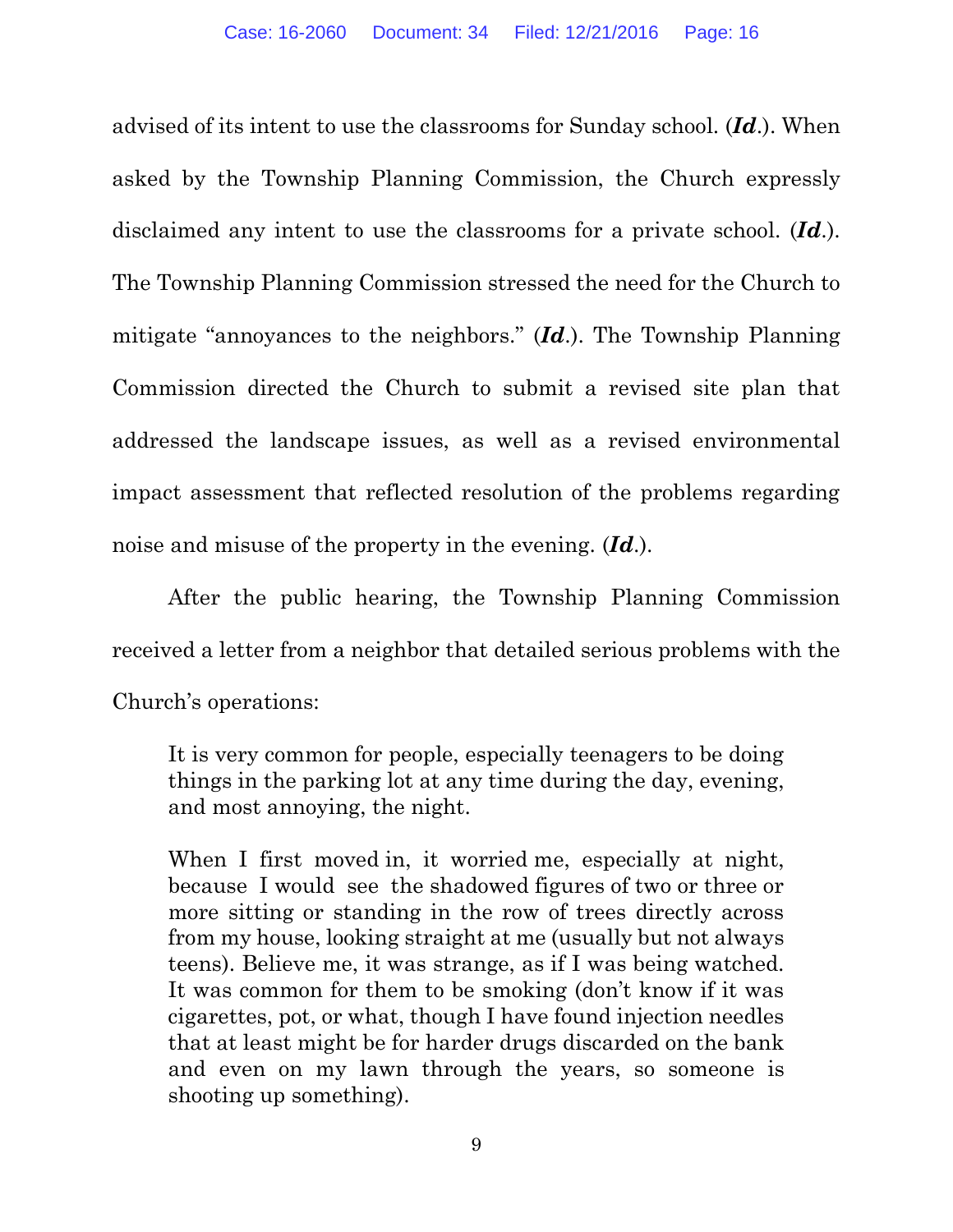It is also not at all uncommon to experience loud noises from the parking lot. Sometimes it's the result of an activity going on at the church, something I can live with on occasion, though I wish they would not hold outdoor events there, as happens, usually on a Saturday or Sunday. What is more bothersome is the noise during the middle of the night when young adults are racing their car engines (why I have no idea, though I suppose that's what teens do), turning up their radios or doing other things that literally wake me up from my sleep.

A more serious concern is that children of various ages (and some are very young) occasionally come running down the small bank, emerging suddenly from the trees and out onto the street. Sometimes they come down on bicycles and even occasionally on skateboards. This is a serious danger. If something is not done to prevent this, there will be a child run over by an automobile. I'm not saying maybe here. I'm saying it will happen. The only question is when. I am not looking forward to the day I have to say I told you so.

Others in the association have mentioned problems with trespassing, but I have not knowingly had those, though I do get annoyed when members of the church park on the street and leave behind one kind of garbage or another. . . .

So now, after years of problems with the church as it is, it wants to push the envelope even more. This most certainly increases the friction and dangers. I am not at all against whatever good-hearted intentions the church has for all of its youth activities, but it is not being good-hearted if it assumes those of us living near it should be willing to suffer because it already has outgrown its location and now wants to outgrow it even more. If something isn't put in place to placate those living near the church property, we're heading for a mess. And, by the way, I'm an easy-going person not at all prone to complaining, so imagine what others are thinking.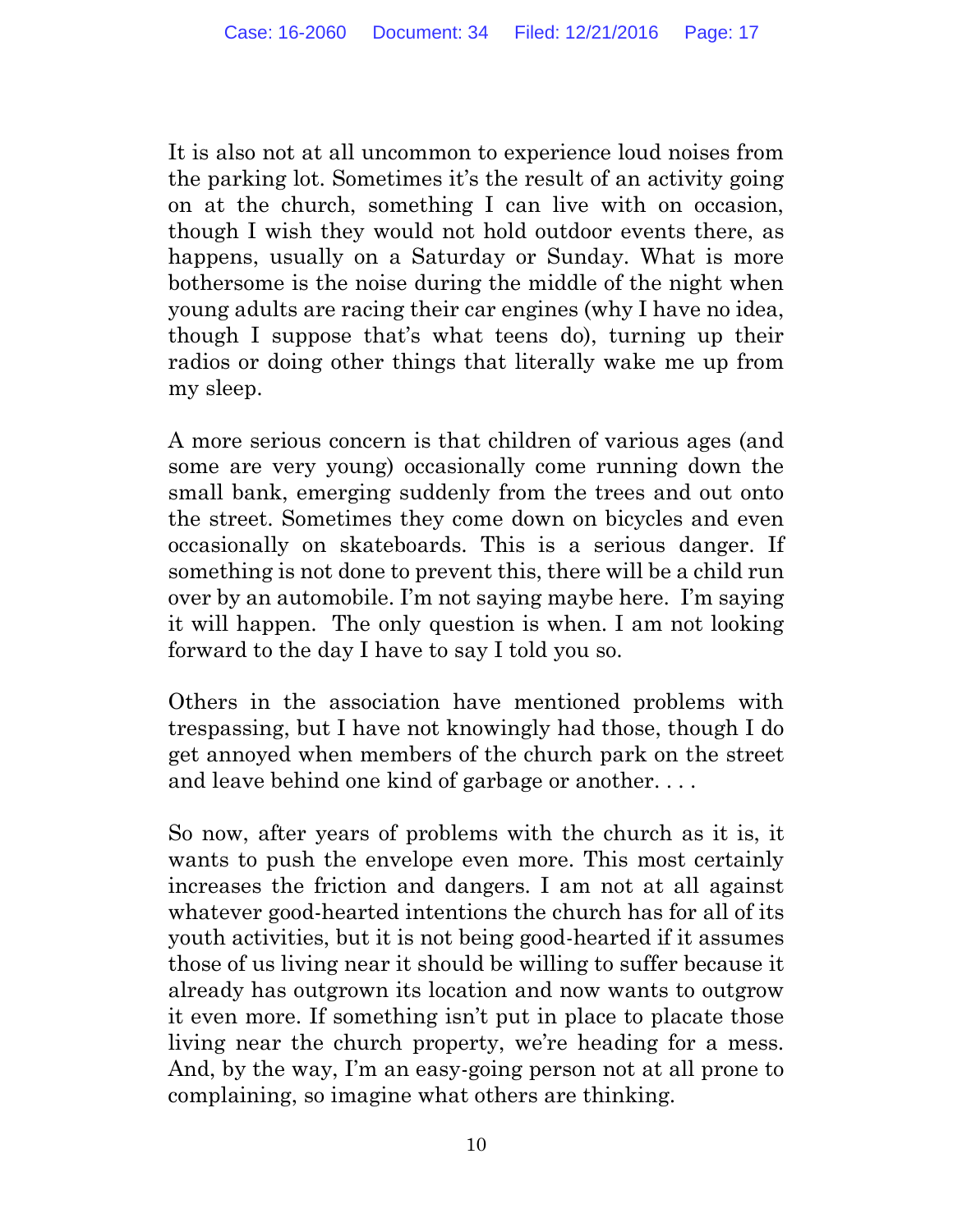(*Letter*, R. 11-10, Pg. ID 431-432).

The Township Planning Commission later recommended a special use permit subject to the conditions of the special use permit issued in 2003, among others. (*09-09-2013 Minutes*, R. 11-9, Pg. ID 426-429). The Township Board approved a special use permit with the recommended conditions. Thereafter, the Church "totally reworked" the site plan without notifying—let alone obtaining approval from—the Township. (*08-04-2015 Article*, R. 11-11, Pg. ID 433-434). The Church delayed completion of the landscape plan because it "wanted to get [its] building done first." (*Id*.).

\* \* \*

Around November 2013, the School met with the Church to discuss the prospect of creating a partnership. (*11-25-2013 Minutes*, R. 35-7, Pg. ID 1039-1040). According to the School, the Church expressed a willingness to lease portions of the Church's facility to the School. (*12-12- 2013 Minutes*, R. 35-8, Pg. ID 1041).

In January 2014, the School failed to make the \$5,000.00 monthly payment required by the forbearance agreement. (*01-08-2014 Correspondence*, R. 35-9, Pg. ID 1053).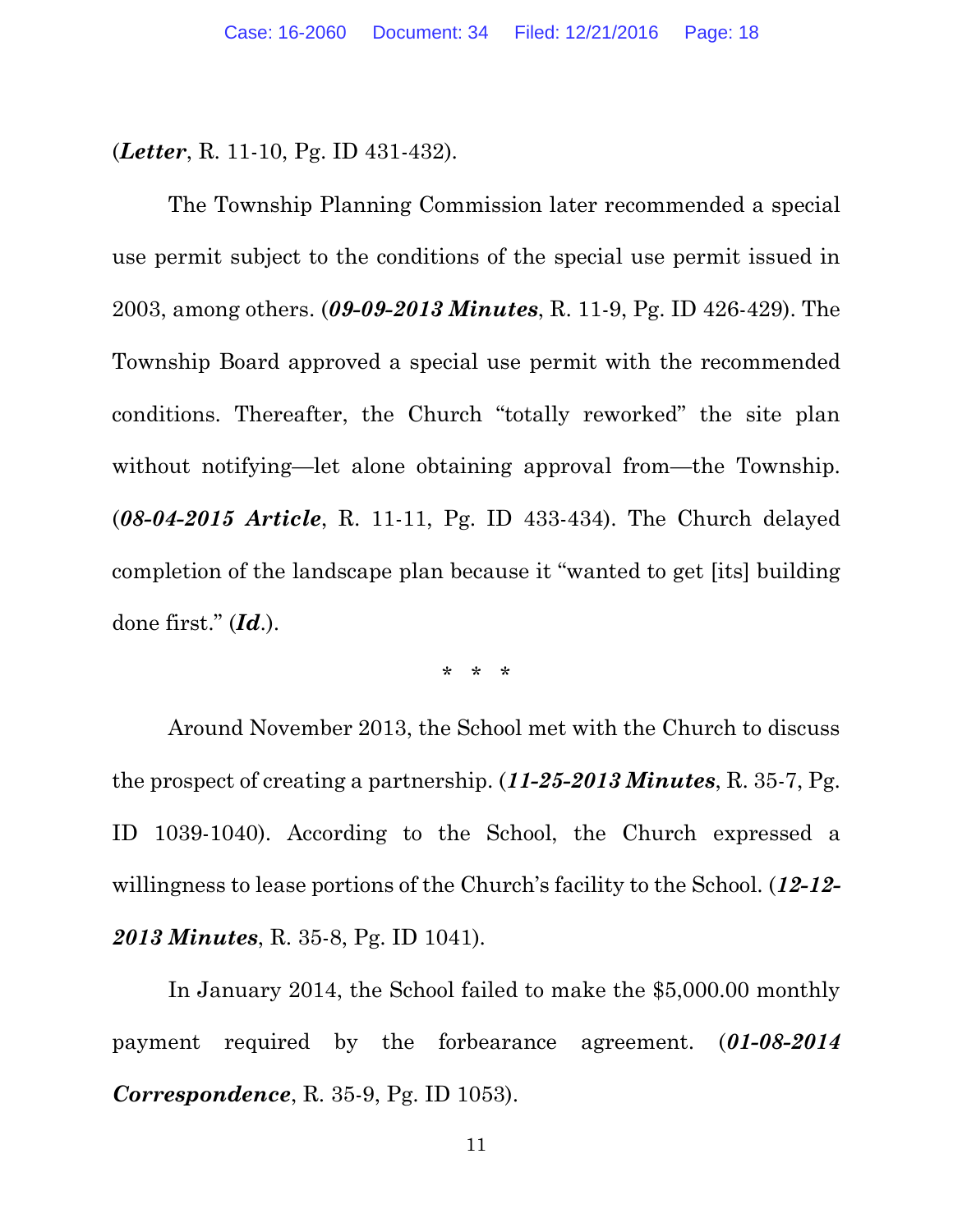In May 2014, the School met to discuss financing for the purchase of the Pinckney facility. (*05-19-2014 Minutes*, R. 35-12, Pg. ID 1059- 1060).

In September 2014, the School met to discuss the anticipated relocation to the Church's facility. (*09-17-2014 Minutes*, R. 35-15, Pg. ID 1066-1067). The School agreed that it could not disclose the relocation to the Church's facility until it completed the process of attempting to purchase the Pinckney facility. (*Id*.).

In October 2014, the School and the Diocese amended their forbearance agreement to give the School time to arrange for financing to purchase the Pinckney facility. (*Amendment*, R. 35-18, Pg. ID 1070- 1071).

In October 2014, the School voted to sign a lease agreement with the Church. (*10-21-2014 Minutes*, R. 35-17, Pg. ID 1069). In November 2014, the School held a meeting to inform students and parents of the anticipated relocation to the Church's facility. The School advised that it decided to relocate due to "three consecutive years of decreasing enrollment . . . ." (*Meeting Recap*, R. 13-4, Pg. ID 539). The School noted that even if the relocation to the Church's facility did not immediately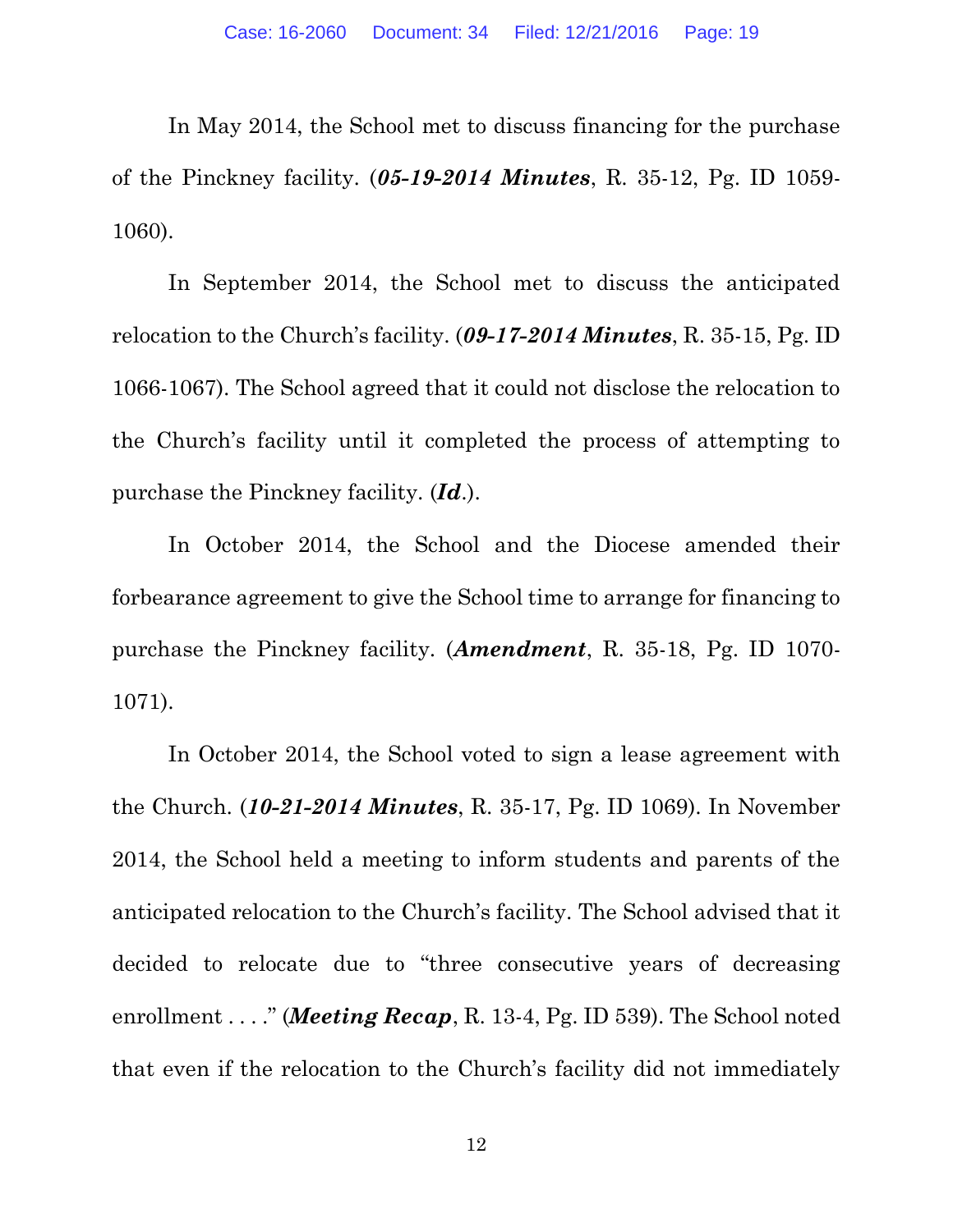increase enrollment, the School "would still be in a better financial position . . . ." (*Id*.). The School assured students and parents that the School would remain "totally independent of [C]hurch governance." (*Id*.).

Several weeks later, the Church and the School entered into a lease agreement. (*Agreement*, R. 1-3, Pg. ID 27-36). The Church agreed to lease a portion of its facility to the School for a five-year period to commence in June 2015. (*Id*.). The School pre-paid the Church \$70,000.00 in rent, announced and advertised relocation to the Church's facility, and opened enrollment for students despite the absence of a special use permit. (*Panning Declaration*, R. 4-2, Pg. ID 140-141; *Burwell Declaration*, R. 4-15, Pg. ID 239; *04-27-2015 Minutes*, R. 12, Pg. ID 447; *03-06-2015 Article*, R. 12-1, Pg. ID 451). Four months before the Church even applied for a special use permit, the School posted the following photograph on its social media page:

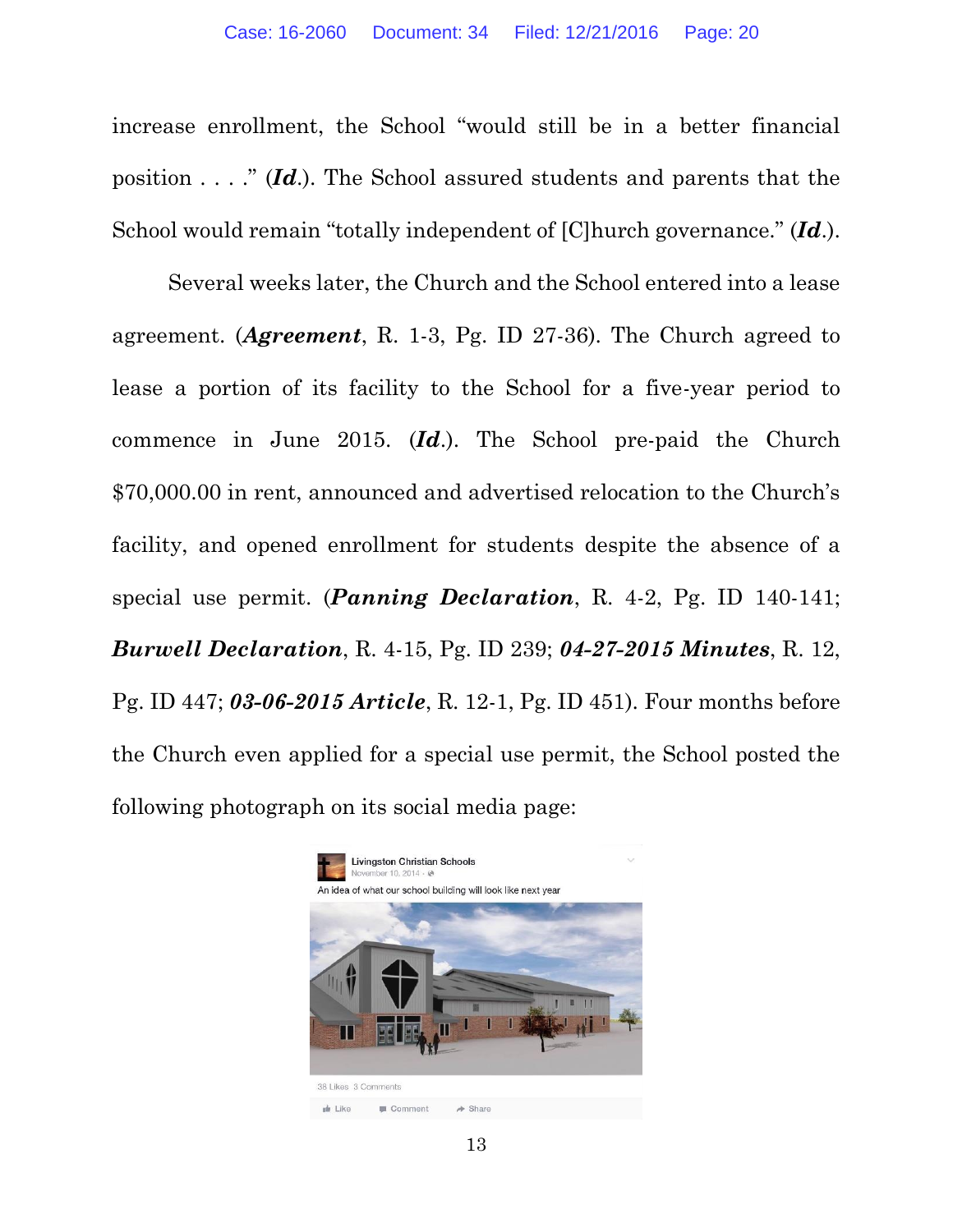Three months before the Church applied for a special use permit, the School posted the following photograph on its social media page:



Two months before the Church applied for a special use permit, the School posted the following enrollment brochure on its social media page:

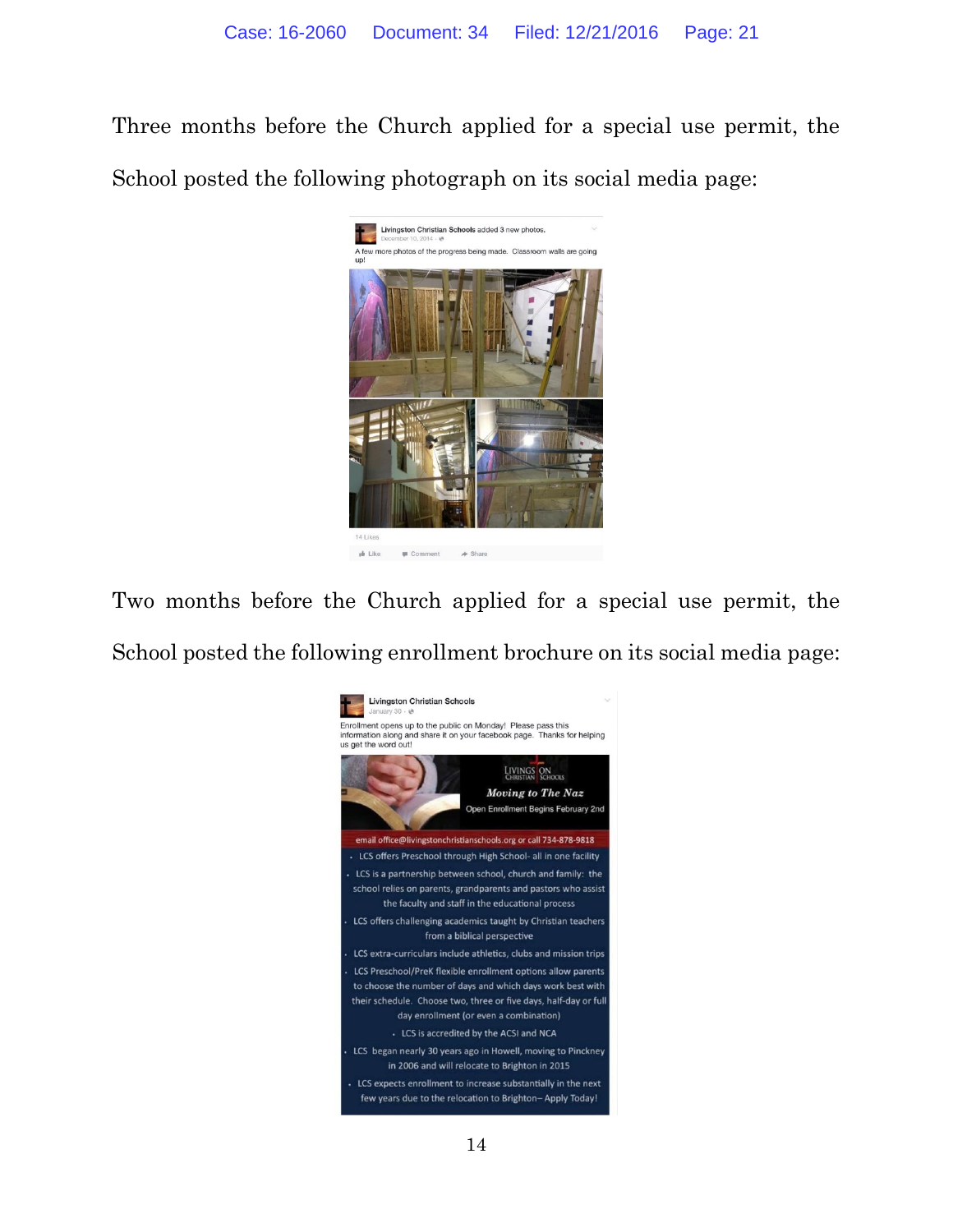The Township learned about the School's anticipated relocation to the Church's facility "through the grapevine." (*VanMarter Deposition*, R. 43-7, Pg. ID 1315-1316). The Township advised the Church of the need to apply for a special use permit. (*Id*.).

In January 2015, the School offered the Diocese \$300,000.00 for the Pinckney facility. (*01-06-2015 Correspondence*, R. 35-21, Pg. ID 1076- 1077). The Diocese characterized the School's offer as "disingenuous," as the Diocese learned of the School's plans to vacate the Pinckney facility after the 2014-2015 academic year and relocate to the Church's facility before the 2015-2016 academic year. (*02-20-2015 Correspondence*, R. 35-21, Pg. ID 1078). The Diocese asked the School to advise of its intentions regarding vacation of the Pinckney facility and satisfaction of the debt to the Diocese. (*Id*.). The School characterized the plan to relocate to the Church's facility as a "back-up plan" even though the School had already entered into a lease agreement with the Church, prepaid the Church \$70,000.00 in rent, announced and advertised relocation to the Church's facility, and opened enrollment for students. (*02-16-2015 Correspondence*, R. 35-21, Pg. ID 1083; *Agreement*, R. 1-3, Pg. ID 27- 36; *Panning Declaration*, R. 4-2, Pg. ID 140-141; *Burwell*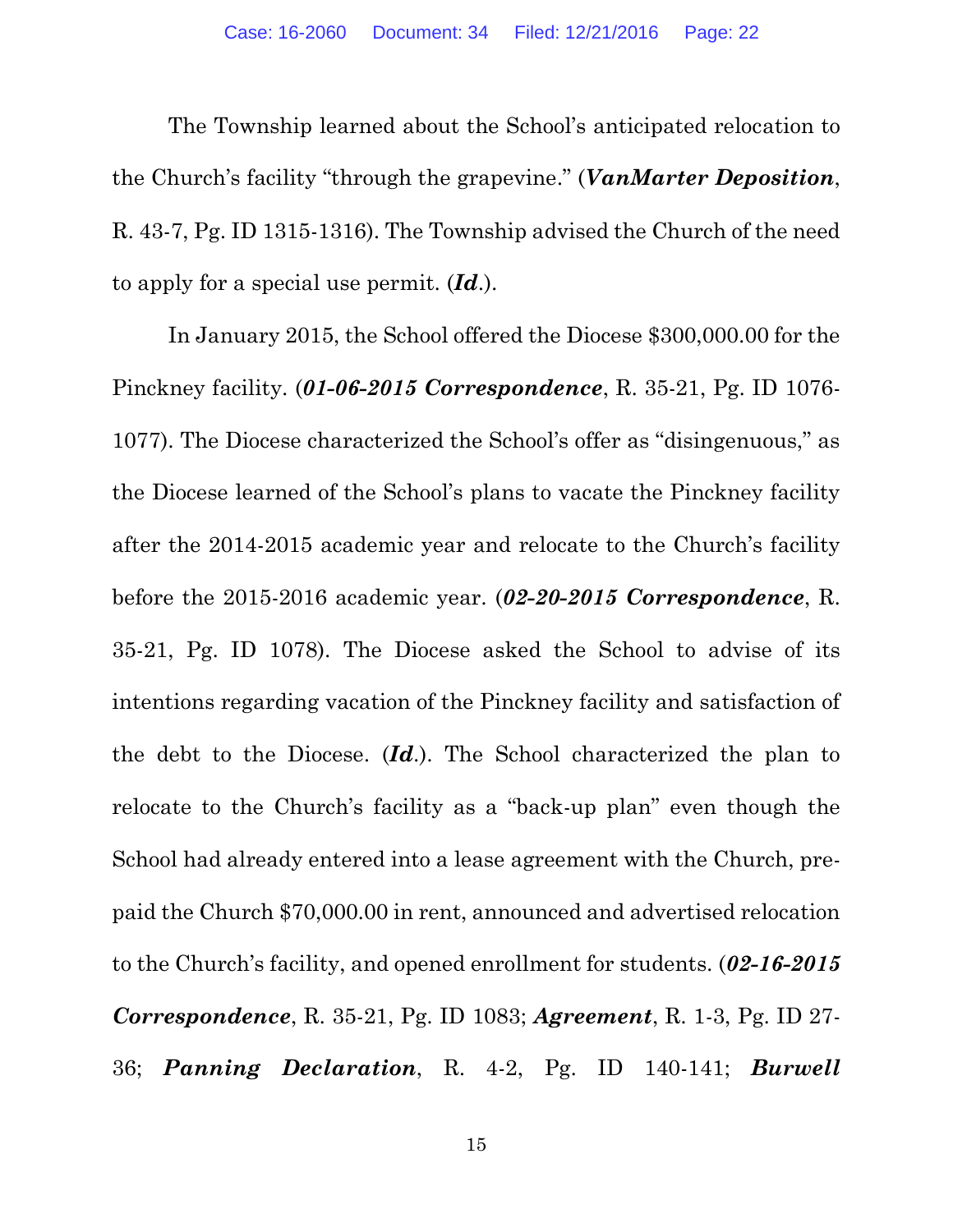*Declaration*, R. 4-15, Pg. ID 239; *04-27-15 Minutes*, R. 12, Pg. ID 447; *03-06-2015 Article*, R. 12-1, Pg. ID 451). The School advised the Diocese of its commitment to its \$300,000.00 offer. (*02-16-2015 Correspondence*, R. 35-21, Pg. ID 1083).

The Diocese accepted the School's \$300,000.00 offer for the Pinckney facility. In March 2015, the Diocese and the School executed a purchase agreement. (*Agreement*, R. 35-24, Pg. ID 1093-1099).

\* \* \*

In March 2015, the Church applied for an amendment to the special use permit issued in 2013. (*Application*, R. 4-5, Pg. ID 163-164). The Church proposed that its special use permit be amended to allow the School's use of designated parts of its facility for the School's educational institution. (*Impact Assessment*, R. 12-3, Pg. ID 457-461). The site plan approved in 2013 accompanied the Church's application. (*04-27-2015 Minutes*, R. 12, Pg. ID 442).

Initial review of the Church's submittal raised concerns. The Brighton Area Fire Authority advised that the Church's site plan failed to meet the Township's fire prevention code for site and building accessibility. (*03-30-2015 Correspondence*, R. 12-4, Pg. ID 462-463).

16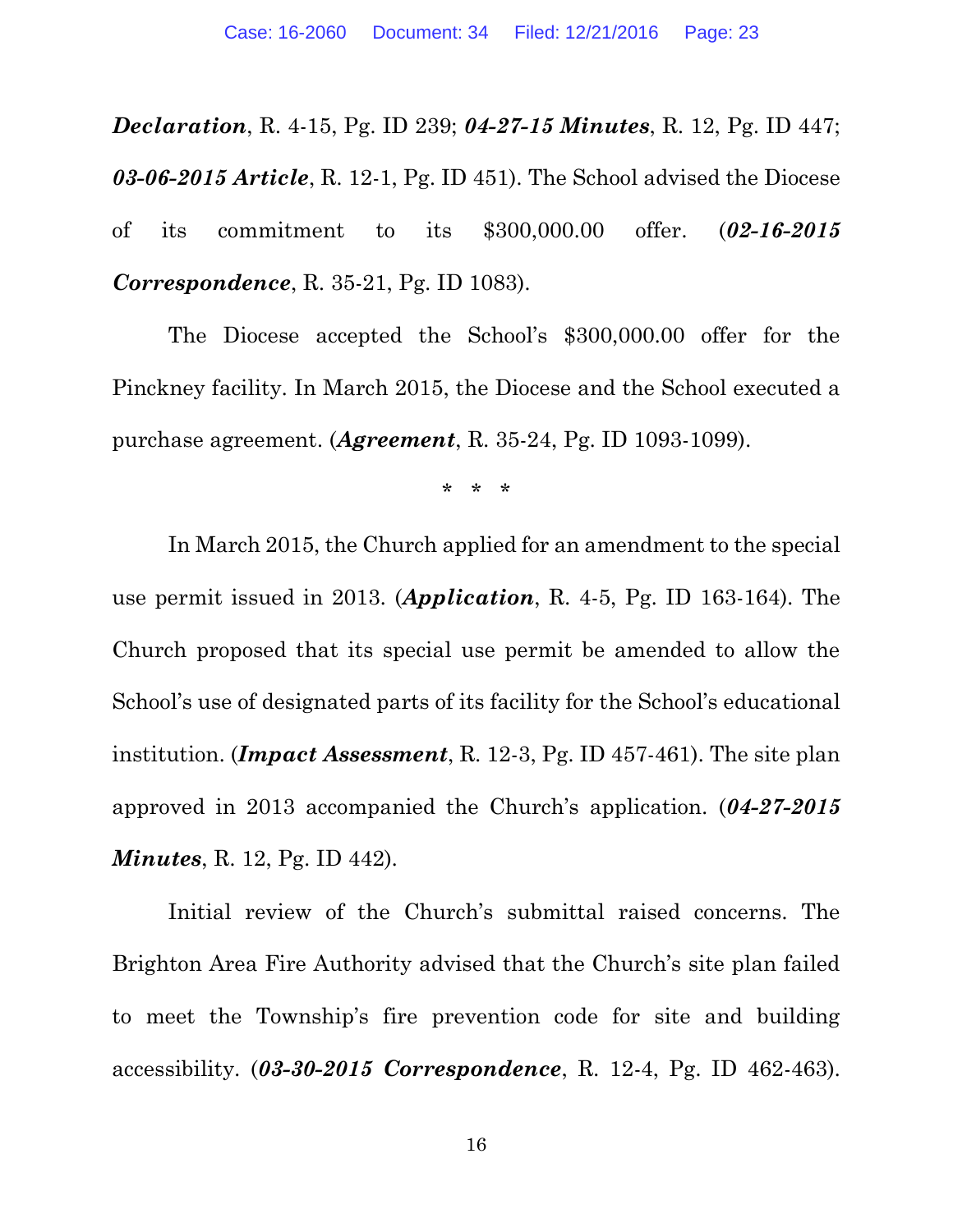LSL Planning, the Township's planning and zoning consultant, also detailed several concerns with the Church's application. (*03-31-2015 Correspondence*, R. 12-5, Pg. ID 464-468). Further, the Church submitted the site plan to the Livingston County Building Department for review. However, the Michigan Department of Licensing and Regulatory Affairs is generally responsible for such review under the Construction of School Buildings Act. See M.C.L. § 388.851b. Two weeks after the Church applied for an amendment to its special use permit, the architect for the Church's expansion project contacted a Livingston County Building Department official. (*04-01-2015 and 04-02-2015 Correspondence*, R. 18-2, Pg. ID 607-608). The architect stated that he met with the contractor and the Church representative "regarding the use of the addition," denied that "there will be [a] school going in this addition," and opined that the Livingston County Building Department had jurisdiction. (*Id*.). The official informed the architect that the Livingston County Building Department had heard three conflicting statements regarding the use of the addition (all within a matter of a week), contacted the Michigan Department of Licensing and Regulatory Affairs based on documentation that the addition would be used for a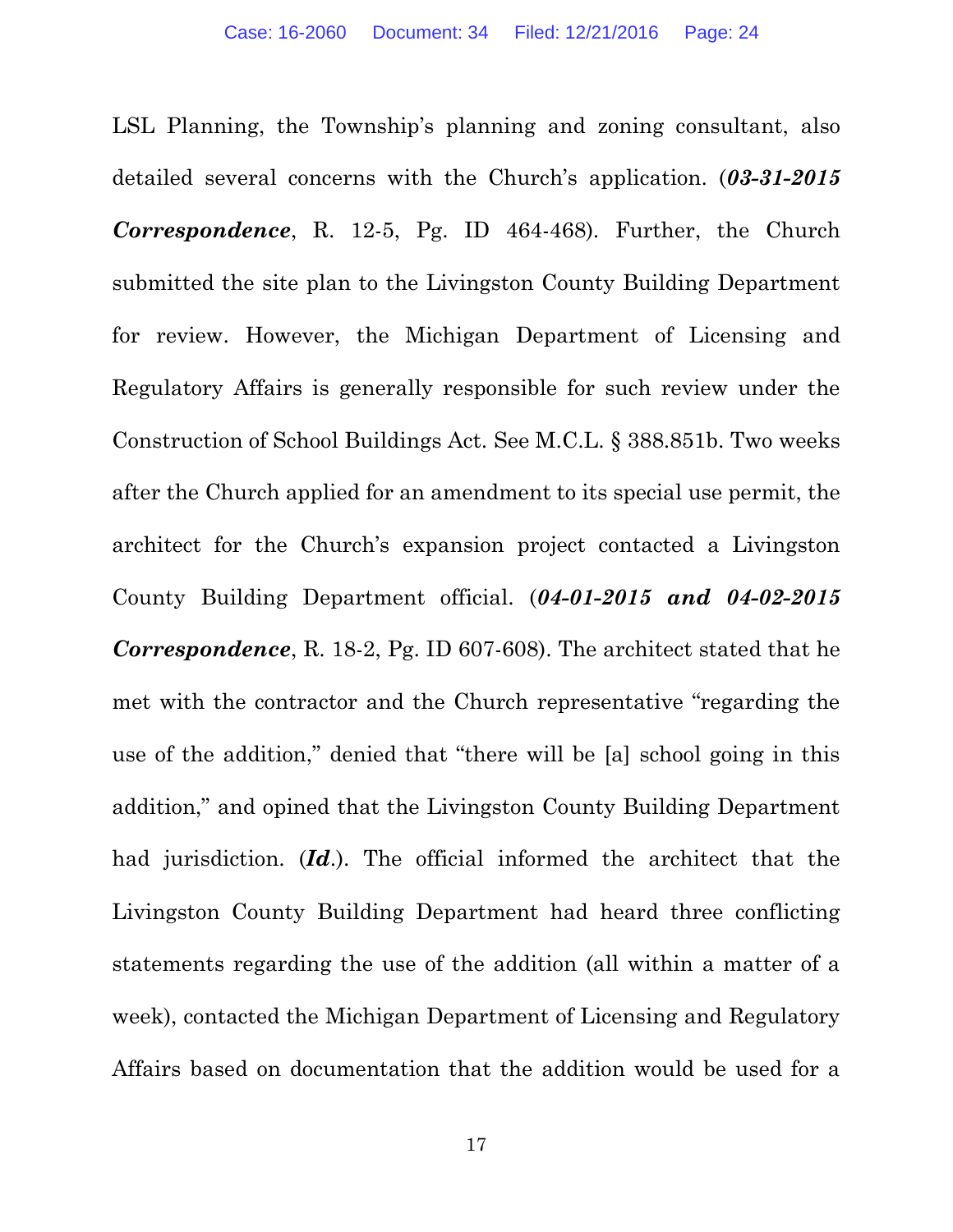school, and intended to withhold a Certificate of Occupancy pending resolution of the issue. (*Id*.). At some point thereafter, the Church submitted the site plan to the Michigan Department of Licensing and Regulatory Affairs for review. (*08-14-2015 Correspondence*, R. 18-3, Pg. ID 609).

The first public hearing regarding the Church's application to amend its special use permit took place in April 2015. The Church acknowledged that it failed to fully implement its landscape plan and advised that it expected to complete the landscape plan within ninety days. (*04-27-2015 Minutes*, R. 12, Pg. ID 442-450). The Township Planning Commission expressed concerns regarding traffic. (*Id*.). The Church acknowledged that it is a "traffic generator." (*Id*.). Although Brighton Road "is a major artery," the Church indicated that "there would be no busses." (*Id*.). Neighbors and residents also expressed concerns regarding traffic. Their concerns consisted of the following:

- **Traffic on Brighton Road is "horrid."** The intersection is "crazy" and "very dangerous." The traffic signal at the intersection is "difficult." On top of that, the intersection lacks a pedestrian signal.
- **They fear for the safety of their children. The area had** already been the scene of several accidents involving pedestrians and bicyclists.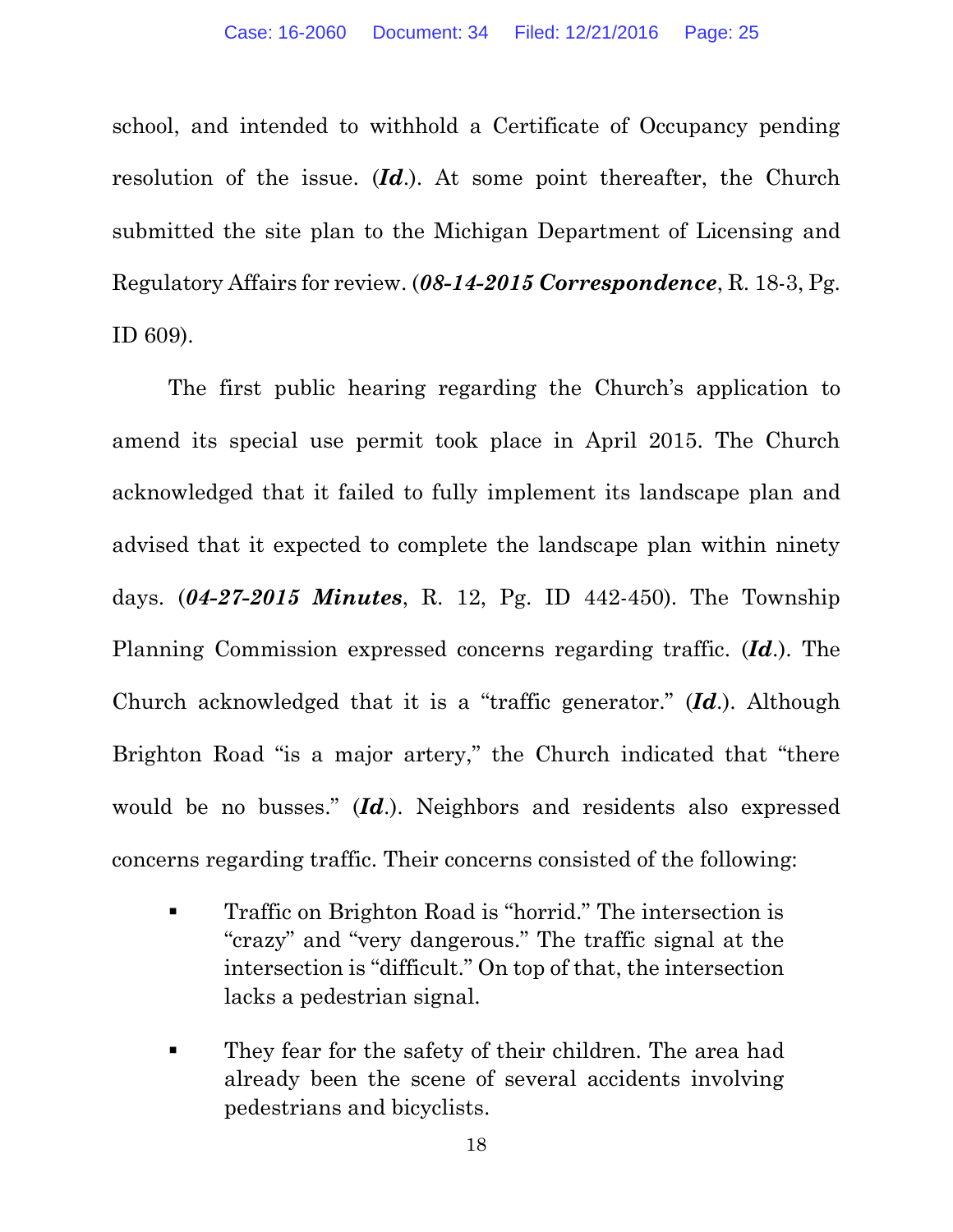- **Three schools in the area—Hornung Elementary School** with 400 students, Maltby Middle School with 900 students, and Brighton High School with 1200 students—use Brighton Road. A new school may open at the church next door, and another new school may open in a nearby facility. The new schools will also use Brighton Road. Many of the schools do not use busses to transport students. When Brighton Road is busy, traffic diverts onto residential streets. There will never be a dead zone during which they will be able to get out of their neighborhood. As it stands, they have to turn right in order to turn left.
- The likelihood of traffic jams and the impact of emissions on the environment are causes for concern. The wear and tear on Brighton Road is also a cause for concern.

(*Id*.). At least one neighbor expressed some of the above-referenced concerns before the public hearing in April 2015. (*07-22-2013 Minutes*, R. 11-8, Pg. ID 421-425). Neighbors also expressed concerns regarding the history of problems with the Church. Their concerns consisted of the following:

- **They experienced problems "every day" for over a** decade. As the Church grew, so did their problems.
- The Church's failure to satisfy conditions intended to address the problems became "a pattern."
- The Church failed to maintain and improve the landscape.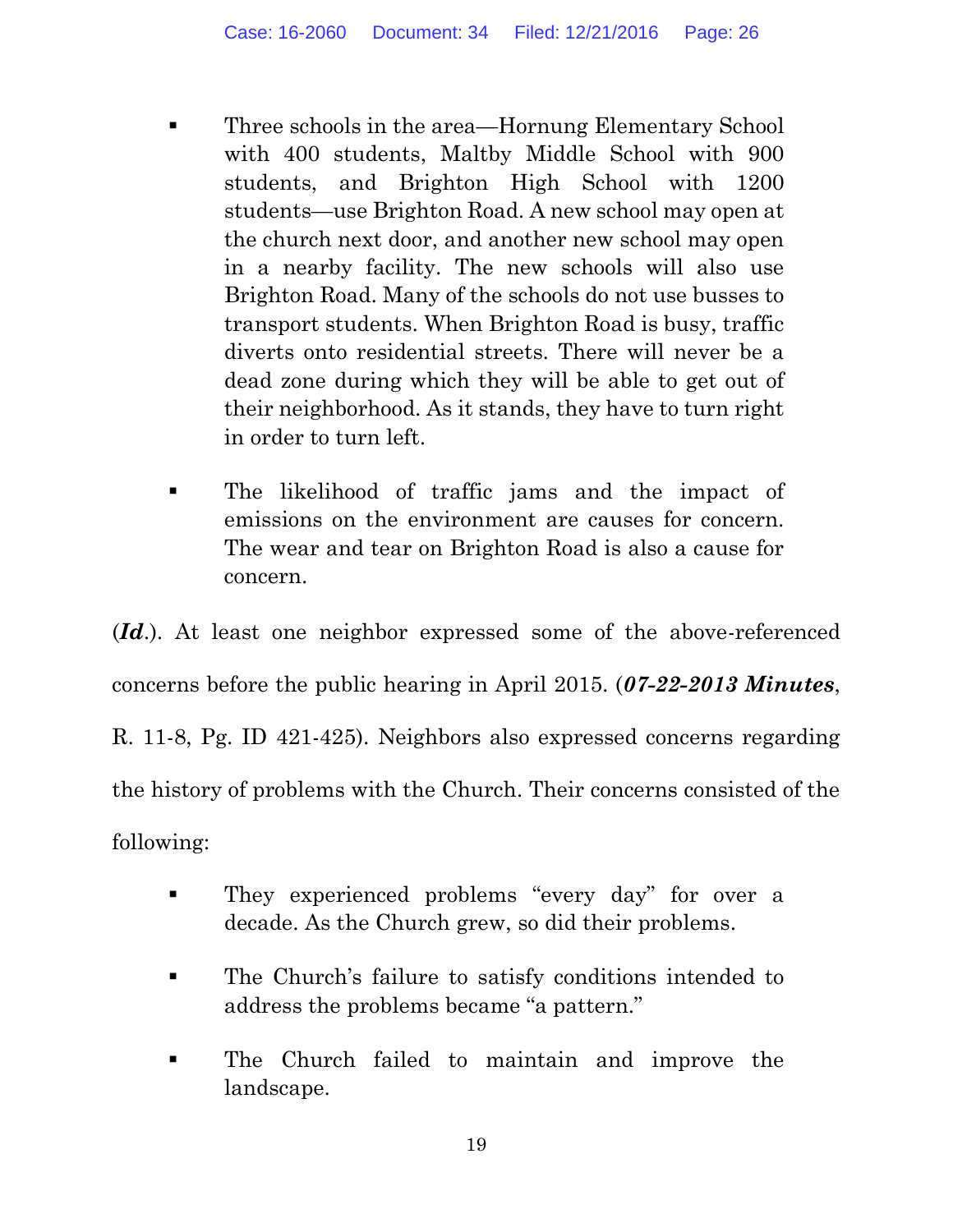- **The Church failed to implement measures to ensure** their privacy and safety.
- The Church failed to control the noise and youth activity in the parking lot, which woke them up at night.
- The Church allowed illegal uses of the property.
- **The activity on the Church's property, which** "sometimes [persisted for] 24 hours a day," became "too much."
- **They experienced difficulty selling their homes, as** people "do not want to live near this activity."
- The Church offered "endless lies" and "contradictions" instead of concrete solutions.

(*04-27-2015 Minutes*, R. 12, Pg. ID 442-450). The Township Planning

Commission tabled the Church's application for an amendment to its special use permit and directed the Church to submit a traffic study, along with a site circulation plan. (*Id*.; *05-05-2015 Correspondence*, R. 12-7, Pg. ID 470-471). The Church retained Boss Engineering ("Boss") to perform a traffic study and develop a site circulation plan.

After the first public hearing, the Church submitted Boss's traffic study and site circulation plan. (*Id*.). At the recommendation of Tetra Tech, the Township Planning Commission requested a more detailed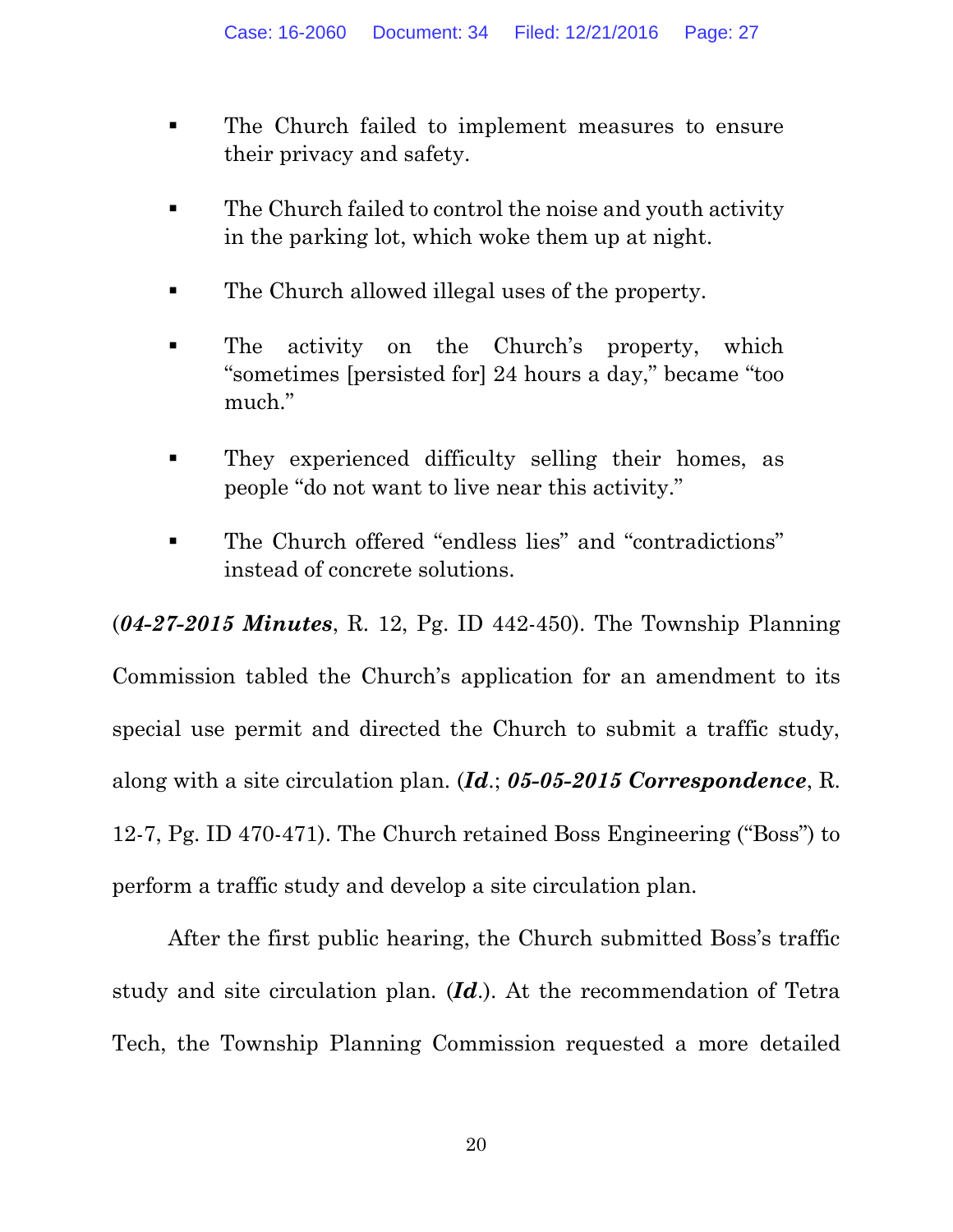traffic study and site circulation plan that accounted for the School's projected growth to 250 students and 35 staff members. (*Id*.).

The second public hearing regarding the Church's application to amend its special use permit took place in May 2015. Neighbors again addressed problems with the Church. One neighbor pointed out that the Church had yet to resolve the landscape issues or the noise issues. (*05- 11-2015 Minutes*, R. 12-8, Pg. ID 474-475). Another neighbor stated that the Church had "not been honoring [its] promises and guarantees to [its] neighbors since 2000." (*Id*.). Neighbors also raised traffic concerns. (*Id*.). The Church admitted that it failed to submit the traffic study and site circulation plan requested after the first public hearing. (*Id*.). The Township Planning Commission again tabled the Church's application for an amendment to its special use permit. (*Id*.).

After the second public hearing, the Church submitted Boss's revised traffic study and site circulation plan. Tetra Tech commented that the revised traffic study and site circulation plan contained improper analysis, reflected inconsistency, and otherwise remained deficient in a number of material respects. (*06-03-2015 Correspondence*, R. 13, Pg. ID 481-482). The Township Planning Commission instructed the Church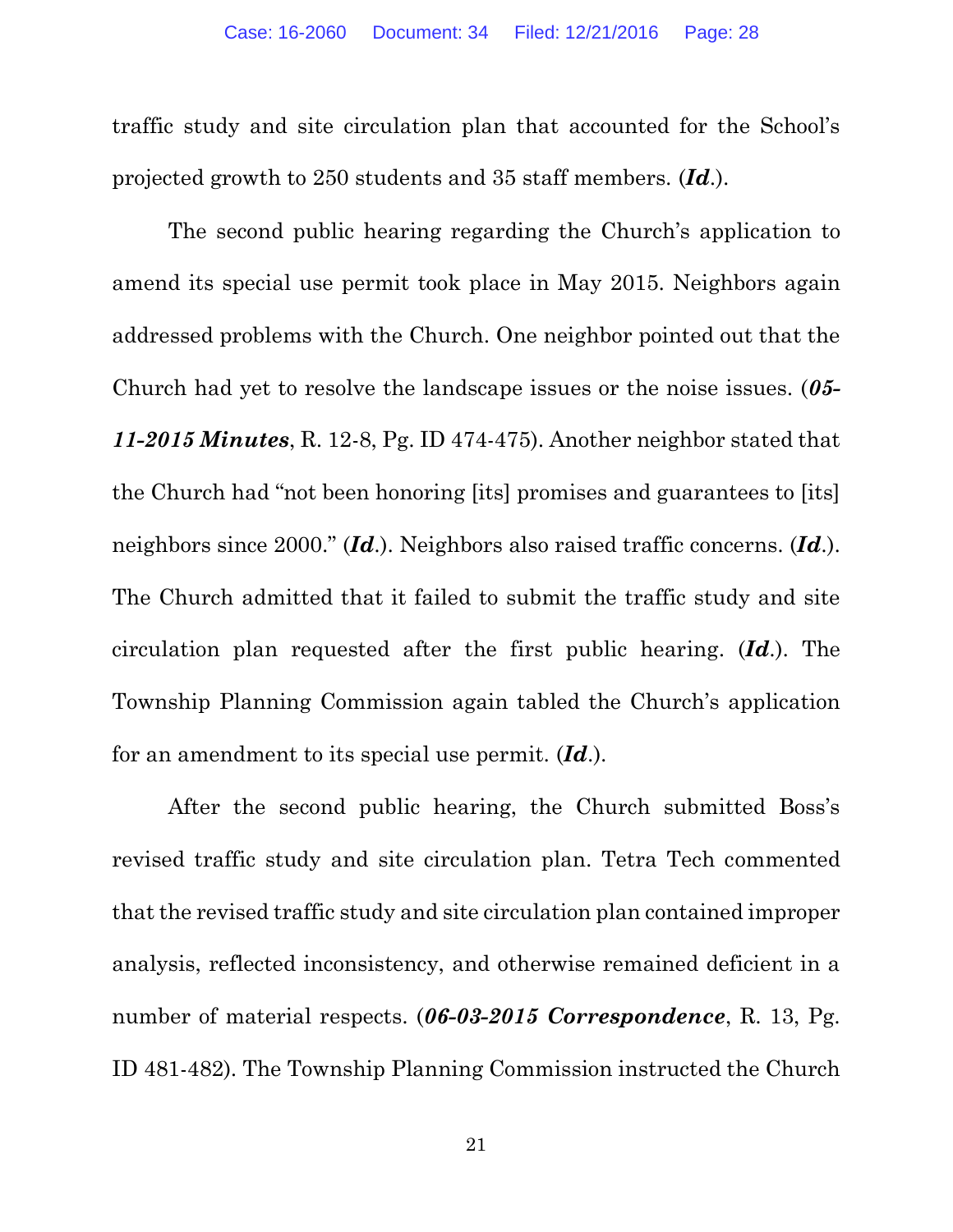to submit a revised traffic study and site circulation plan that addressed Tetra Tech's comments and concerns.

\* \* \*

The School and KeyBank National Association, which approved the School's request for a \$300,000.00 loan, executed a mortgage agreement in May 2015. (*Mortgage*, R. 35-25, Pg. ID 1100-1113). The School and the Diocese executed a memorandum of recapture of proceeds on sale of property, as well as a termination of land contract and mutual release. (*Memo*, R. 35-26, Pg. ID 1114-1116; *Release*, R. 35-27, Pg. ID 1117- 1119).

In May 2015, the School met to discuss a proposal from Light of the World Academy ("the Academy"), a formerly faith-based educational institution that decided to secularize and operate a publicly-funded charter school. (*05-10-2015 Minutes*, R. 35-28, Pg. ID 1120-1121). The Academy proposed to lease or buy the Pinckney facility from the School. (*Id*.).

\* \* \*

The third public hearing regarding the Church's application to amend its special use permit took place in June 2015. A neighbor

22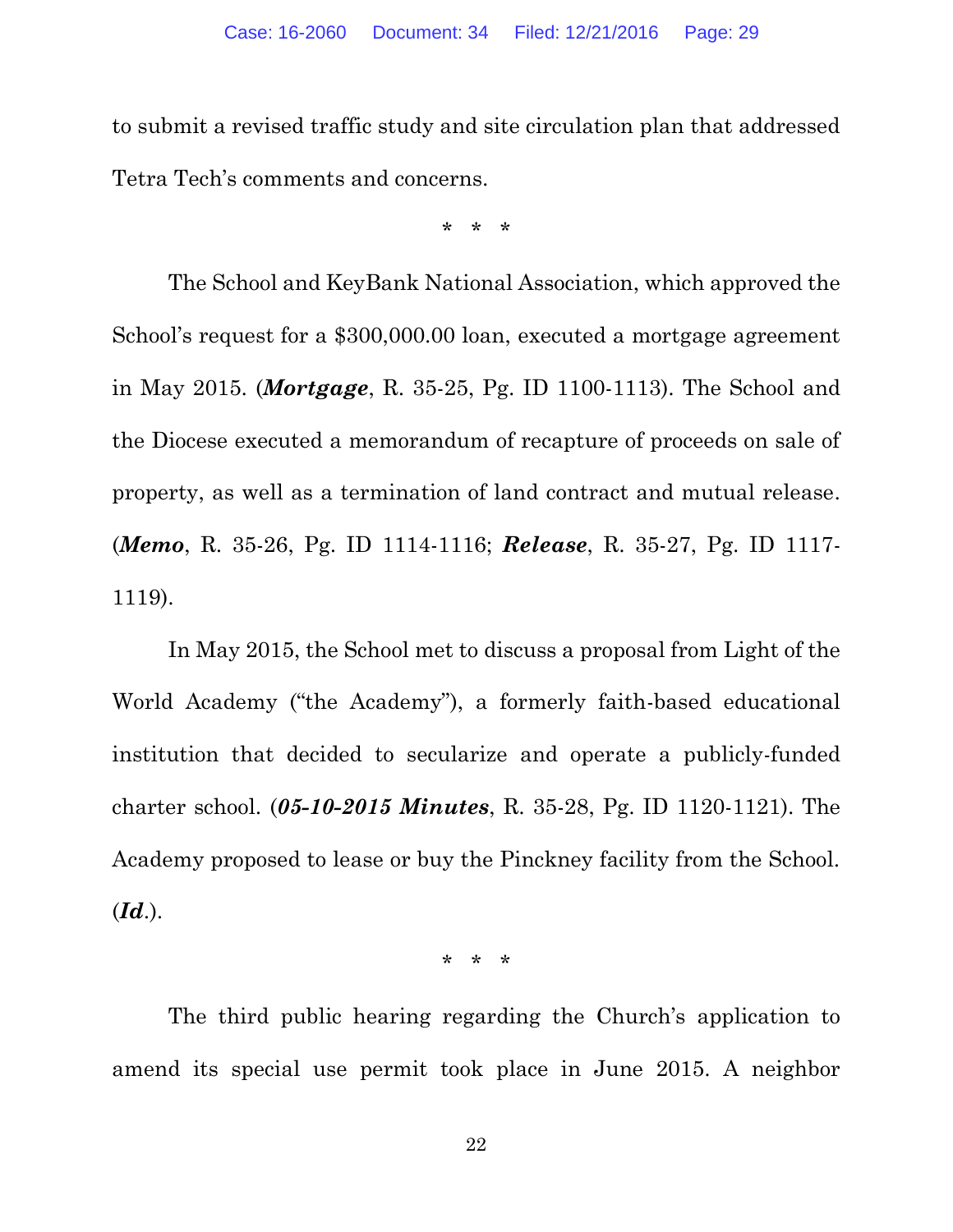expressed concern "with the increased traffic on Brighton Road and possible cut-through traffic in his subdivision." (*06-08-2015 Minutes*, R. 13-1, Pg. ID 483-485). He noted that if people are unable to turn left out of the Church parking lot, they will turn around at the entrance to his subdivision and cause congestion in the left turn lane. (*Id*.). Another neighbor expressed disbelief that the proposed amendment to the Church's special use permit made it "this far because the traffic in this area is so bad." (*Id*.). The Township Planning Commission tabled the Church's application for an amendment to its special use permit.

After the third public hearing, the Church submitted Boss's second revised traffic study and site circulation plan. (*Traffic Study*, R. 4-6, Pg. ID 168-200). Boss concluded that if the School held classes from 8:00 a.m. to 3:00 p.m. to avoid overlapping peaks with the nearby high school (which held classes from 7:25 a.m. to 2:25 p.m.) and the nearby middle school (which held classes from 8:30 a.m. to 3:30 p.m.), it would minimally impact traffic on Brighton Road. (*Id*., Pg. ID 170, 172). Boss concluded that the School would significantly impact traffic in the Church parking lot, which provided a single driveway for access to and from Brighton Road. (*Id*., Pg. ID 172). Boss recommended that the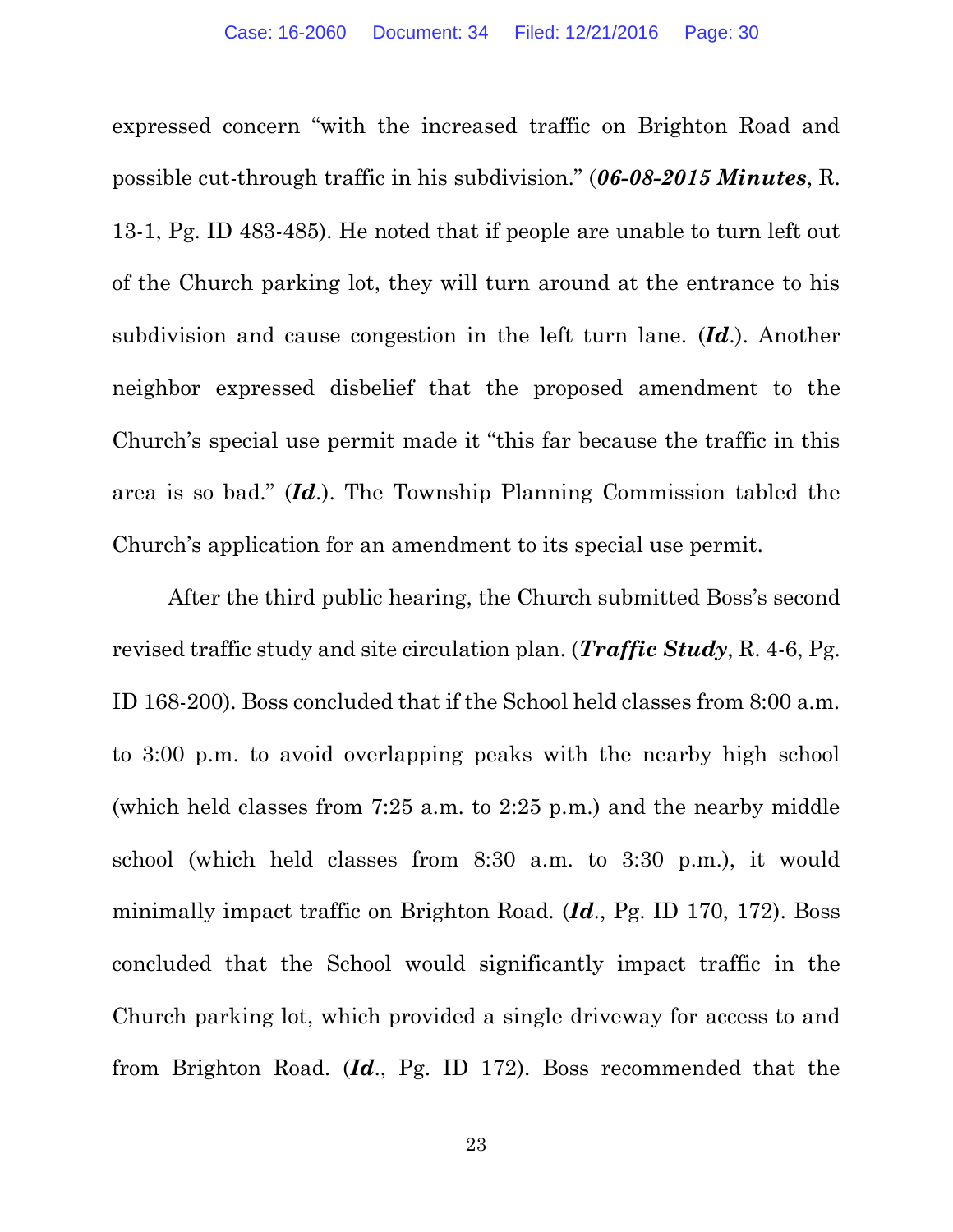Church (1) develop traffic control and pedestrian safety guidelines to which students and parents must "strictly" adhere; and  $(2)$  implement traffic control directors. (*Id*., Pg. ID 197, 199).

A memorandum from Fleis & VandenBrink Engineering ("F & V") accompanied the second revised traffic study and site circulation plan. (*Memo*, R. 4-6, Pg. ID 181-186). F & V advised that "[w]ithout proper onsite facilities, off-site traffic operations may be interrupted." (*Id*., Pg. ID 181). F & V recommended that the Church (1) create a one-way, counterclockwise circulation with 325 feet of sidewalk for a student loading zone; (2) physically separate the student loading zone from the parking lot; (3) add signage and pavement markings to designate the student loading zone; (4) allocate staff to direct traffic into the student loading zone and to restrict access to the parking lot; (5) require students to enter their parents' vehicles on the passenger side; (6) hold an informational meeting and distribute a pamphlet to notify parents and staff members of the student loading zone, the circulation pattern, and the proposed traffic operation plan; and (7) instruct parents and staff members that students must be accompanied by an adult between the parking lot and the building used for the School's educational institution. (*Id*., Pg. ID 183).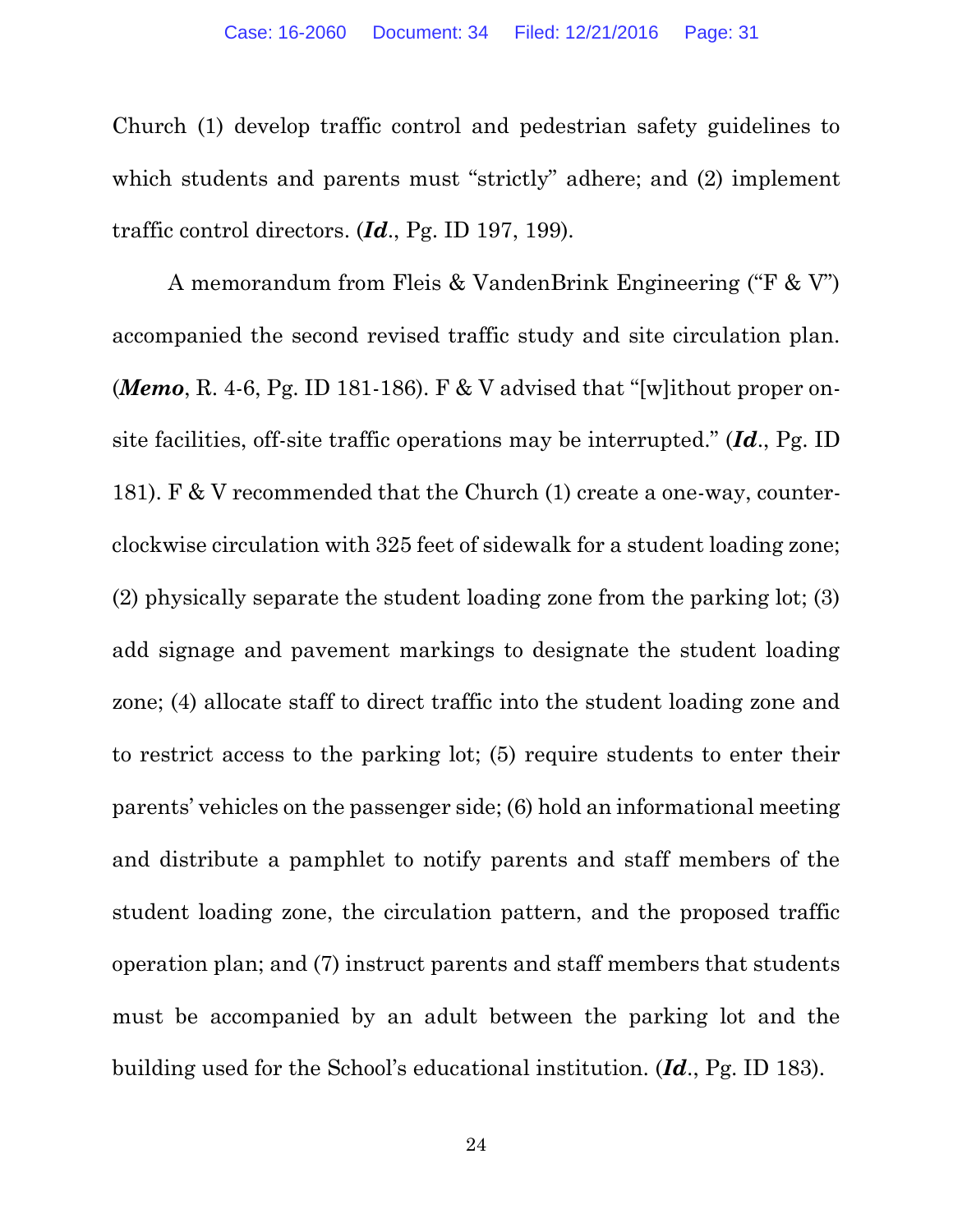Tetra Tech reviewed the second revised traffic study and site circulation plan. (*07-07-2015 Correspondence*, R. 4-8, Pg. ID 208-209). Tetra Tech commented on the need for additional traffic management provisions and temporary measures to separate students awaiting pickup from parking lot traffic. (*Id*.). Tetra Tech also stressed the importance of providing traffic control directors with proper instructions. (*Id*.).

LSL Planning, the Township's planning and zoning consultant, reviewed the Church's application for an amendment to its special use permit. (*07-08-2015 Correspondence*, R. 4-7, Pg. ID 202-206). LSL Planning concluded that because the proposed amendment is a "major amendment," a new application for a special use permit would be required. (*Id*.; see also *Ordinance*, R. 11-2, Pg. ID 372-373).

Before the fourth and final public hearing regarding the Church's application to amend its special use permit, the Township Planning Commission received a number of letter from neighbors. (*Letters*, R. 13- 2, Pg. ID 488-532). They expressed concerns regarding traffic and public safety, adverse impacts on Brighton Road, landscape, noise, loitering and littering, illegal activity around their neighborhood, lack of privacy, and negative impacts on property values due to increased traffic and use of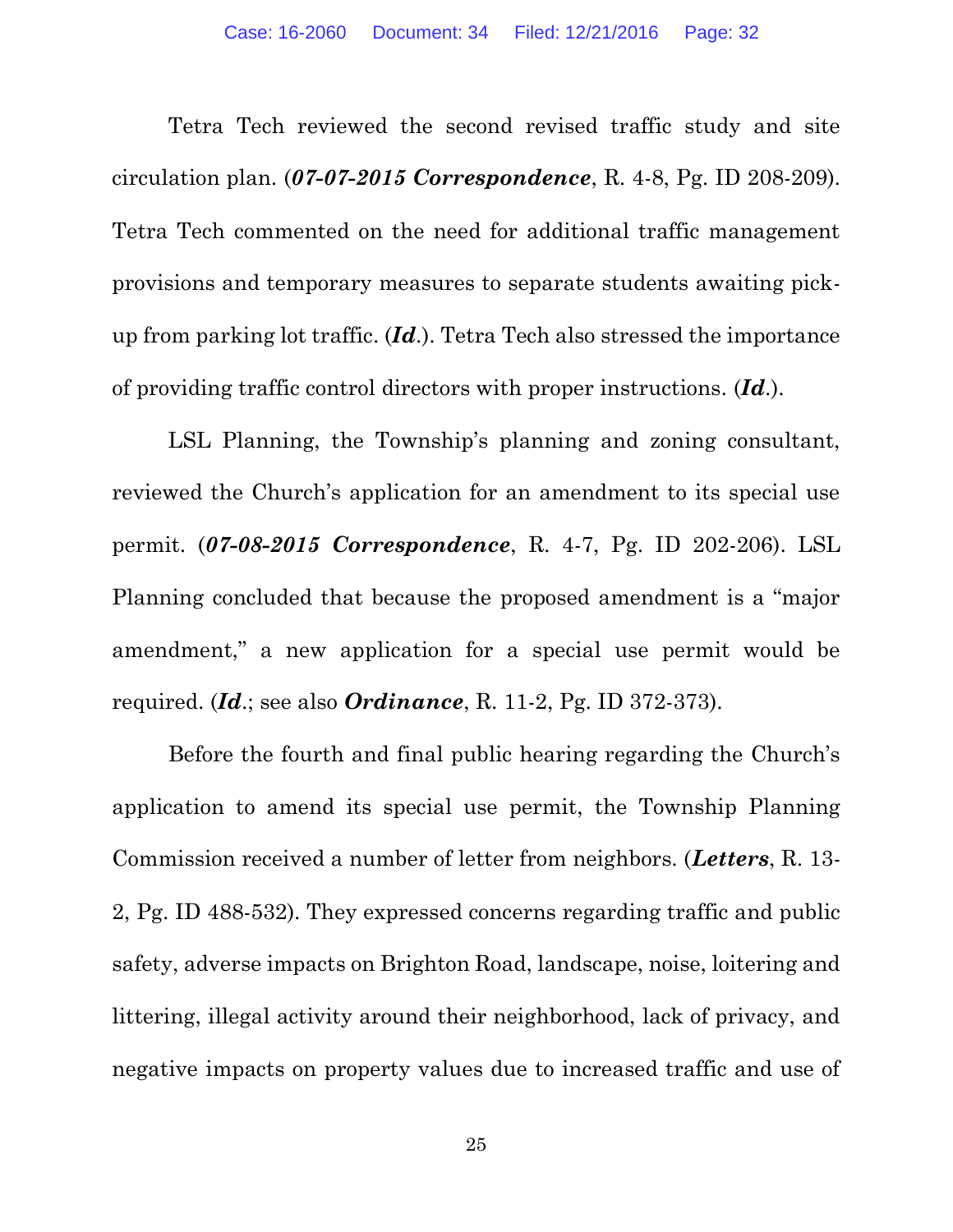the Church's facility. (*Id*.). They opposed the School's use of the Church's facility. (*Id*.).

The fourth public hearing regarding the Church's application took place in July 2015. The Township Planning Commission recommended that the Township Board approve a special use permit to include the School as an accessory use, subject to conditions. (*07-13-2015 Minutes*, R. 13-3, Pg. ID 533-535). At the Township Board's next meeting, however, a motion to approve a special use permit failed by a 4-3 vote. (*07-20-2015 Minutes*, R. 1-9, Pg. ID 90-91).

The School met and decided that it would keep its educational institution open, even if doing so meant that it would need to return to the Pinckney facility. (*07-27-2015 Minutes*, R. 35-30, Pg. ID 1125). The School also discussed three other potential properties in the Brighton area. (*Id*.).

In August 2015, the Township Board formally denied a special use permit in a 4-3 vote. The Township Board identified the following grounds for its denial:

1) The expanded use of the [C]hurch to include [the School] will exacerbate the existing and historical negative impacts of the [C]hurch on the adjacent neighborhood. The need for active traffic management and restricted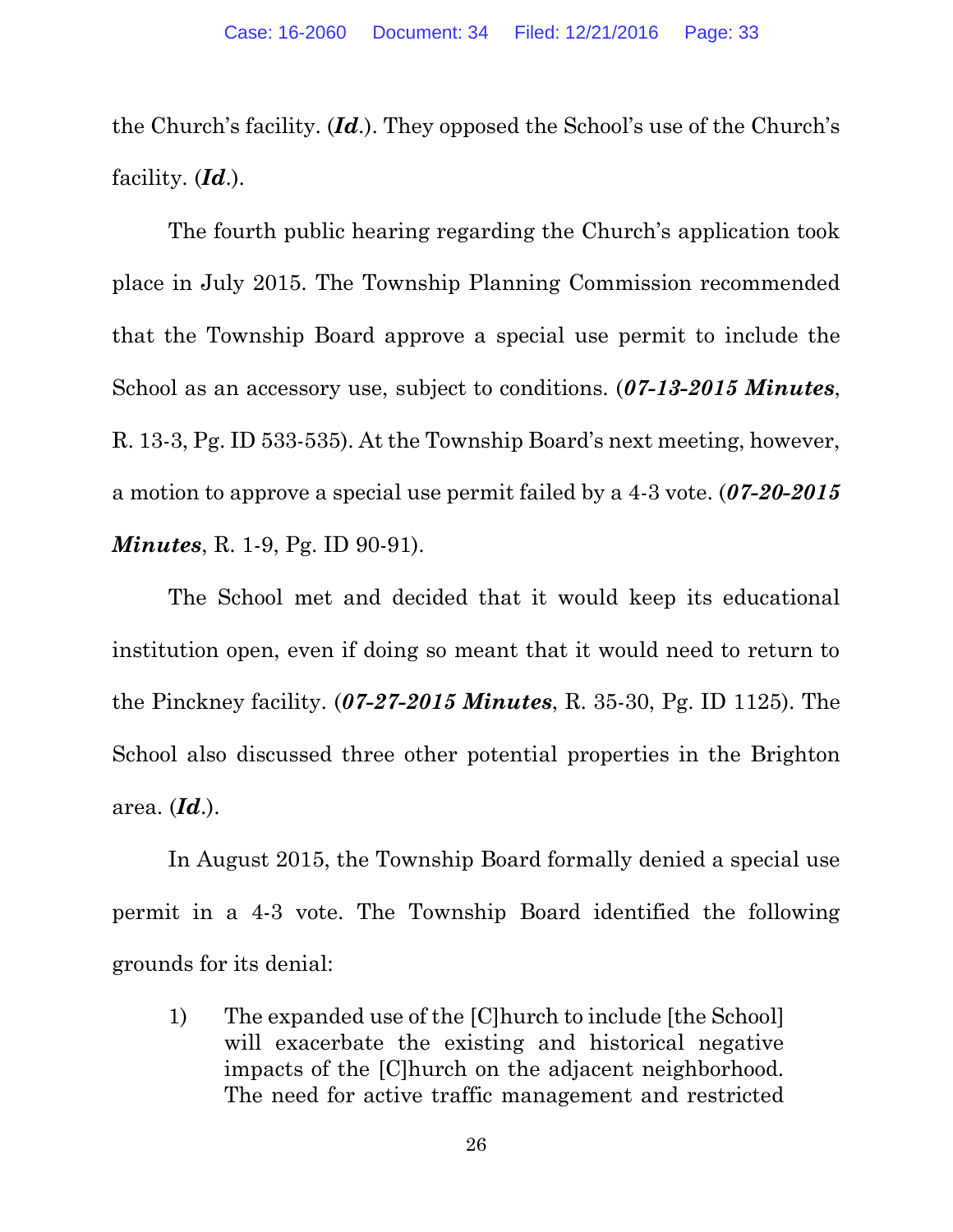egress from the facility provides that the site cannot accommodate the use properly and it increases the potential for negative off-site traffic impacts.

- 2) The proposed use is not consistent with the following goals of the Master Plan:
	- a) "Achieve well-planned, safe, balanced, and pleasant residential neighborhoods."
	- b) "Promote harmonious and organized development consistent with adjacent land uses."
- 3) The [proposed use] is contrary to the statement of purpose for the Single Family Residential Zoning in regard to [Sections] 3.01.02(e) and (g) and (i) as follows:
	- a) 3.01.02(e) "Discourage any use of land which may overburden public infrastructure and services and the areas natural resources."
	- b)  $3.01.02(g)$  "Discourage land use which would generate excessive traffic on residential streets."
	- c)  $3.01.02(i)$  "Prohibit any land use that would substantially interfere with the development, utilization or continuation of single family dwellings in the District."
- 5) The proposed use significantly alters the existing or intended character of the general vicinity.
- 6) The need for traffic management personnel and the potential off-site impacts created by forced right-turn only exiting will be detrimental to the natural environment, public health, safety or welfare by reason of excessive production of traffic. The proposed "D" condition on exit from Church grounds during pick-up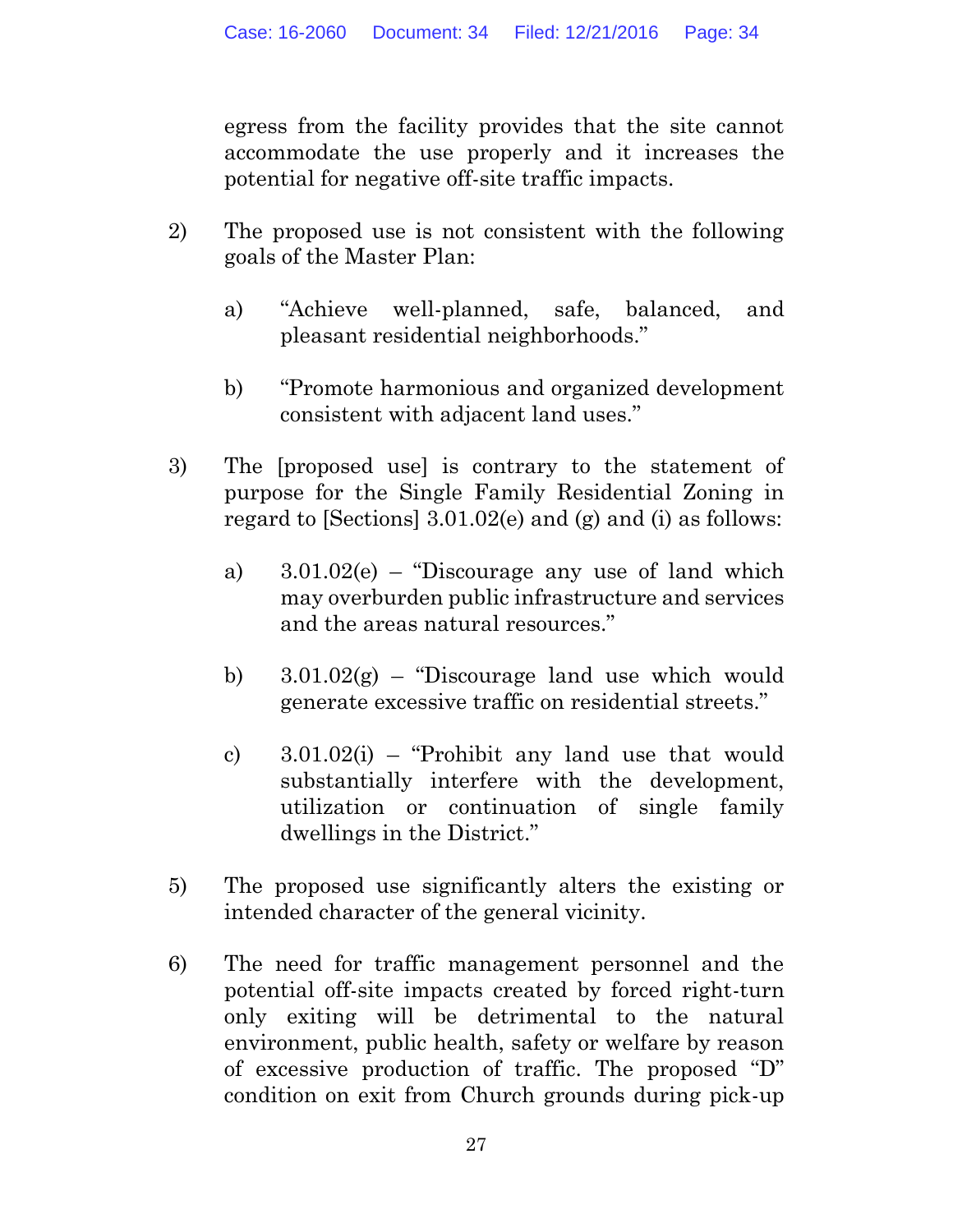and drop-off provides a detriment to the existing walking path, other neighborhoods/buildings for turnaround, in addition to an impact on neighborhood travel including traffic from Worden Lake, Pine Creek, and travelers from the west towards Brighton. In addition, current conditions of this area also include the primary hub for the Brighton Area Schools, [including Hornung Elementary School, Maltby Intermediate School, Scranton Middle School, and Brighton High School]. While not all students attending Scranton will flow through Brighton Road, Scranton was not taken into consideration. It is reasonable to suggest parents with students at both schools drop off at the High School and then proceed to Scranton which starts school at 7:50 a.m.

- 7) The potential negative impacts to be created by the use will not be sufficiently mitigated by the conditions of the proposal.
- 8) The . . . Church has a history of non-compliance with past site plan and ordinance requirements resulting in a negative impact on surrounding neighborhoods, notably found in Planning Commission minutes from August 28, 2000, May 12, 2003, July 22, 2013 and April 2015 through current. Historical and consistent behavior suggests further non-compliance from [the Church]. Specific issues include the following:
	- a) The [Church] has not yet fully implemented the project approved by the Township in 2013. Of particular note are the installation of additional landscaping and parking lot islands;
	- b) The [Church] has continued to allow a driver's testing operation, despite being informed that it is an illegal nonconforming use of the property; and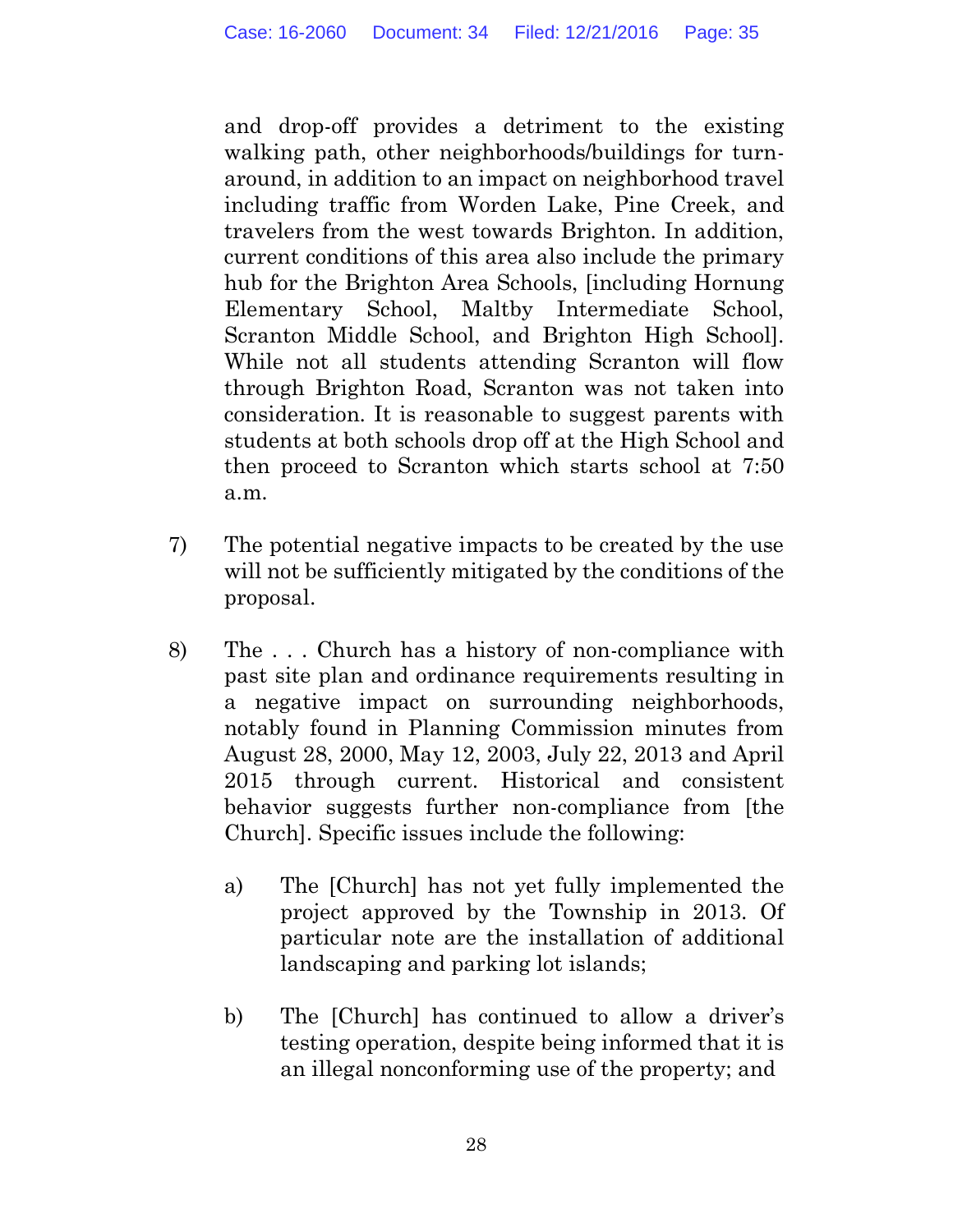c) The [Church] has demonstrated disregard for existing approvals by making significant changes to [its] building design contrary to the approved 2013 plans and without necessary permits or approvals to do so.

#### (*08-03-2015 Minutes*, R. 43-18, Pg. ID 1410-1413).

Following the Township Board's formal denial of a special use permit, the Church sent the School an apology. (*08-05-2015 e-Mail*, R. 35-31, Pg. ID 1126). The Church acknowledged that it made a lot of mistakes in an effort to move things along in a quick fashion, "which probably caused [it] to get sloppy." (*Id*.). As to the lease agreement, the Church offered to refund the School's money because the Church did not want to take advantage of the situation. (*Id*.).

More than two weeks *after* the Township Board denied a special use permit, the School entered into an agreement to lease the Pinckney facility to the Academy. (*Lease*, R. 35-33, Pg. ID 1129-1137). The School decided to relocate to Whitmore Lake Middle School. (*08-12-2015 Minutes*, R. 35-32, Pg. ID 1127-1128).

Around the same time, the Church withdrew its application to the State for site plan review. (*08-14-2015 Correspondence*, R. 18-3, Pg. ID 609). The Church's withdrawal of its application for site plan review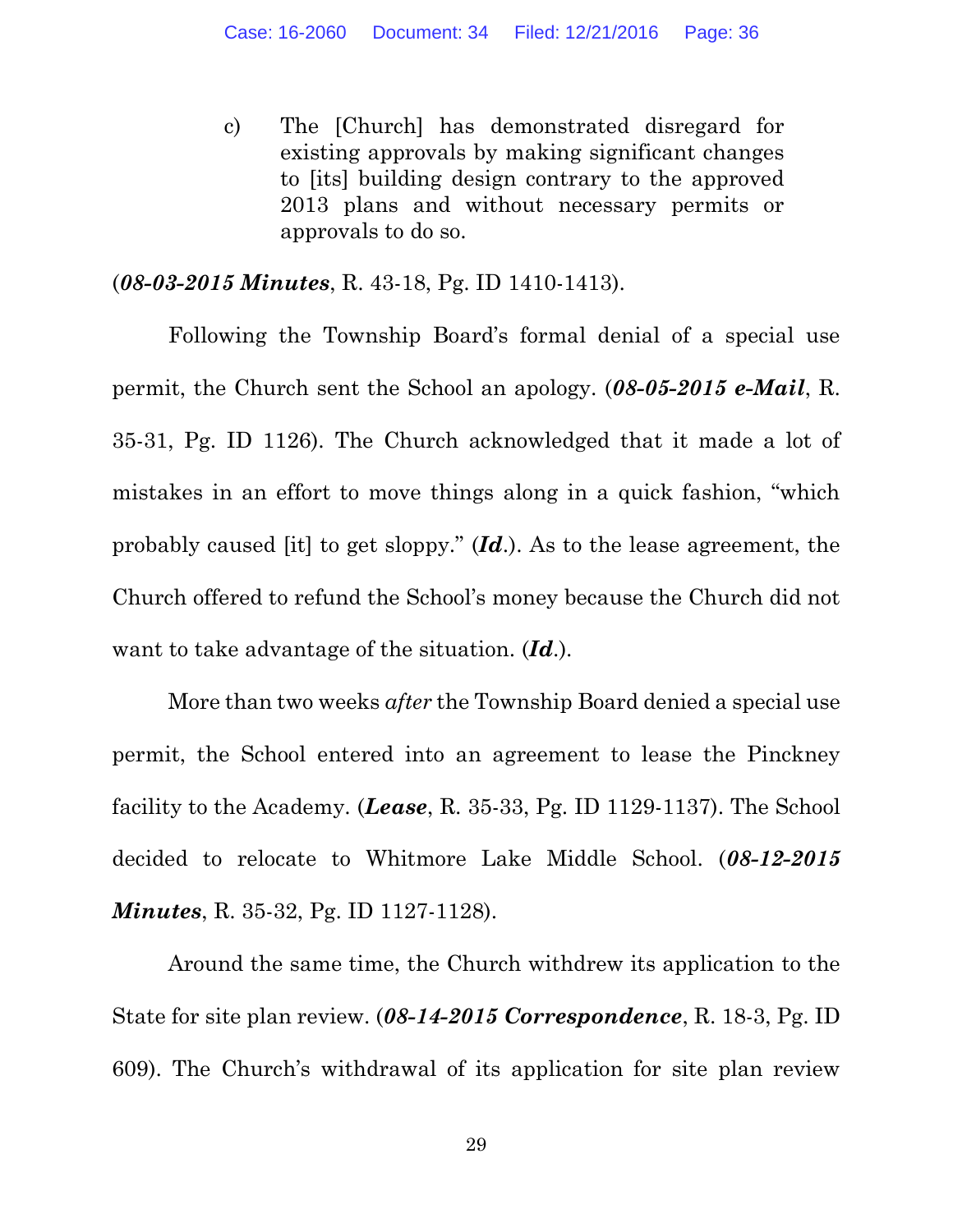prompted additional discussions between the Church's architect and the Livingston County Building Department official, who raised a number of concerns and advised that a certificate of occupancy could not be issued absent State approval. (*08-25-2015 and 08-26-2015 Correspondence*, R. 18-4, Pg. ID 610-612).

### **II. BASIS FOR DECISION TO RELOCATE**

The School gave inconsistent reasons why it desired to relocate to the Church's facility, none of which involved the School's above-discussed financial difficulties. The School's reasons depended on the audience.

In its original complaint, the School told the Court that the "size constraints of its current facility" necessitated relocation to a larger facility. (*Complaint*, R. 1, Pg. ID 4). In its motion for temporary restraining order and preliminary injunction, the School told the Court that its "growing enrollment" necessitated relocation to a larger facility. (*Motion*, R. 4, Pg. ID 112). In its *sworn* affidavit, the School again told the Court that its "growing enrollment" necessitated relocation to a larger facility. (*Panning Declaration*, R. 4-2, Pg. ID 139). Further, the School told the Court that its ability to maintain even its current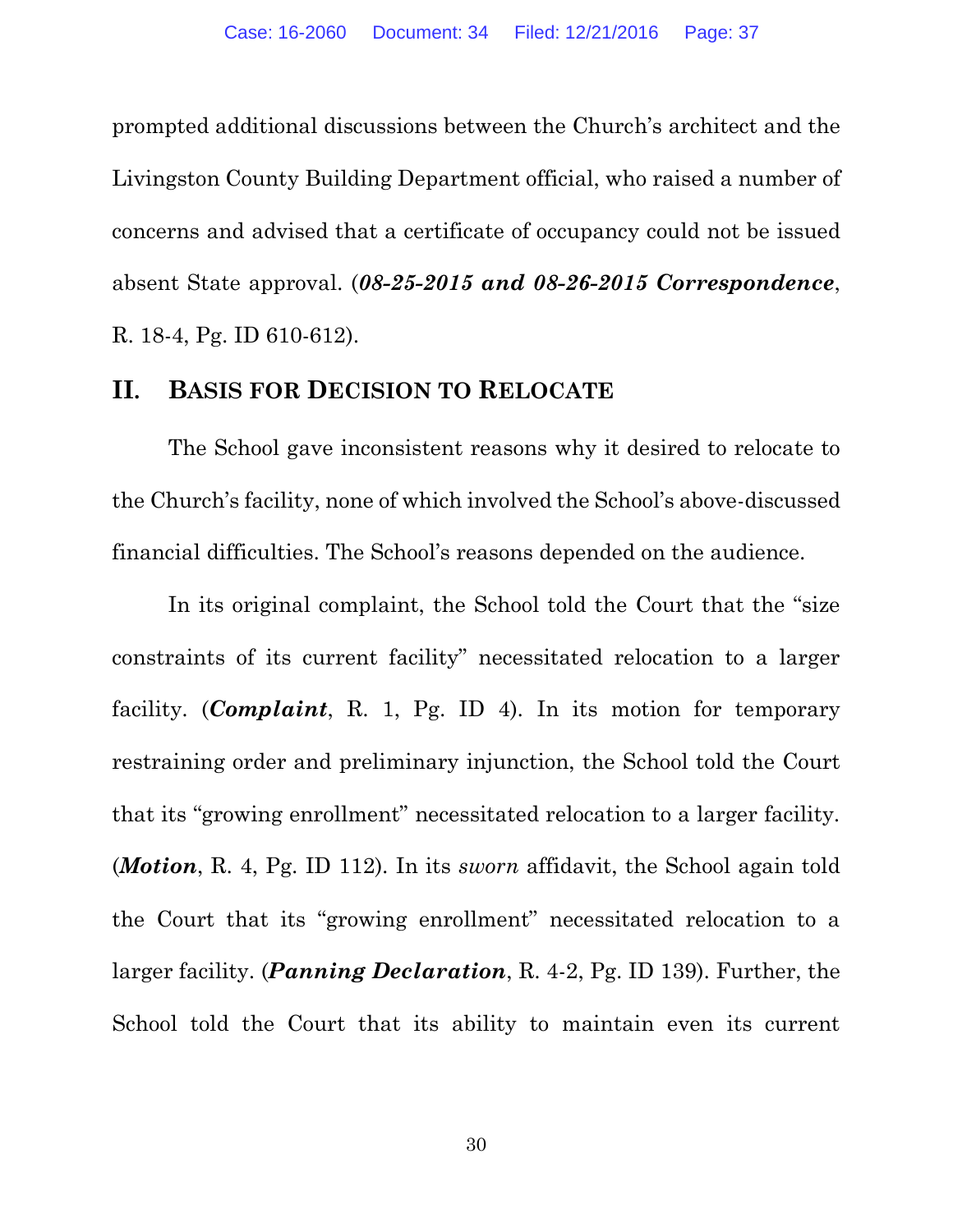enrollment is "entirely dependent" on relocation to a larger facility. (*Id*. at 140).

Statements made by both the Church and the School belied the School's claim that its "growing enrollment" necessitated relocation to a larger facility. When the Church applied for an amendment to its special use permit, it informed the Township Planning Commission that the School "*wants*" or "*hope[s]*" to grow. (*04-27-2015 Minutes*, R. 12, Pg. ID 442, 444). The School informed students and parents that it decided to relocate due to "*decreasing enrollment*." (*Meeting Recap*, R. 13-4, Pg. ID 539).

The School's enrollment statistics also belied the School's claim that its "growing enrollment" necessitated relocation to a larger facility. According to the School's treasurer, the School enrolled 139 students for the 2014-2015 academic year. (*Panning Declaration*, R. 4-2, Pg. ID 140). Data collected by the Center for Educational Performance and Information ("CEPI"), a division of the Michigan Department of Education, indicates that the School enrolled 138 students for the 2014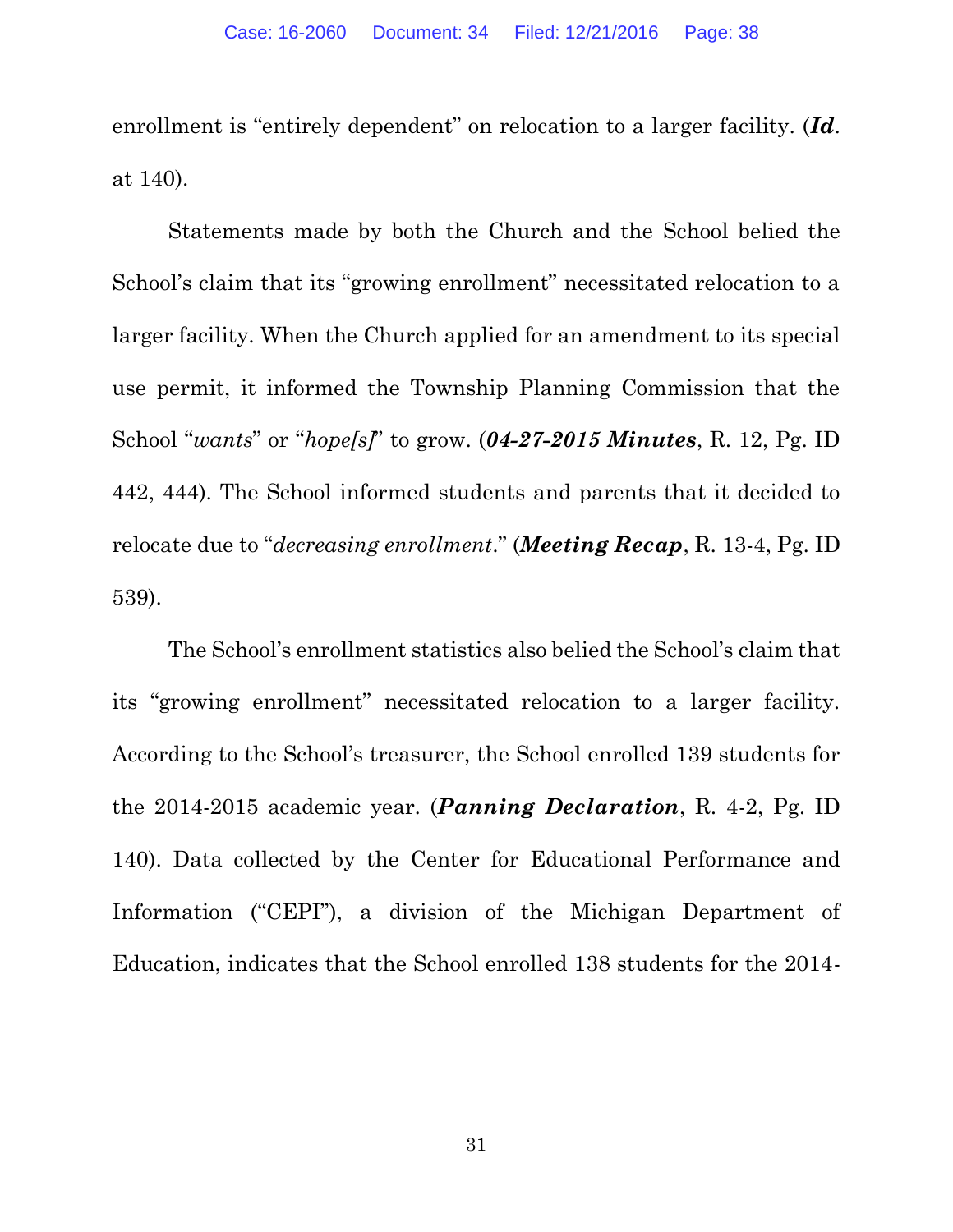2015 academic year.<sup>3</sup> The CEPI data further indicates that the School enrolled 154 students in the  $2013-2014$  academic year,<sup>4</sup> 158 students in the  $2012-2013$  academic year,<sup>5</sup> 189 students in the  $2011-2012$  academic year,<sup>6</sup> 166 students in the 2010-2011 academic year,<sup>7</sup> and 160 students in the 2009-2010 academic year.<sup>8</sup> CEPI's data is relatively close to the

<sup>3</sup> Center for Educational Performance and Information, *2014-2015 Nonpublic School Data*, [http://www.michigan.gov/documents/cepi/15-](http://www.michigan.gov/documents/cepi/15-CEPI-06_NonPublics_496243_7.xlsx) CEPI-06 NonPublics 496243 7.xlsx (last accessed February 22, 2016). The School's data is recorded in No. 137.

<sup>4</sup> Center for Educational Performance and Information, *2013-2014 Nonpublic School Data*, [https://www.michigan.gov/documents/cepi/2013-](https://www.michigan.gov/documents/cepi/2013-14_nonpublic_students_468824_7.xls) 14 nonpublic students 468824 7.xls (last accessed February 22, 2016). The School's data is recorded in No. 143.

<sup>5</sup> Center for Educational Performance and Information, *2012-2013 Nonpublic School Data*, [https://www.michigan.gov/documents/cepi/2012-](https://www.michigan.gov/documents/cepi/2012-13_nonpublic_students_434558_7.xls) 13 nonpublic students 434558 7.xls (last accessed February 22, 2016). The School's data is record in No. 57.

<sup>6</sup> Center for Educational Performance and Information, *2011-2012 Nonpublic School Data*, [https://www.michigan.gov/documents/cepi/2011-](https://www.michigan.gov/documents/cepi/2011-12_nonpublic_students_396636_7.xls) [12\\_nonpublic\\_students\\_396636\\_7.xls](https://www.michigan.gov/documents/cepi/2011-12_nonpublic_students_396636_7.xls) (last accessed February 22, 2016). The School's data is recorded in No. 354.

<sup>7</sup> Center for Educational Performance and Information, *2010-2011 Nonpublic School Data*, [https://www.michigan.gov/documents/cepi/2010-](https://www.michigan.gov/documents/cepi/2010-11_nonpublic_students_380514_7.xls) 11 nonpublic students 380514 7.xls (last accessed February 22, 2016). The School's data is recorded in No. 152.

<sup>8</sup> Center for Educational Performance and Information, *2009-2010 Nonpublic School Data*, [https://www.michigan.gov/documents/cepi/2009-](https://www.michigan.gov/documents/cepi/2009-10_nonpublic_students_334602_7.xls)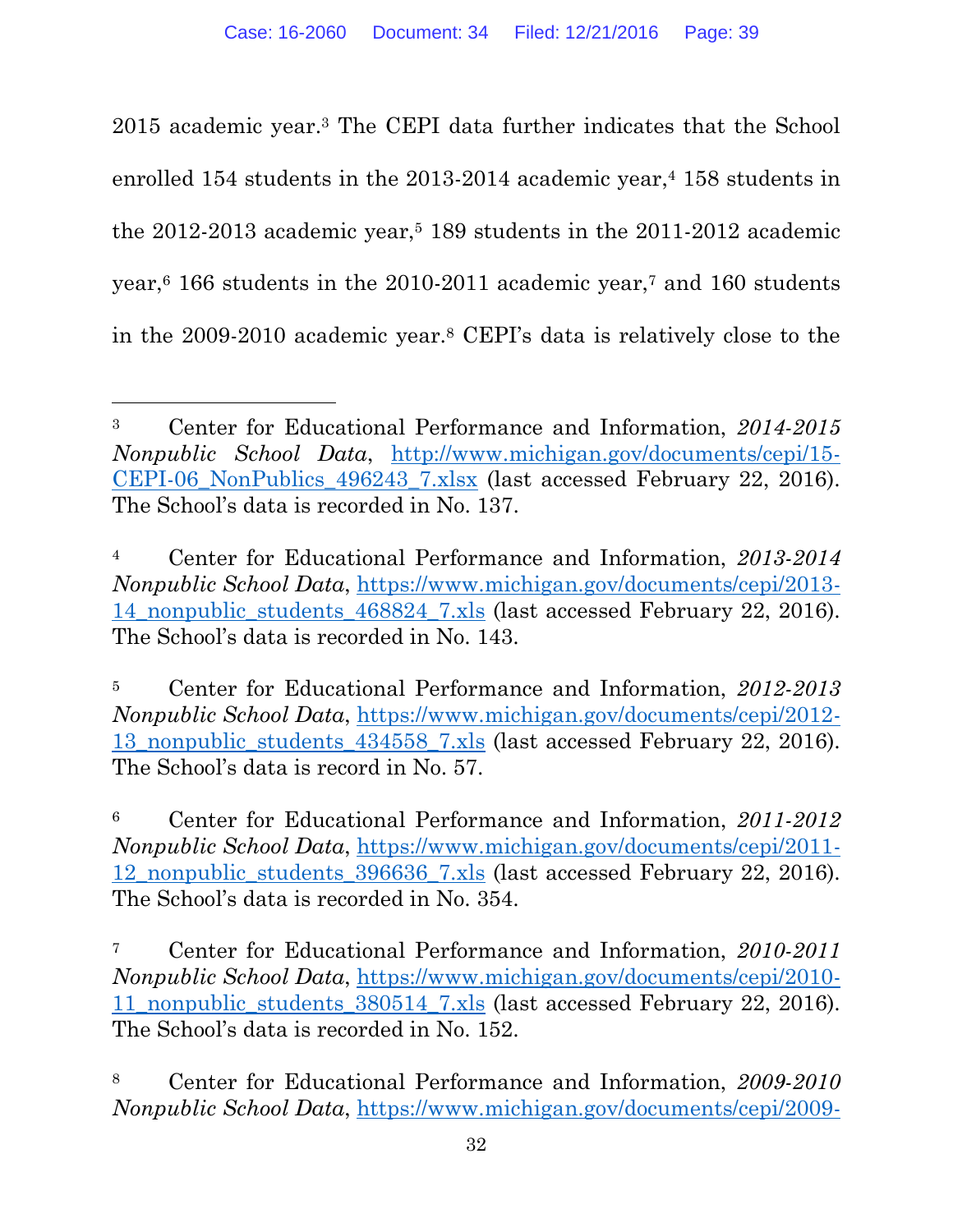data collected by the National Center for Education Statistics ("NCES"), a division of the United States Department of Education. NCES's available data indicates that the School enrolled 158 students in the 2013-2014 academic year, 193 students in the 2011-2012 academic year, and 160 students in the 2009-2010 academic year. (*NCES Data*, R. 13- 5, Pg. ID 540-541). The School's own data also reveals a steadily declining enrollment from the 2010-2011 academic year to the 2015-2016 academic year. (*Student Enrollment History*, R. 35-34, Pg. ID 1138).

Contrary to the School's claim that the Pinckney facility could not accommodate its "current enrollment of less than 160 students" (*Motion*, R. 4, Pg. ID 127), the enrollment statistics show that the School operated in the Pinckney facility with upwards of 190 students during the 2011- 2012 academic year. The Academy planned to move into the Pinckney facility with 200 students. See Light of the World Academy, <http://www.lightoftheworldacademy.org/Our%20School> (last accessed November 10, 2016). And after the July 2015 meeting of the Township Board, the School acknowledged that it had the ability to return to the

l

[<sup>10</sup>\\_nonpublic\\_students\\_334602\\_7.xls](https://www.michigan.gov/documents/cepi/2009-10_nonpublic_students_334602_7.xls) (last accessed February 22, 2016). The School's data is recorded in No. 703.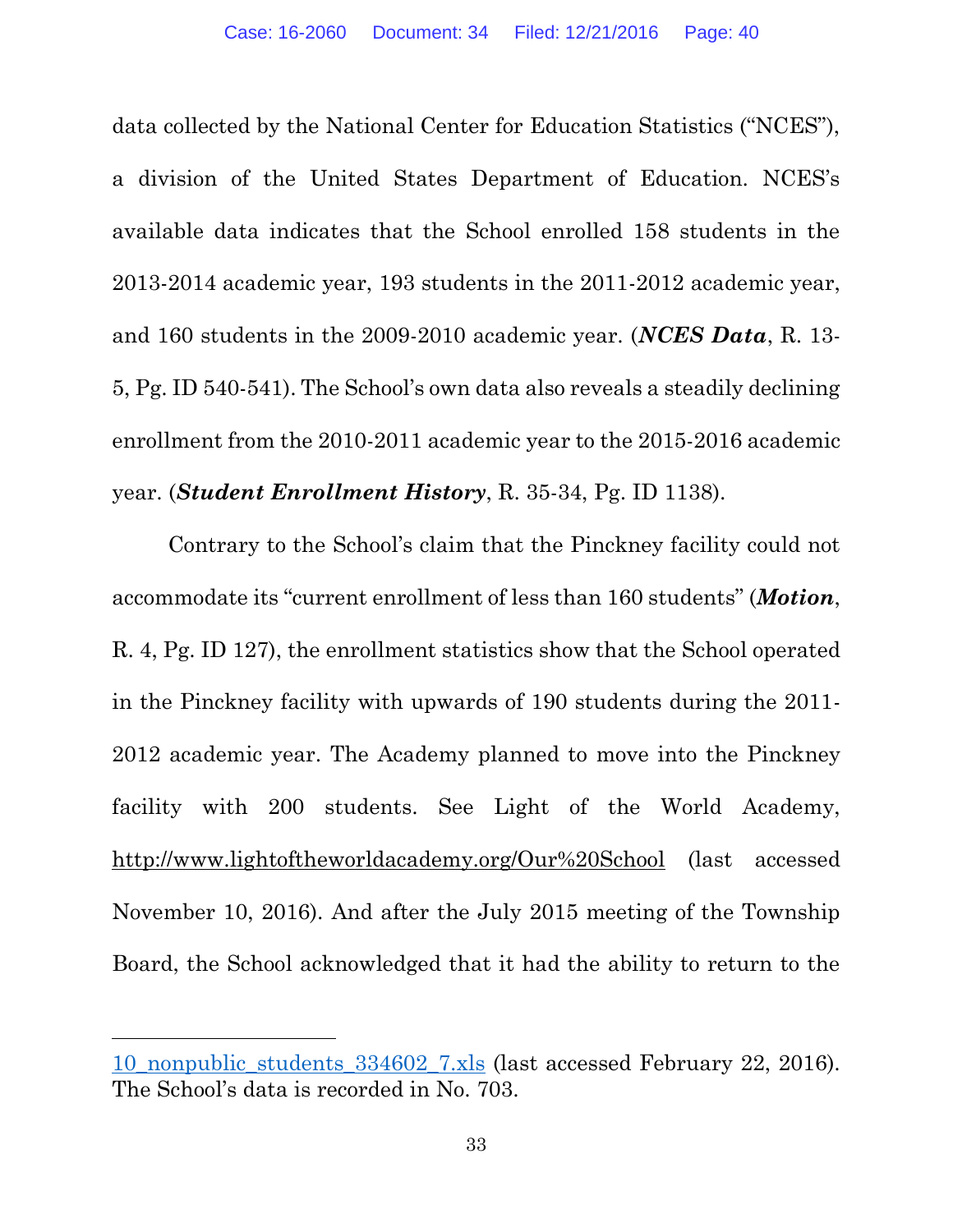Pinckney facility. (*07-27-2015 Minutes*, R. 35-30, Pg. ID 1125). Indeed,

the School's own administrator stated:

The [S]chool is going to open. I can definitively tell you that. It will open on time. . . . *We still have the Pinckney building available because we own it*.

### (*07-29-2015 Article*, R. 13-8, Pg. ID 546).

Confronted with its enrollment statistics and contradictory statements, the School backpedaled and reversed course. The School acknowledged "enrollment decreases, including double digit enrollment [decreases]" between the 2013-2014 academic year and the 2014-2015 academic year, and came up with yet another reason why it needed to relocate to the Church's facility. (*Nast Declaration*, R. 16-1, Pg. ID 577). This time, the School hung its hat on the perceived appeal of the "centralized" and "populous" location of the Church's facility. (*Reply*, R. 16, Pg. ID 561; *Nast Declaration*, R. 16-1, Pg. ID 577).<sup>9</sup> Shortly

<sup>9</sup> The Church's facility (7669 Brighton Road in Brighton) is really no more centralized than the Pinckney facility (550 East Hamburg Street in Pinckney), and central Livingston County is really no more accessible from the Church's facility than from the Pinckney facility. Perhaps the most centralized location in Livingston County is Howell City Hall (611 East Grand River Avenue in Howell). Livingston County, *Municipalities*, available at <https://www.livgov.com/pages/municipalities.aspx> (last accessed May 13, 2016). According to Google Maps, the Church's facility is approximately 10 miles from Howell City Hall (18-minute drive) and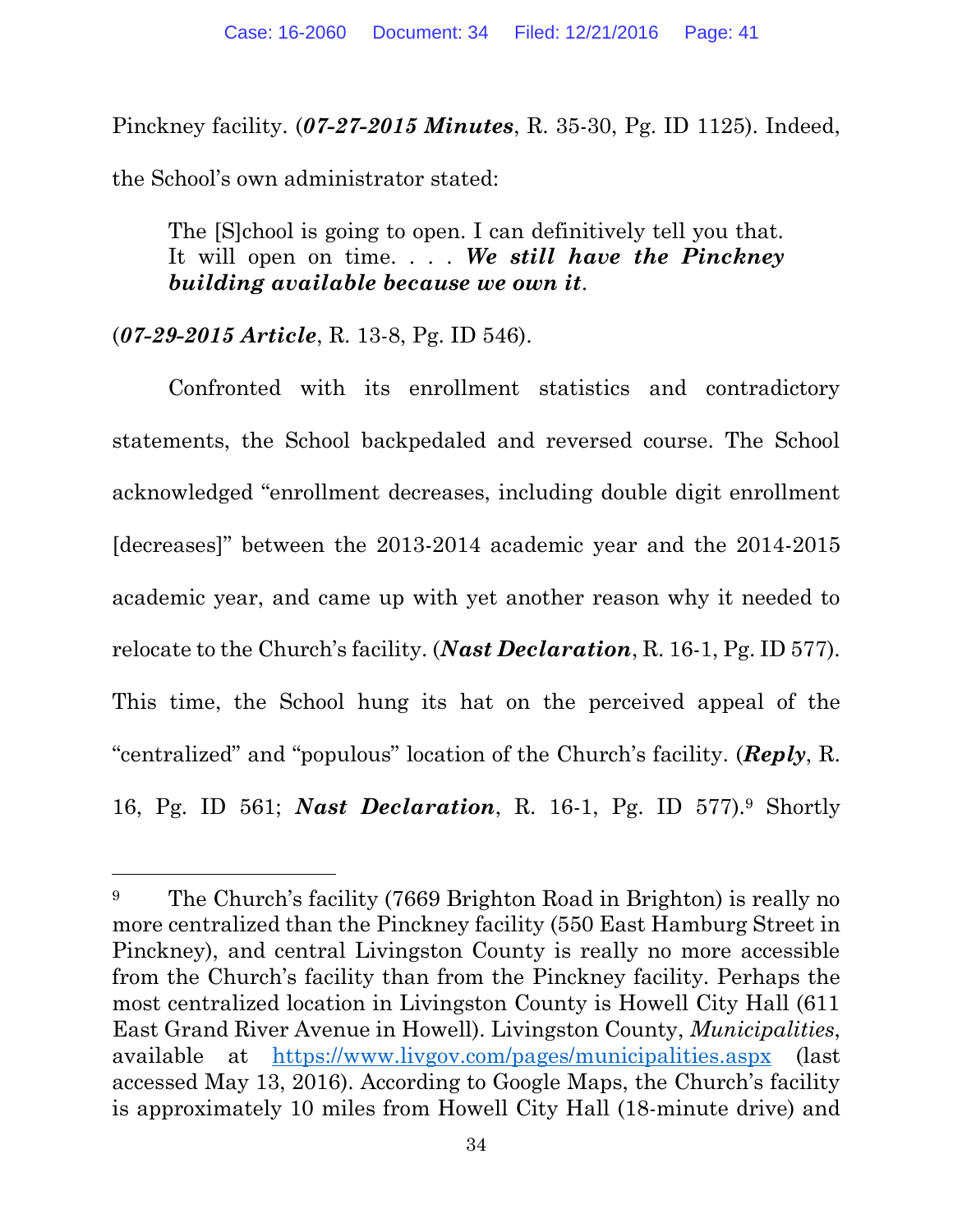thereafter, the School filed an amended complaint in which it removed its previous allegation that the "size constraints" of the Pinckney facility necessitated relocation to a larger facility. (*Complaint*, R. 1, Pg. ID 4; compare with *Amended Complaint*, R. 23, Pg. ID 668). The School alleged that its inability to relocate to the Church's facility frustrated its mission to serve the "Livingston County community." (*Amended Complaint*, R. 23, Pg. ID 668). Yet the School's official website indicates that the School serves communities *all over southeast Michigan* including communities in Washtenaw County, Oakland County, Ingham County, and Jackson County. Livingston Christian Schools, available at <http://www.livingstonchristianschools.org/> (last accessed December 14, 2016). According to Google Maps, some of the above-referenced communities are quite a distance from Brighton. Jackson, as but one example, is approximately 54 miles from Brighton (a travel time of 53 minutes). Manchester, as another example, is approximately 43 miles from Brighton (a travel time of 44 minutes).

 $\overline{a}$ 

the School's former facility is approximately 11 miles from Howell City Hall (17-minute drive). The Court may take judicial notice of the distances and travel times. *Nw. Airlines, Inc. v. Kent Cnty.,* 955 F.2d 1054, 1060 (6th Cir. 1992); *Sault Ste. Marie Tribe of Chippewa Indians v. United States*, 288 F.3d 910, 915 (6th Cir. 2002).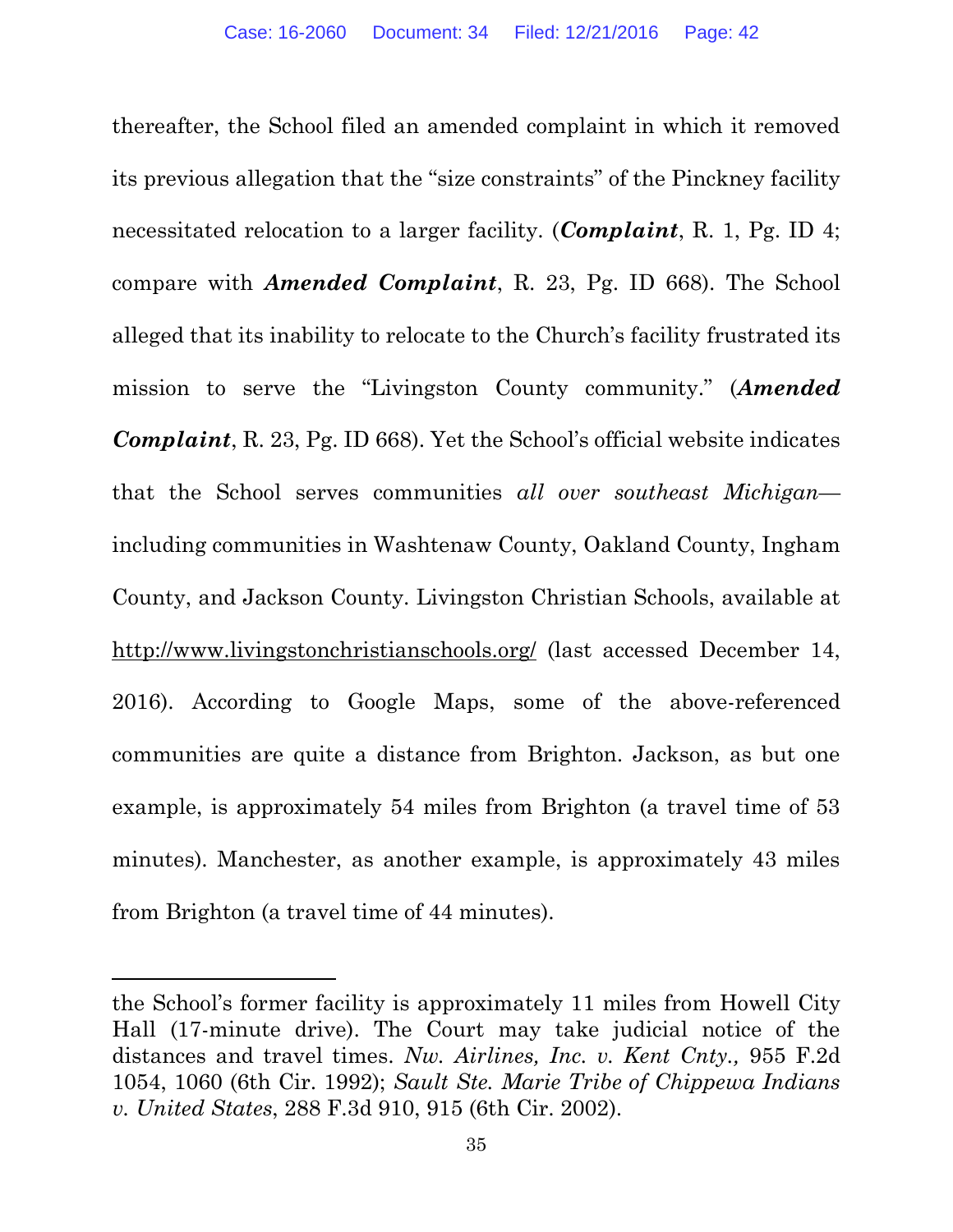#### **III. PROCEDURAL HISTORY**

The School filed a complaint against the Township on August 8, 2015. (*Complaint*, R. 1, Pg. ID 1-96). The School raised a RLUIPA claim.

The School filed a motion for temporary restraining order or preliminary injunction on August 12, 2015. (*Motion*, R. 4, Pg. ID 100- 243; *Response*, R. 11-13, Pg. ID 267-548; *Reply*, R. 16, Pg. ID 557-579; *Surreply and Supplement*, R. 18, Pg. ID 583-612). The District Court denied the School's motion for temporary restraining order or preliminary injunction on September 15, 2015. (*Order*, R. 22, Pg. ID 635- 663).

The School filed an amended complaint against the Township on September 15, 2015. (*Amended Complaint*, R. 23, Pg. ID 664-688). The School revised the RLUIPA claim and added a First Amendment claim and a Fourteenth Amendment claim.

The Township filed a motion for summary judgment on March 7, 2016. (*Motion*, R. 35, Pg. ID 904-1138; *Response*, R. 43, Pg. ID 1159- 1457; *Reply*, R. 45, Pg. ID 1459-1495). The District Court granted the Township's motion for summary judgment on June 30, 2016. (*Order*, R.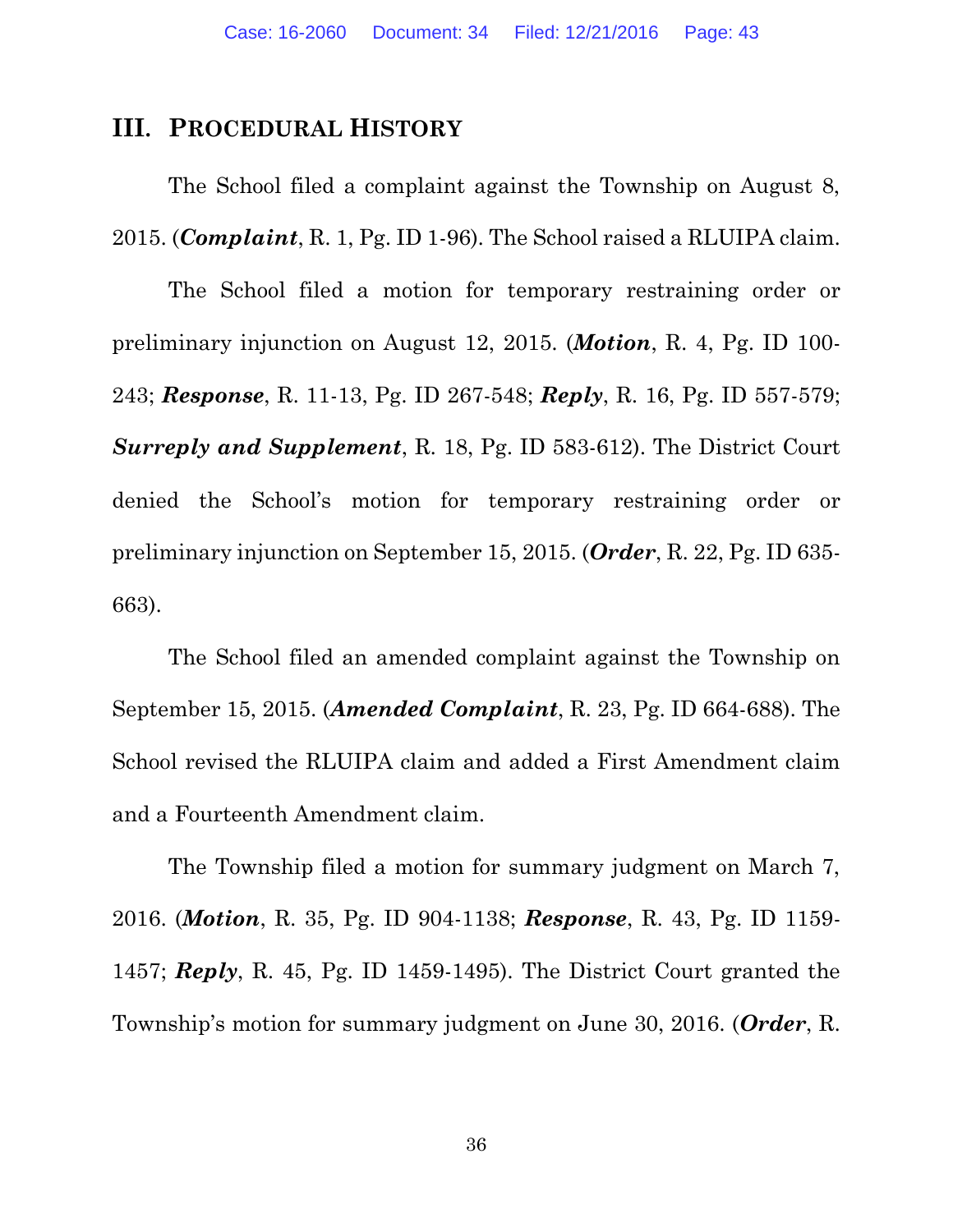47, Pg. ID 1498-1521; *Judgment*, R. 48, Pg. ID 1522). The School filed a notice of appeal on July 21, 2016. (*Notice*, R. 49, Pg. ID 1523-1552).

#### **SUMMARY OF COUNTER-ARGUMENT**

The School waives the First Amendment claim and the Fourteenth Amendment claim. As to the RLUIPA claim, the School fails to establish that the Township's denial of a special use permit placed a substantial burden on its religious exercise. The Township did not place substantial pressure on the School to violate its religious beliefs. Nor did the Township effectively bar use of the Church's facility for religious exercise. And at the time of the Township's denial of a special use permit, the School admittedly had a ready alternative. The District Court's judgment should be affirmed.

#### **COUNTER-ARGUMENT**

## **I. THE SCHOOL WAIVED THE FIRST AMENDMENT AND THE FOURTEENTH AMENDMENT CLAIMS.**

In addition to a RLUIPA claim, the School raised a First Amendment claim and a Fourteenth Amendment claim. The parties briefed all of the claims at the summary judgment stage. On appeal, however, the School addresses only the RLUIPA claim. As such, the First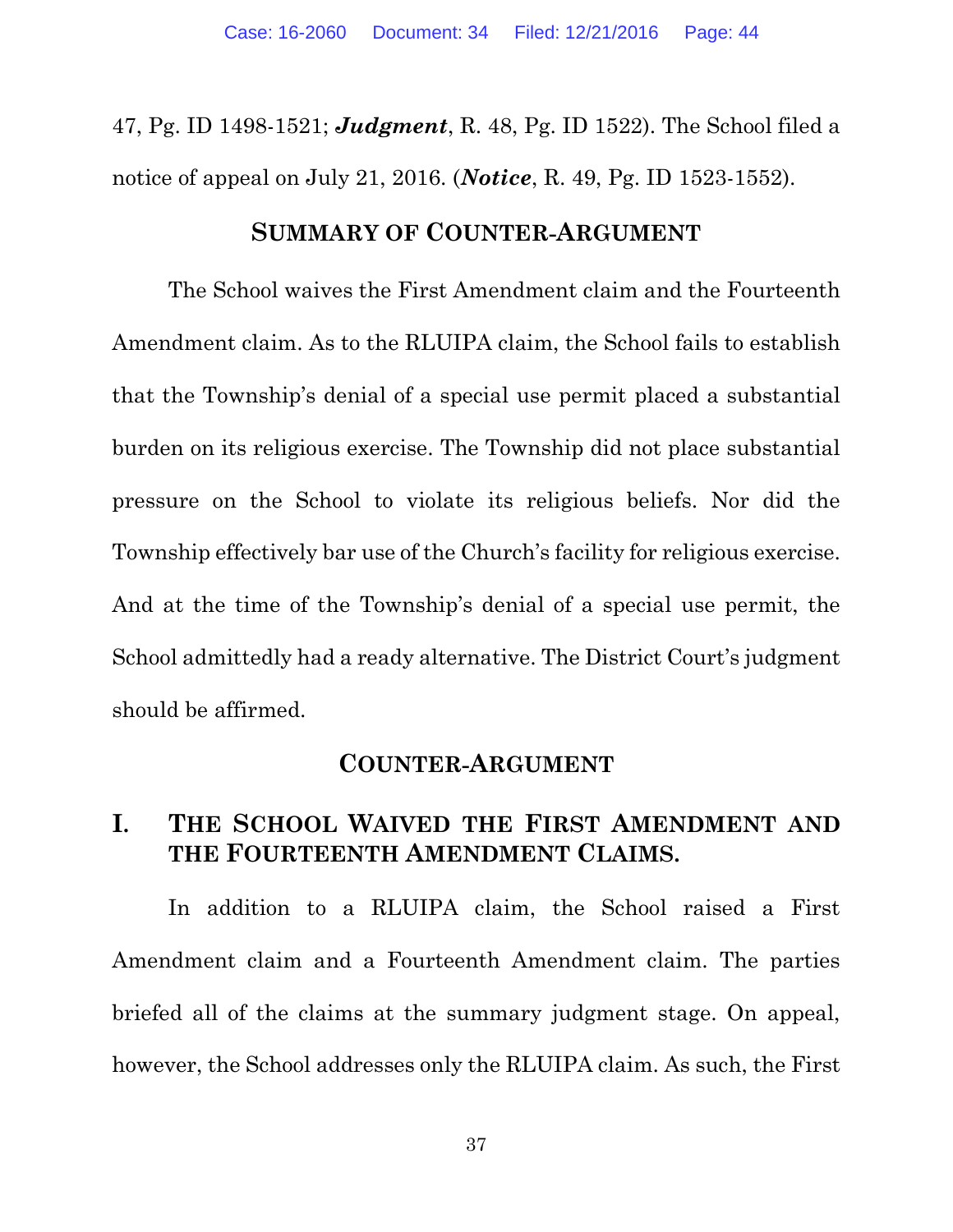Amendment claim and the Fourteenth Amendment claim are waived. *Ahlers v. Schebil*, 188 F.3d 365, 374 (6th Cir. 1999); *Ewolski v. City of Brunswick*, 287 F.3d 492, 516-17 (6th Cir. 2002); *Dillery v. City of Sandusky*, 398 F.3d 562, 569 (6th Cir. 2005).

## **II. THE SCHOOL FAILED TO MEET THE SUBSTANTIAL BURDEN REQUIREMENT FOR THE RLUIPA CLAIM.**

Congress enacted RLUIPA, which is codified at 42 U.S.C. § 2000cc, after the Supreme Court invalidated RFRA as applied to state and local government. *Cutter v. Wilkinson*, 544 U.S. 709, 715 (2005). RLUIPA borrows elements from RFRA, but the former is "less sweeping in scope" than the latter. *Sossamon v. Texas*, 131 S. Ct. 1651, 1656 (2011). RLUIPA targets two areas, one of which is the regulation of land use. *Cutter*, 544 U.S. at 715; *Sossamon*, 131 S. Ct. at 1656. The general rule regarding the regulation of land use is set forth in  $\S 2000cc(a)(1)$ :

No government shall impose or implement a land use regulation in a manner that imposes a substantial burden on the religious exercise of a person, including a religious assembly or institution, unless the government demonstrates that imposition of the burden on that person, assembly, or institution—

(A) is in furtherance of a compelling governmental interest; and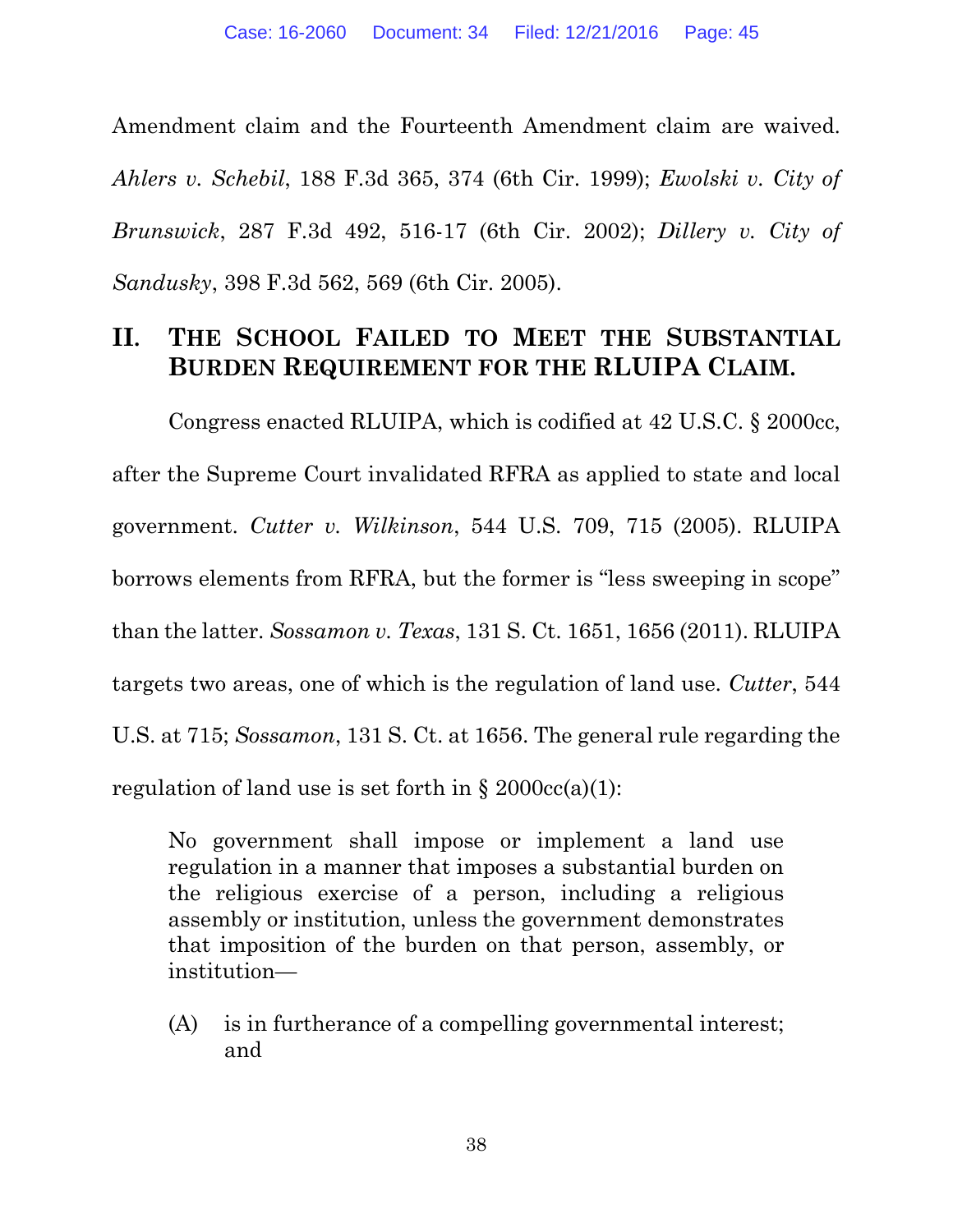(B) is the least restrictive means of furthering that compelling governmental interest.

42 U.S.C. § 2000cc(a)(1)(A)-(B). For purposes of the general rule, the term "religious exercise" encompasses "any exercise of religion" and includes the use or intended use of real property "for the purpose of religious exercise . . . ." 42 U.S.C. § 2000cc-5(7)(A); 42 U.S.C. § 2000cc-5(7)(B). The circumstances in which the general rule applies are enumerated in § 2000cc(a)(2). The general rule applies where, *inter alia*, "the substantial burden is imposed in the implementation of a land use regulation or system of land use regulations, under which a government makes, or has in place formal or informal procedures or practices that permit the government to make, individualized assessments of the proposed uses for the property involved." 42 U.S.C.  $\S$  2000cc(a)(2)(A)-(C). A "land use regulation" is a "a zoning or landmarking law, or the application of such a law, that limits or restricts [the School's] use or development of land . . . if the [School] has an ownership, leasehold, easement, servitude, or other property interest in the regulated land." 42 U.S.C. § 2000cc-5(5).

The School bears the burden of establishing that the Township's land use decision places a substantial burden on its exercise of religion. 42 U.S.C. § 2000cc-2(b). RLUIPA does not define "substantial burden."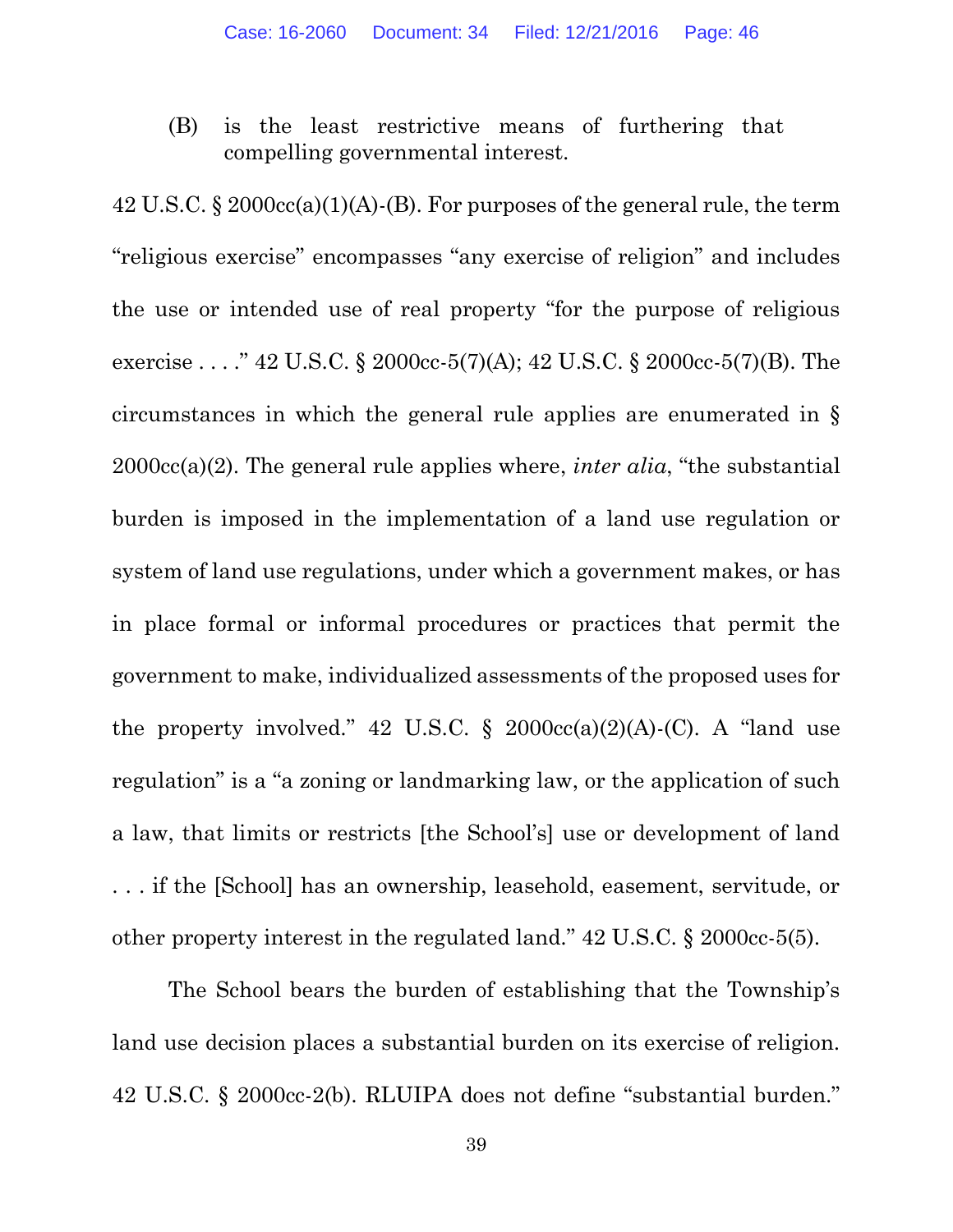*Living Water Church of God v. Meridian Charter Twp.*, 258 Fed. Appx. 729, 733 (6th Cir. 2007). Congress has directed courts to interpret RLUIPA's substantial burden requirement in accordance with the Supreme Court's jurisprudence regarding the Free Exercise Clause of the First Amendment. *Id.* at 733, 736. In *Living Water*, this Court heeded Congress' directive and surveyed decisions in which the Supreme Court addressed the Free Exercise Clause's substantial burden requirement:

[W]hile the Supreme Court generally has found that a government's action constituted a substantial burden on an individual's free exercise of religion when that action forced an individual to choose between following the precepts of her religion and forfeiting benefits or when the action in question placed substantial pressure on an adherent to modify his behavior and to violate his beliefs, it has found no substantial burden when, although the action encumbered the practice of religion, it did not pressure the individual to violate his or her religious beliefs.

\* \* \*

We note . . . that [RLUIPA] requires . . . courts to walk a thin line. On one hand, RLUIPA's definition of religious exercise covers most any activity that is tied to a religious group's mission, and RLUIPA bars inquiry into whether a particular belief or practice is "central" to an individual's religion. . . . On the other hand, and in tension with this broader definition of religious exercise, Congress has cautioned that we are to interpret "substantial burden" in line with the Supreme Court's "free exercise" jurisprudence, which suggests that a "*substantial burden*" *is a difficult threshold to cross*. . . . Although RLUIPA assuredly protects religious institutions in their religious exercise, the statute's language indicates that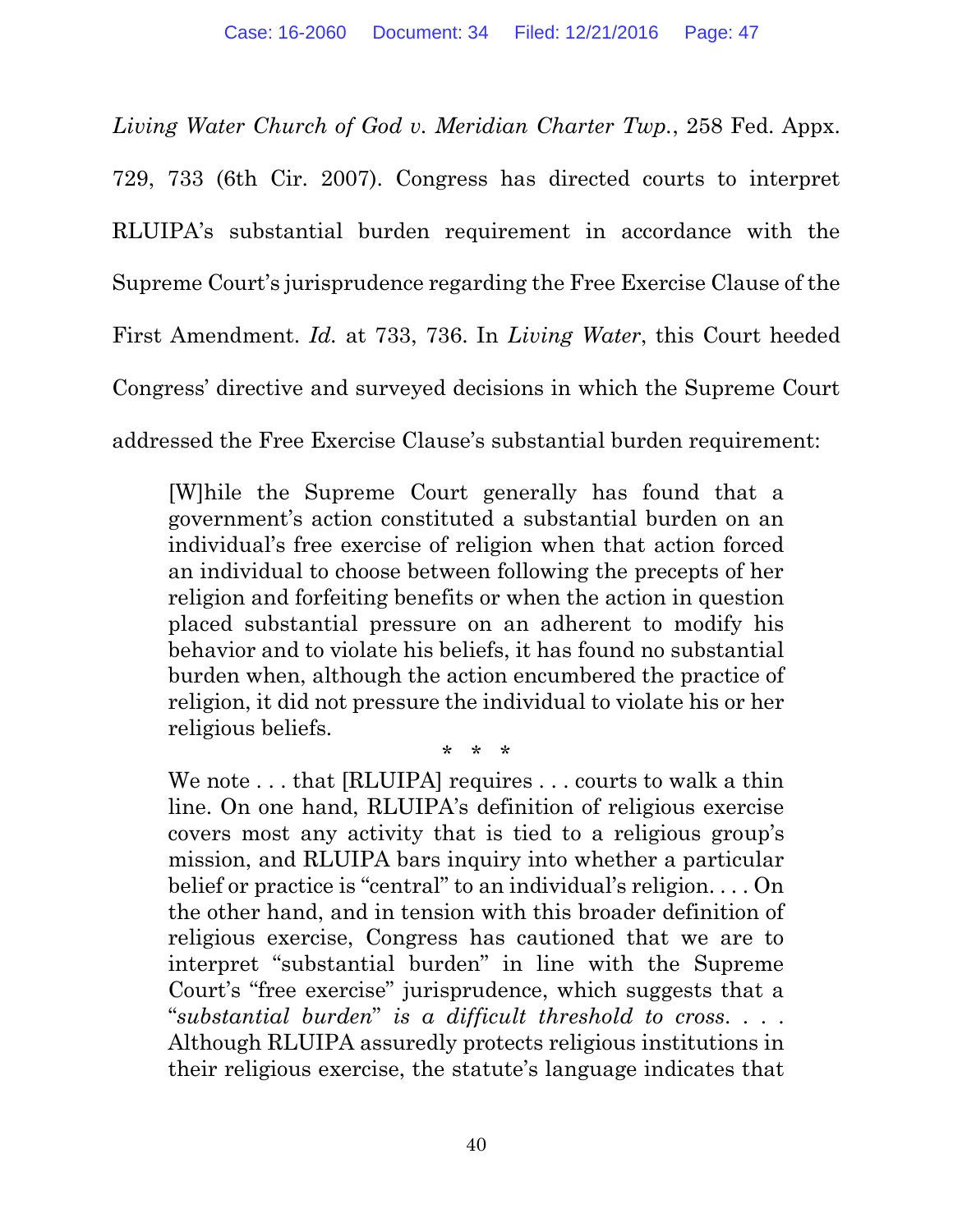it is not intended to operate as an outright exemption from land-use regulations.

*Id.* at 734, 736 (internal quotations, citations, and alterations omitted). This Court declined to "set a bright line test by which to 'measure' a substantial burden." *Id.* at 737. Instead, this Court adopted a framework in which it considered the following question:

[T]hough the government action may make religious exercise more expensive or difficult, does the government action place substantial pressure on a religious institution to violate its religious beliefs or effectively bar a religious institution from using its property in the exercise of its religion?

*Id.* at 737, 739. This Court made several important observations. First, RLUIPA's substantial burden requirement is rendered meaningless if a proposed land use is immune from a land use regulation merely because it involves pursuit of a religious mission. *Id.* at 736. Second, the question is whether a land use regulation imposes a substantial burden "*now*—not five, ten or twenty years from now . . . ." *Id.* at 738 (emphasis in original). Third, inconvenience does not equate to a substantial burden. *Id.* at 739. Fourth, "additional expense and delay" does not equate to a substantial burden. *Id.* at 741. Fifth, consideration of matters outside a land use regulation does not establish that denial of a special use permit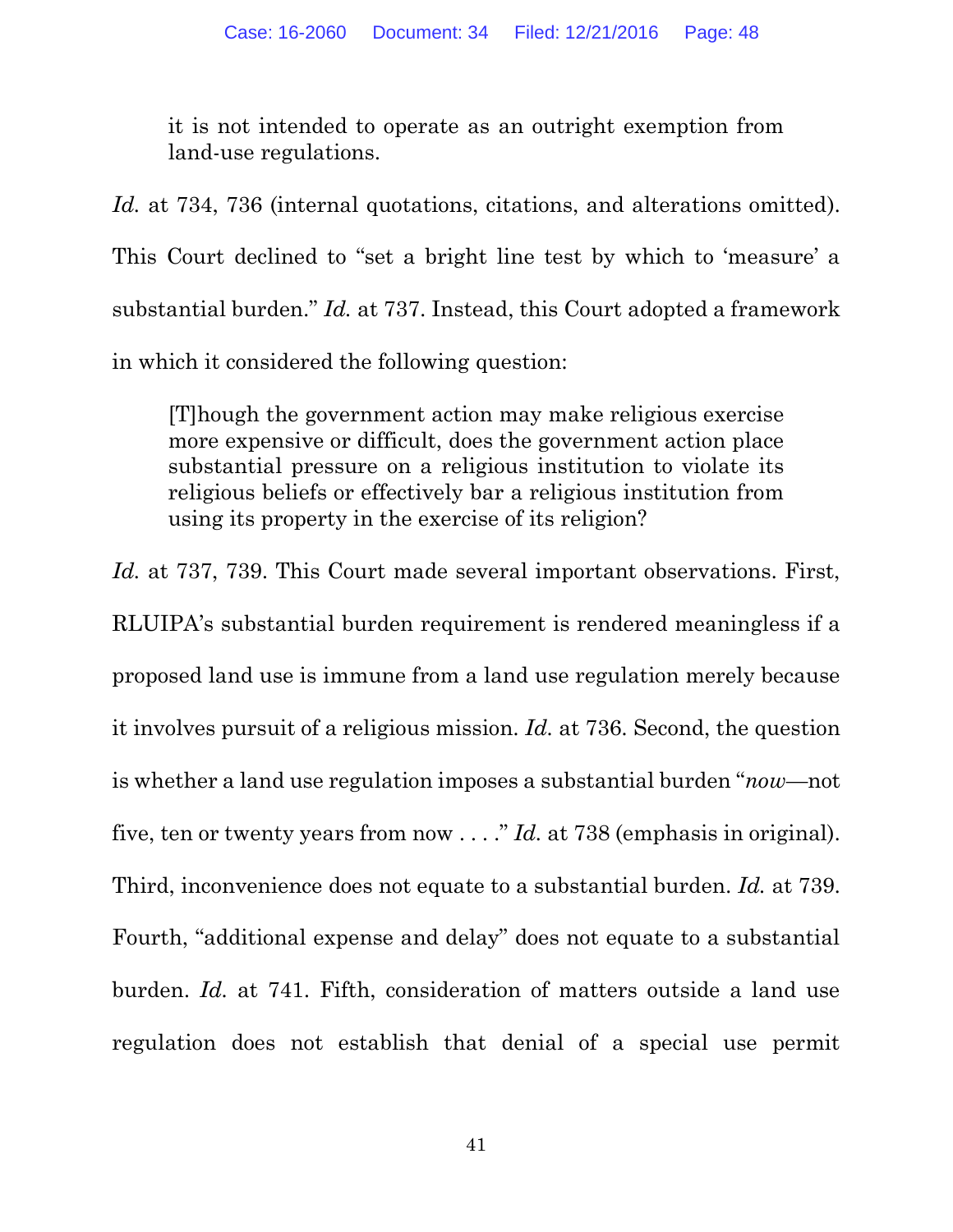substantially burdens the exercise of religion—even if consideration of such matters "could be said to be arbitrary." *Id.* at 741.

RLUIPA is designed to ensure that religious land uses are on "equal footing" with secular land uses. *Civil Liberties for Urban Believers v. City of Chicago*, 342 F.3d 752, 762 (7th Cir. 2003). RLUIPA is not designed to "favor" religious land uses over secular land uses "in the form of an outright exemption" from zoning regulations. *Id.* "[N]o such free pass for religious land uses masquerades among the legitimate protections RLUIPA affords to religious exercise." *Id.*; see also *Living Water*, 258 Fed. Appx. at 737. Suffice it to say that RLUIPA does not afford the School immunity from the Township's zoning ordinance "simply because the [School] . . . pursues a religious mission." *Id.* at 736; see also *Roman Catholic Bishop of Springfield v. City of Springfield*, 724 F.3d 78, 96 (1st Cir. 2013).

#### **A. The Township Board's Decision Did Not Effectively Bar Religious Exercise at the Church's Facility.**

The School argues that the District Court addressed only half of the *Living Water* standard and failed to consider whether the Township effectively barred religious exercise at the Church's facility. However, the District Court incorporated by reference its analysis from its order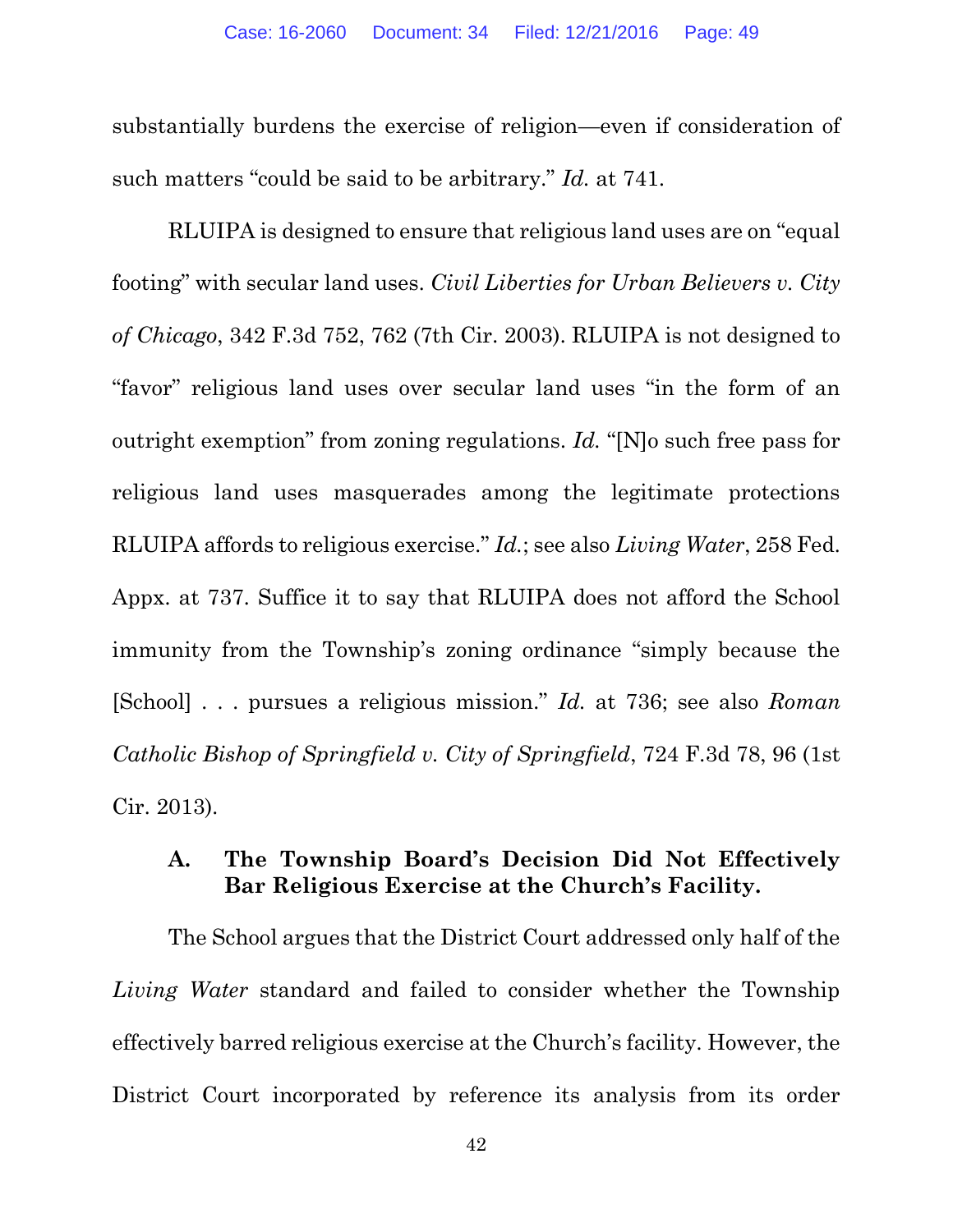denying the School's motion for temporary restraining order and preliminary injunction (*Order*, R. 47, Pg. ID 1507), where the District Court stated:

[The school] seeks to frame the issue in a limited fashion as it relates only to its leasehold interest in the property . . . . However, given that the *church* applied for the amended special use permit, the court cannot limit its inquiry to the [school's] leasehold interest. It is relevant that the township's decision does not bar the church from exercising its religious beliefs or using its property in furtherance of religious exercise. There has not been an absolute bar on religious exercise at the property.

(*Order*, R. 22, Pg. ID 656-57) (emphasis in original). That the Church,

not the School, applied for the special use permit is a critical fact that appears to be lost on the School. Given the absence of any evidence that the Township effectively barred religious exercise at the Church's facility, the School must show that the Township coerced or placed substantial pressure on the School to violate or forego its religious beliefs. *Living Water*, 258 Fed. Appx. at 737, 739.

### **B. The Township Board's Decision Did Not Force the School to Violate or Forego Its Religious Beliefs.**

When the Township denied a special use permit on August 3, 2015, the School still owned the Pinckney facility. When the School filed the original complaint on August 7, 2015, the School still owned the Pinckney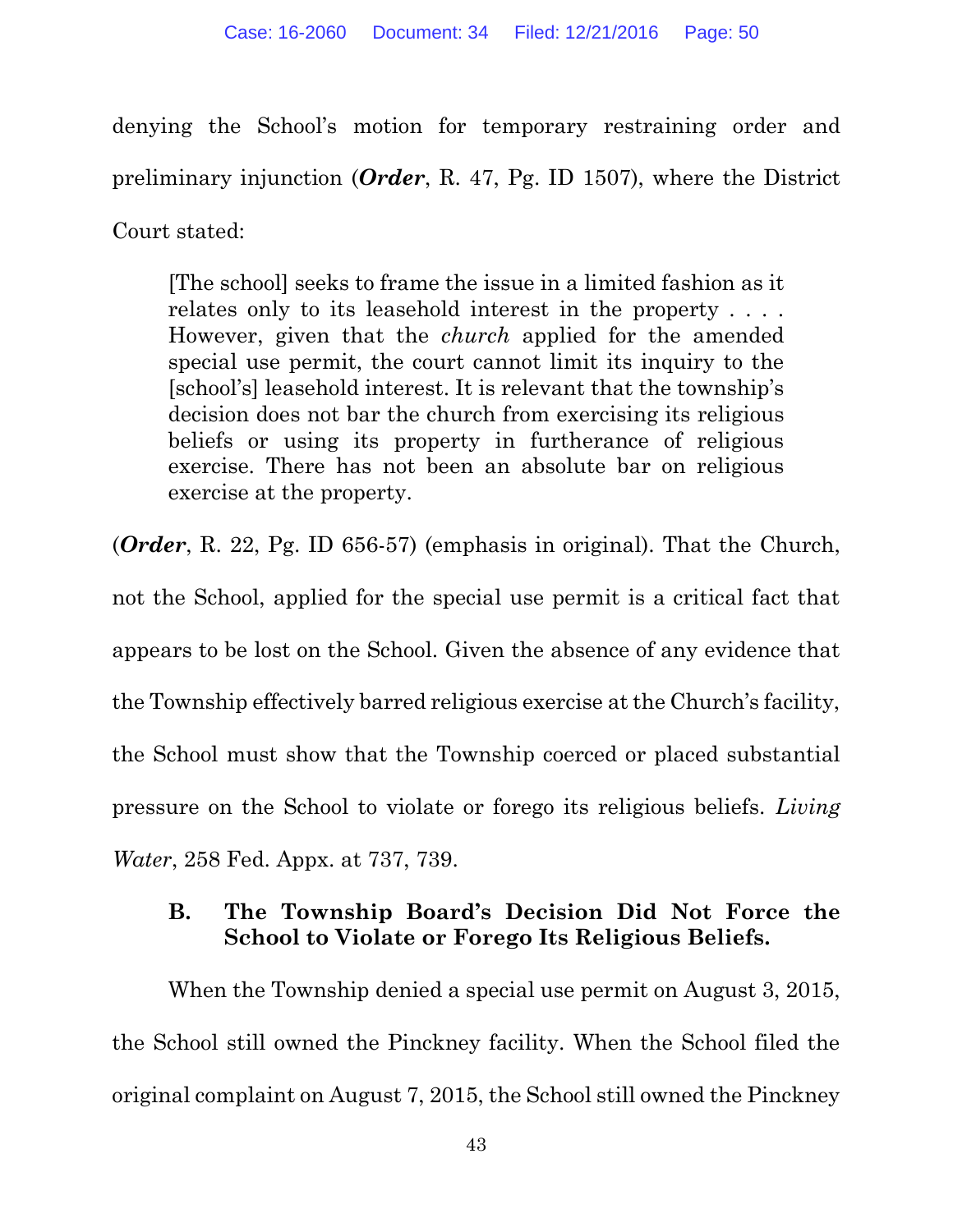facility. Although the School claimed that its growing enrollment necessitated relocation to a larger facility, undisputed evidence proved otherwise and forced the School to acknowledge its declining enrollment. Given that the School previously operated in the Pinckney facility with a much larger enrollment than the expected enrollment for the 2015-2016 academic year, there is no question that the School had the ability to return to the Pinckney facility for the 2015-2016 academic year. Indeed, the School admitted that it had the ability to return to the Pinckney facility for the 2015-2016 academic year.

But then the School leased the Pinckney facility to the Academy, notwithstanding the Township's denial of a special use permit and the School's knowledge that it would not be able to operate in the Church's facility for the 2015-2016 academic year. After the School failed to convince the Court to grant injunctive relief and allow the School to relocate to the Church's facility, the School decided to temporarily relocate to Whitmore Lake Middle School.

The current unavailability of the Pinckney facility is immaterial to the School's RLUIPA claim. The Pinckney facility remained available when the School filed the original complaint on August 7, 2015.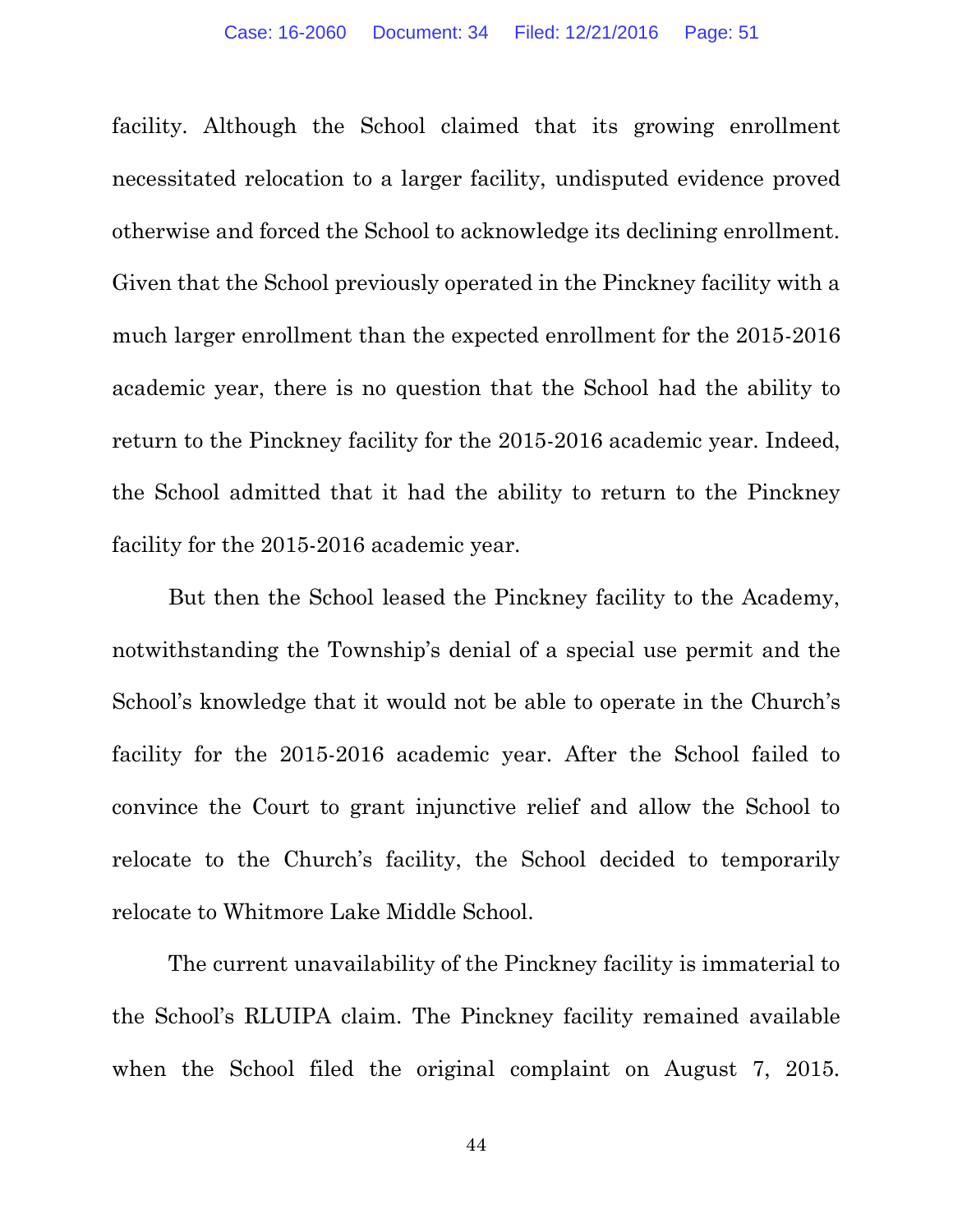Notwithstanding the filing of the *amended* complaint on September 15, 2015, the filing of the original complaint on August 7, 2015 "fixe[d] the controversy . . . ." *Rodgers v. Hawley*, 14 Fed. Appx. 403, 408 (6th Cir. 2001); see also *R.K. ex rel. J.K. v. Bd. of Educ. of Scott Cnty.*, 494 Fed. Appx. 589, 595-96 (6th Cir. 2012). Thus, the Court must evaluate the School's RLUIPA claim on the facts that existed as of August 7, 2015. *Id.* The facts that came to light after August 7, 2015 are immaterial. *Id.* As demonstrated below, the facts that existed as of August 7, 2015 lend no support to the School's claim that the Township's denial of a special use permit placed a substantial burden on the School's religious exercise.

Even if the Court is inclined to consider the facts that came to light after August 7, 2015—such as the School's decision to lease the Pinckney facility to the Academy notwithstanding the Township's denial of a special use permit—the School's RLUIPA claim fares no better. RLUIPA provides relief for *government-imposed* burdens, not *self-created* burdens. See *Andon, L.L.C. v. City of Newport News*, 813 F.3d 510, 515 (4th Cir. 2016) (the plaintiffs failed to satisfy the "substantial burden" requirement because "the alleged burdens they sustained were not imposed by the [defendant's] action denying the variance, but were self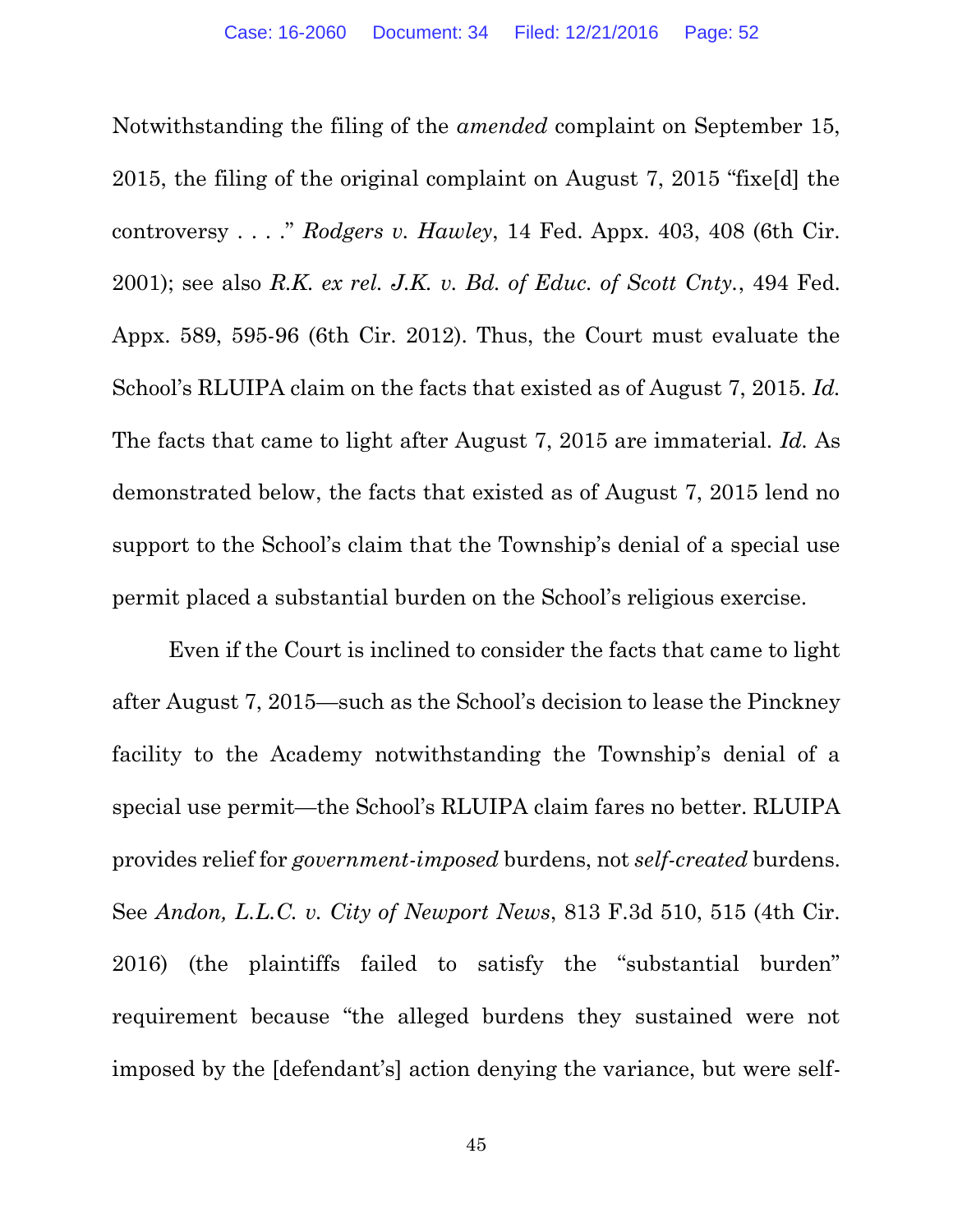imposed hardships"); *Petra Presbyterian Church v. Vill. of Northbrook*, 489 F.3d 846, 851 (7th Cir. 2007) (because the plaintiff "decided to . . . purchase the property outright after it knew that the permit would be denied, [the plaintiff] assumed the risk of having to sell the property and find an alternative site for its church should the denial be upheld"). The unavailability of the Pinckney facility is the product of poor planning and decision-making on the part of the School, which cannot be imputed to the Township.

In light of the foregoing, the question before the Court is relatively straightforward. Did the Township's denial of a special use permit place a substantial burden on the School's religious exercise despite the existence of a ready alternative (*viz.*, the Pinckney facility)? The short answer is no. The long answer is borne out by the cases discussed below, which compel the conclusion that the Township's denial of a special use permit did not offend RLUIPA.

This Court's decision in *Living Water* is instructive. A "small but growing" Christian congregation applied for a special use permit to construct a 10,925 square foot building on its property (a six-acre parcel in a residential zoning district) for use as a sanctuary and a daycare for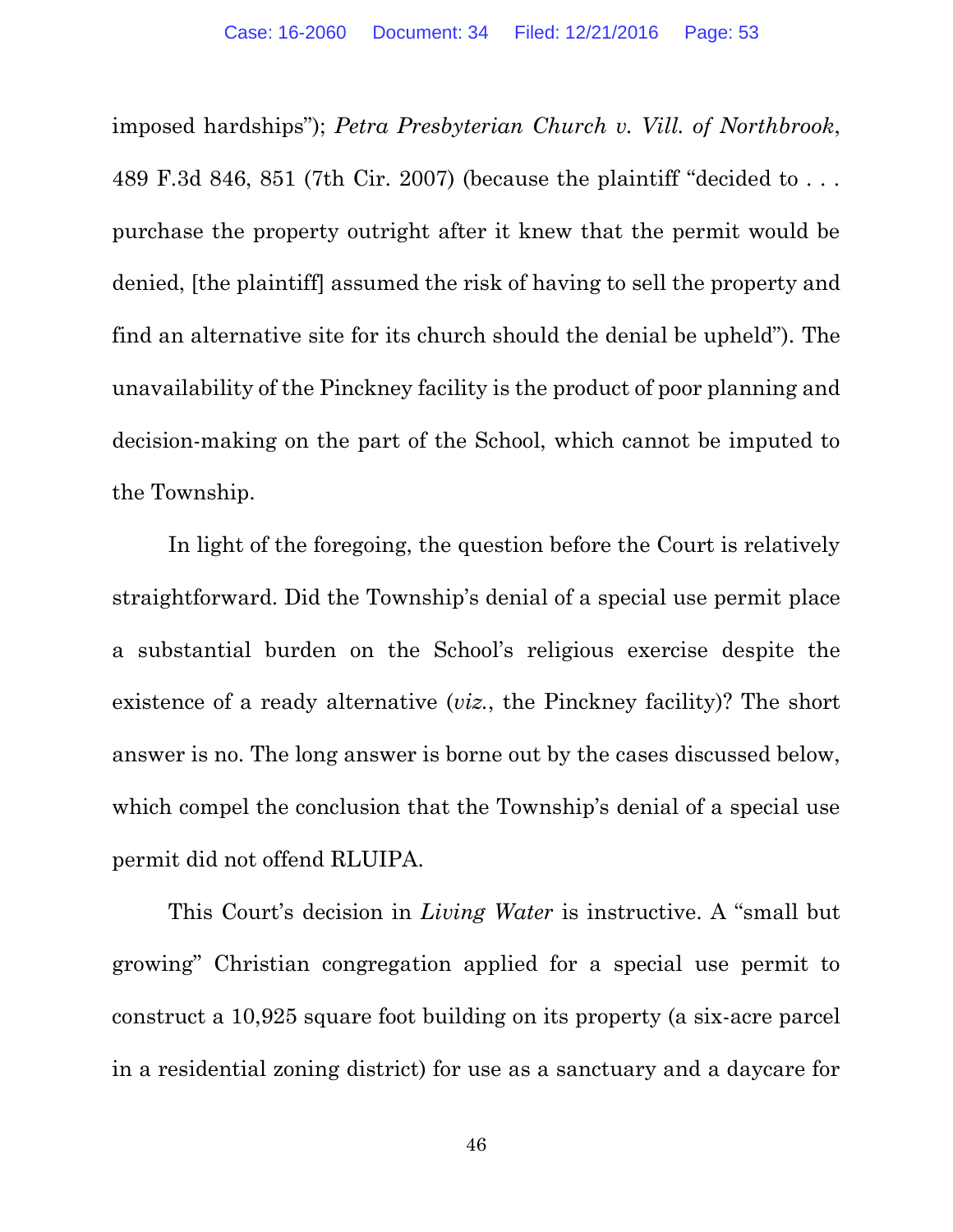40 children. *Living Water*, 258 Fed. Appx. at 730. The township granted a special use permit, at which time the congregation advised the township of its future plans for the property. The township understood that the sanctuary and the daycare represented the first phase of the congregation's multi-phase building plan.

The congregation constructed and ultimately occupied the sanctuary and daycare. Six years later, the congregation applied for a special use permit to increase daycare enrollment to 72 children and to construct a 28,500 square foot building for use as a school. The township granted a special use permit, subject to certain conditions. Although the congregation initially sought approval for enrollment of 360 students, it voluntarily limited enrollment to 280 students at the township's request. Thereafter, the congregation immediately began to promote and raise money for construction of the school.

The following year, the township informed the congregation that the special use permit would expire in two months unless the congregation obtained an extension or began substantial construction of the school. The congregation timely requested an extension. The township denied the request for an extension, which forced the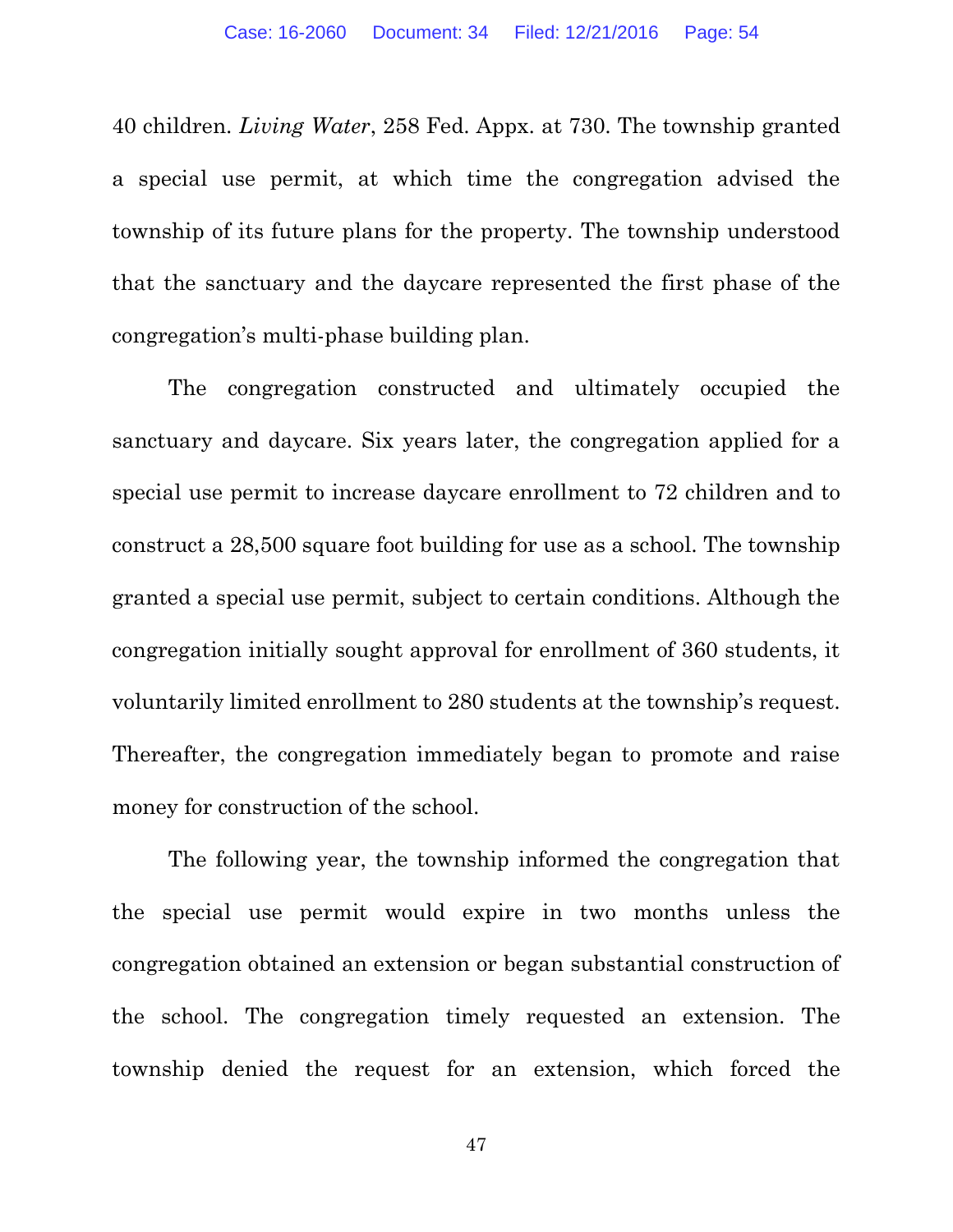congregation to apply for a new special use permit and cost the congregation its initial investment of roughly \$35,000.00 – \$40,000.00 in planning documents. *Id.* at 730-31. Before it applied for a new special use permit, the congregation met with the township to address concerns regarding intensity of use. *Id.* at 731. The congregation agreed to adhere to the previously-discussed conditions and to further limit enrollment from 280 students to 125 students.

Two years later, the congregation applied for an amendment to its special use permit. The congregation sought to construct a 34,989 square foot building for use as a church and school facility. The size of the proposed church and school facility exceeded the size of the previouslyapproved school by 6,489 square feet. On the building footprint, however, the size of the previously-approved school actually exceeded the size of the church and school facility by 1,500 square feet.

The proposed church and school facility complied with all regulations concerning use (pending approval of a special use permit for operation of a school on the property), location, height, appearance, lot coverage, and setback. *Living Water Church of God v. Meridian Charter Twp.*, 384 F. Supp. 2d 1123, 1128-29 (W.D. Mich. 2005). Multiple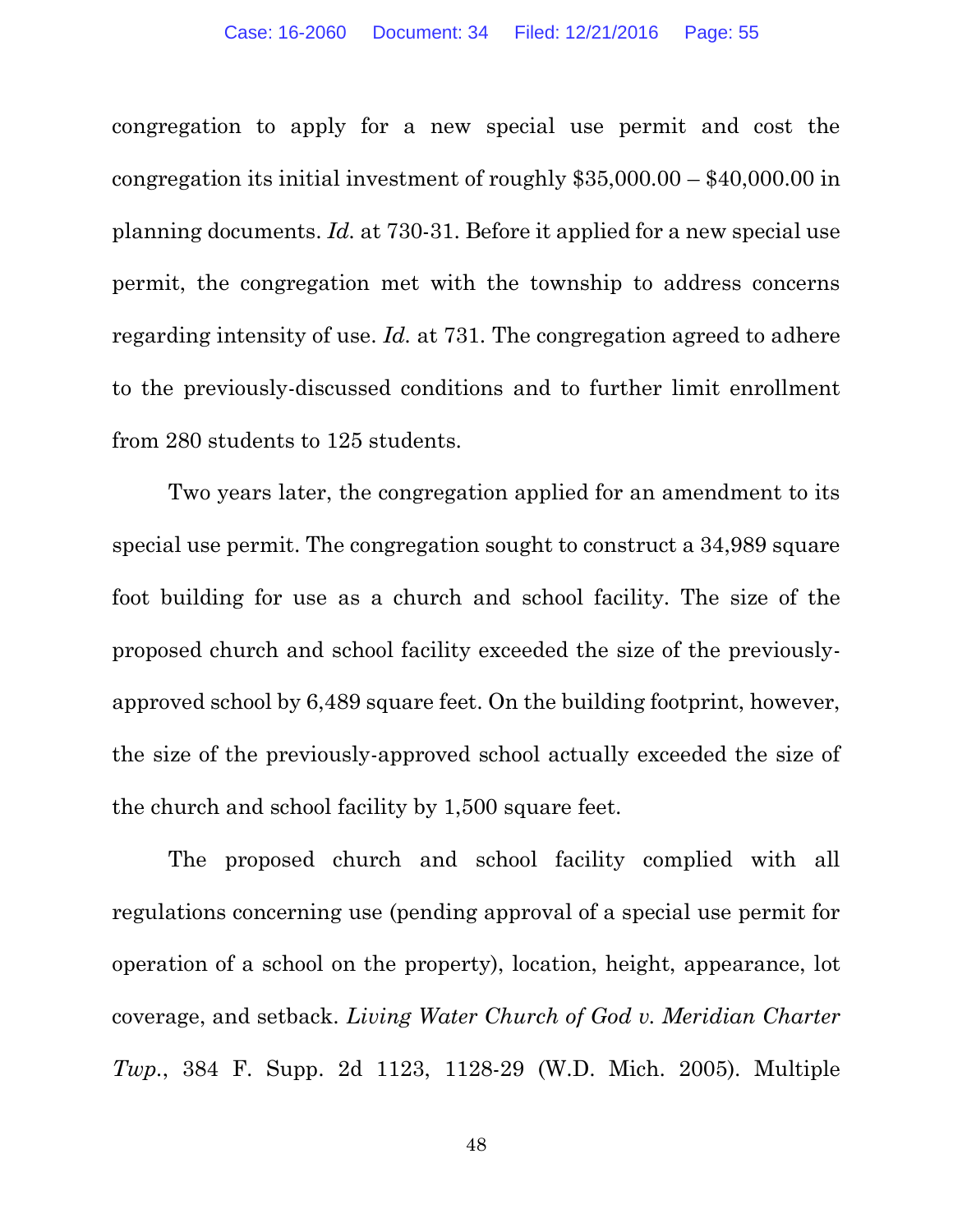departments—community planning and development, EMS and fire, police, engineering, county drain commission, and county road commission—reviewed and approved the proposed church and school facility. *Id.* at 1127. After two public hearings, the township planning commission recommended that the township board grant a special use permit for use of the property as a school. *Living Water*, 258 Fed. Appx. At 731. Additionally, the township planning commission recommended that the township board grant a special use permit for construction of a church and school facility. The township planning commission provided the township board with a packet of documents for review. The packet included a table of land-to-building ratios for schools, developed solely for review of the congregation's application for a special use permit. The table of land-to-building ratios contained unreliable and incomplete data, and neither the zoning ordinance nor the comprehensive development plan provided a standard for determining appropriate land-to-building ratios for schools. *Living Water*, 384 F. Supp. 2d at 1127-28.

The township board granted a special use permit for use of the property as a school, subject to certain conditions. *Living Water*, 258 Fed. Appx. at 732. However, the township board denied a special use permit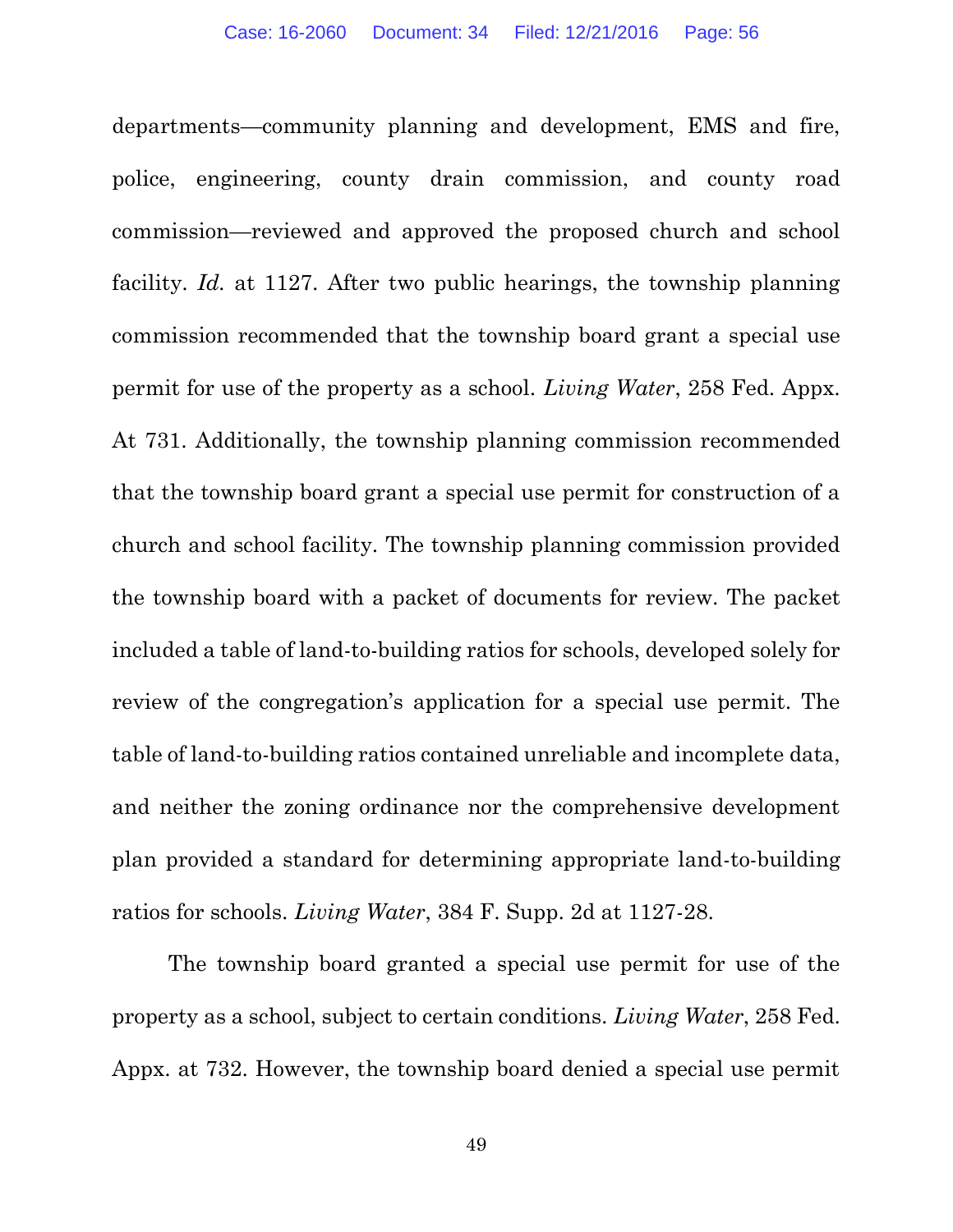for construction of a church and school facility. The township board reasoned that the size of the proposed church and school facility—relative to the size of the property—was out of proportion to similarly situated facilities in the township and inconsistent with the standards for issuance of a special use permit.

The congregation previously operated the school, a leadership academy for boys, in a building 25 miles away from the church. Due to the difficulties of transporting students, the congregation moved the school to a building 2.5 miles away from the church. However, the size of the building failed to meet the school's needs and detracted from the school's enrollment. Therefore, the congregation moved the school to a nearby office building in the professional/office zoning district. The office building posed problems, too. The congregation incurred additional expenses due to the need to rent gym facilities. The off-site location presented difficulties with coordination of staff, who operated both the church and the school. Moreover, operation of a school did not fall among the permitted uses in the professional/office zoning district. According to evidence presented by the congregation, the building for which it obtained a special use permit did not fare much better: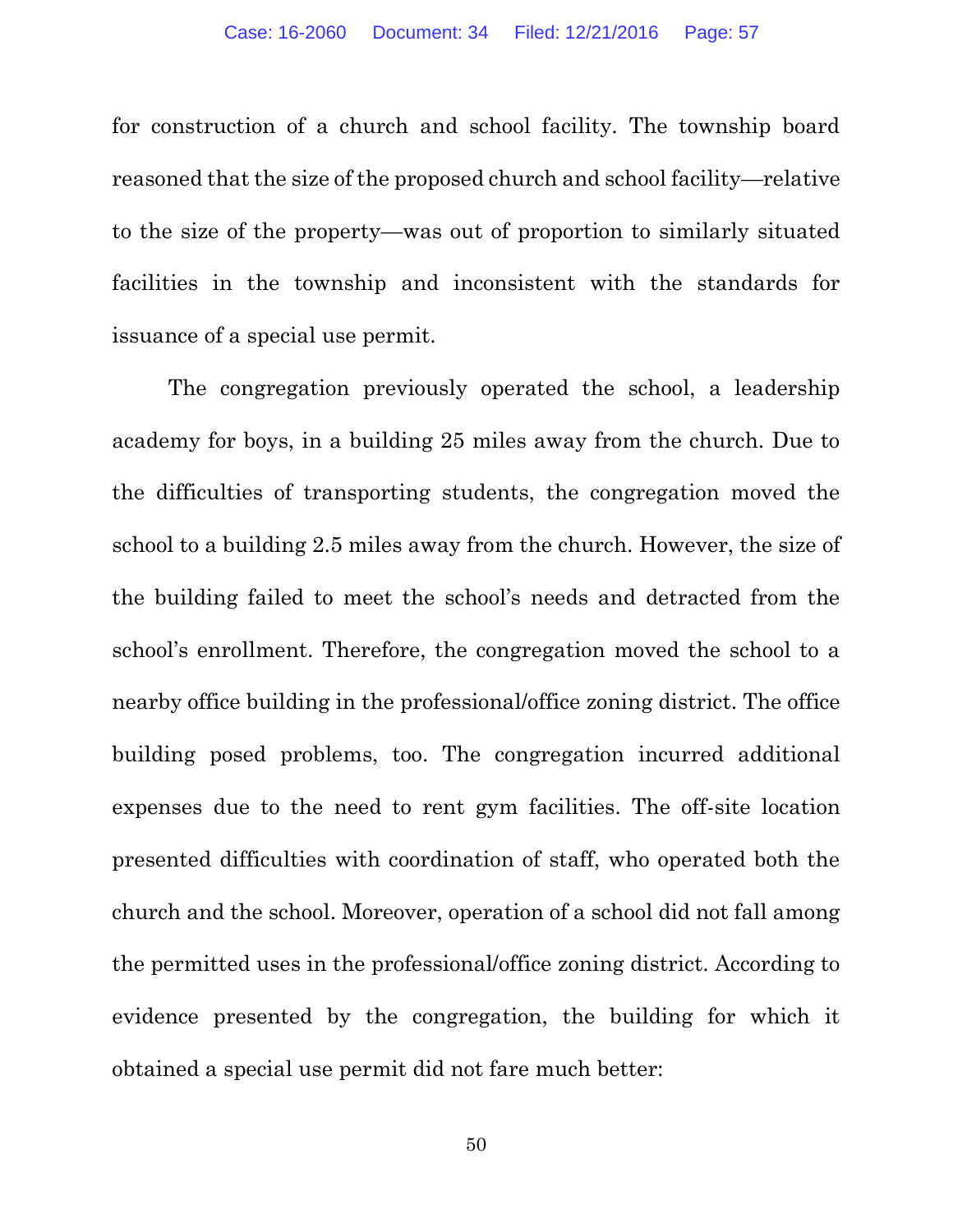[The congregation's] membership [has] doubled in recent years. The current facility does not meet the needs of the current members, let alone provide space to add services and seating for new members. The sanctuary in the current facility is a multi-purpose room that is also used for daycare and for teen activities. At least once a week the sanctuary had to be broken down for the day care and then re-set up as a sanctuary for use on Sunday morning. . . . Due to the challenges of sharing this space, the daycare center was recently closed after operating for eight years. Half of the church staff is occupying offices in a rented facility off site. The church needs additional room for the children's program on Sundays and weekday evenings, weekly men's group meeting, weekly women's group meeting, for evening seminars for adults, for wood shop programs and other special events. . . . The same staff operates the church and the school, so it is difficult to coordinate the staff when they are not on the same property.  $\ldots$  [The congregation] seeks to bring the school onto the church property and to share the building for church and school related functions. *[The congregation] has been losing current and potential members due to the frustration and confusion caused by the space constraints. [The congregation] is also limited in its ability to recruit students for the school because of the uncertainty about the future space and the current lack of programming associated with the lack of space*.

*Living Water*, 384 F. Supp. 2d at 1128-29.

The District Court concluded that the township's denial of a special use permit substantially burdened the congregation's exercise of religion and thus violated RLUIPA. *Id.* at 1131-36. This Court disagreed that the township's denial of a special use permit *substantially* burdened the congregation's exercise of religion: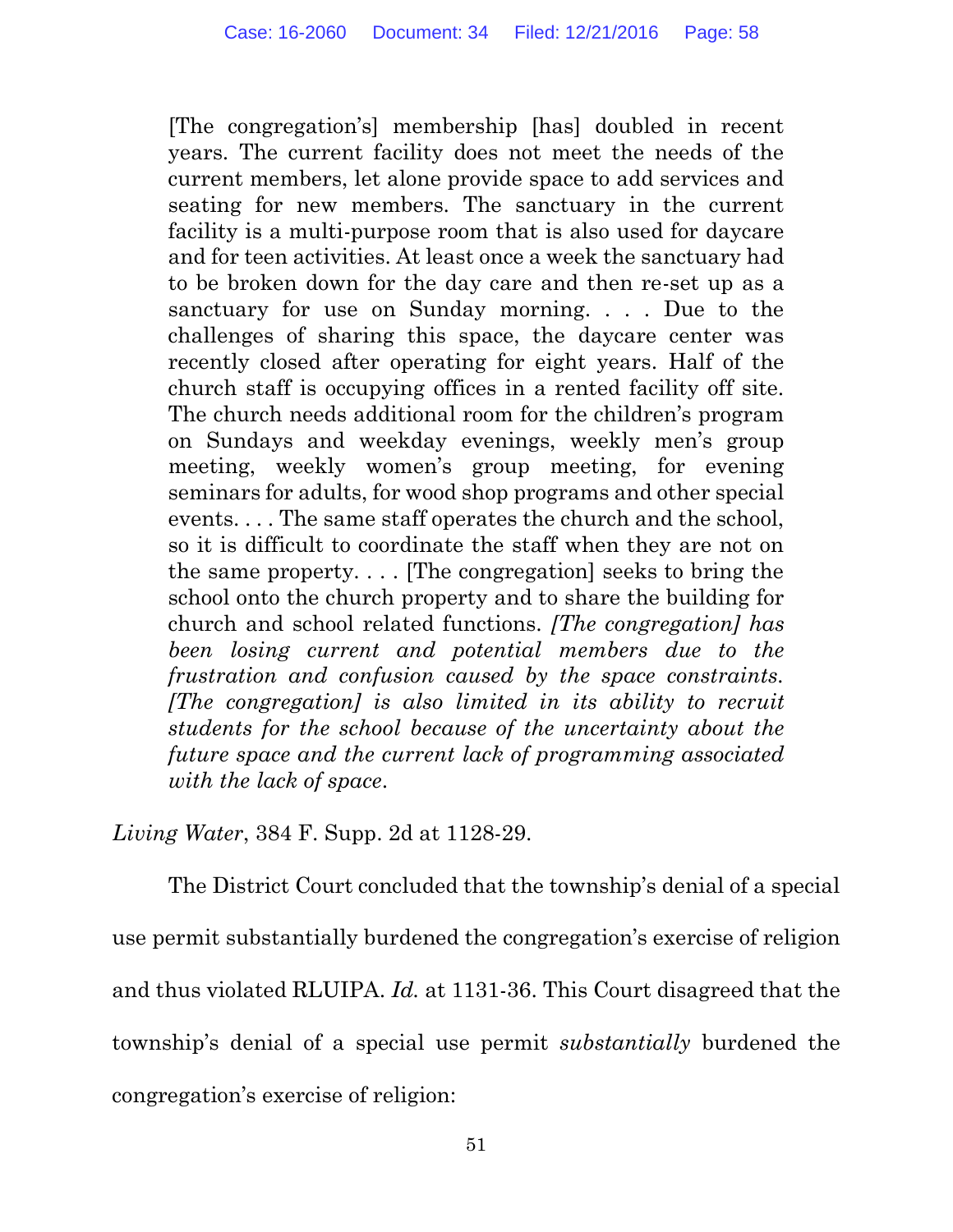Our decision . . . will certainly result in additional expense and delay for [the congregation] . . . . But while we might well prefer to reach the result reached by the district court, ... [t]he right RLUIPA protects is the right not to have land use regulations implemented in a manner that imposes a *substantial* burden on an institution's religious exercise. . . . The [township's] action . . . will require [the congregation] to incur increased expense to accomplish its goal of building a significantly larger church and school, and to endure increased inconvenience if it is not able to build a facility of the desired size. But nothing the township has done requires [the congregation] to violate or modify or forego its religious beliefs or precepts, or to choose between those beliefs and a benefit to which the church is entitled. . . .

While we do not hesitate to say that the township's denial of the [special use permit] burdens [the congregation] to some degree, we cannot conclude that the denial imposes a substantial burden on the church's religious exercise. . . . We find no substantial burden because [the congregation] has failed to demonstrate that, without the [special use permit] . . . , it cannot carry out its church missions and ministries. Instead, [the congregation] has demonstrated only that it cannot operate its church on the *scale* it desires.

\* \* \*

If the facts were different, *i.e.*, if [the congregation] proffered evidence showing that it cannot carry out its church missions and ministries due to the township's denial, we might have a different outcome. . . . But we cannot and will not speculate as to what may happen in the future. The facts before us do not support a conclusion that the township's denial of [the congregation's application for a special use permit] substantially burdens its religious exercise.

*Id.* at 741-42.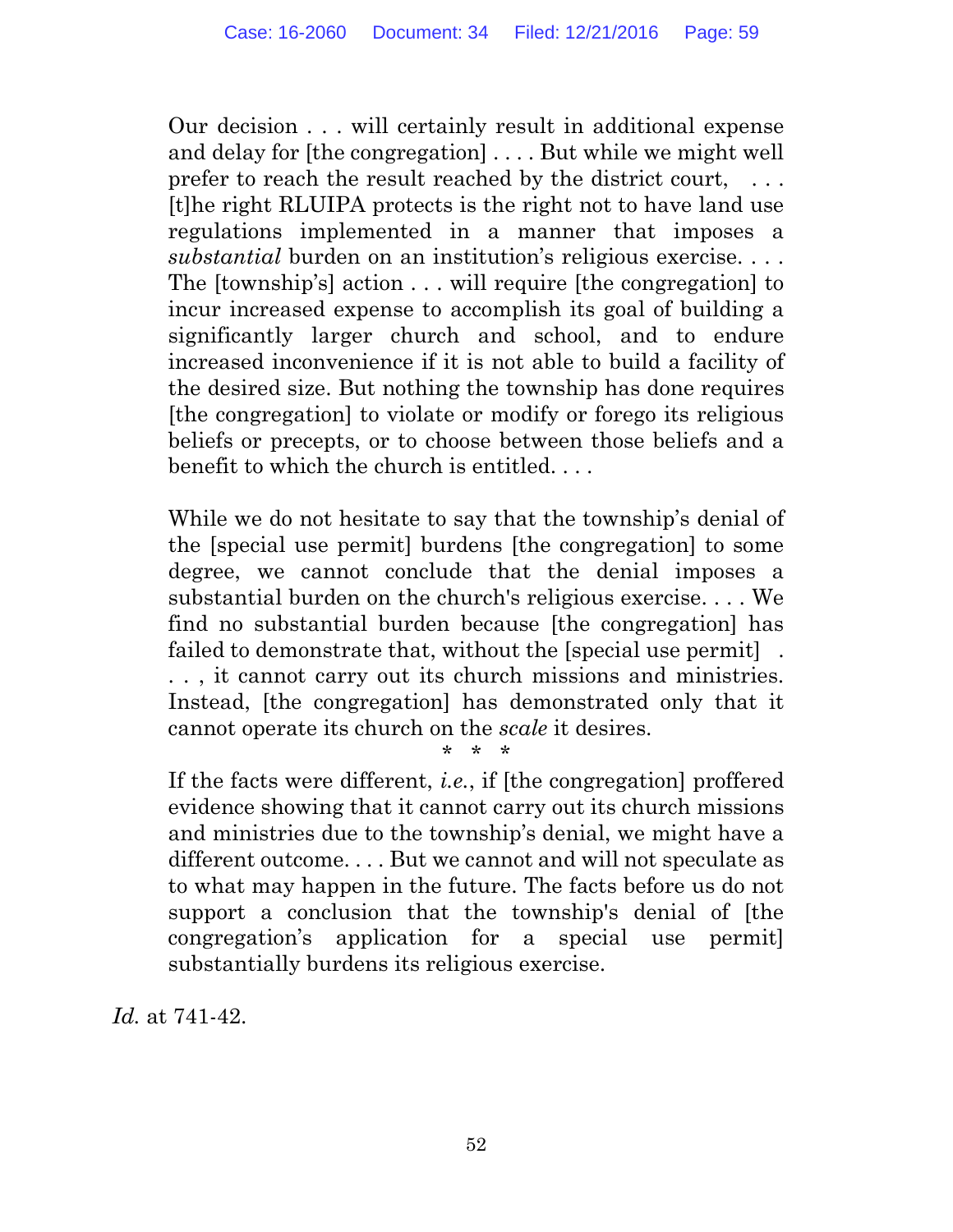This case parallels *Living Water* to the extent that the burdens alleged by the School—which relate to inconvenience, additional expense or loss of anticipated income, and loss of current and potential enrollment—are virtually identical to the burdens identified by the congregation in *Living Water*. But this case also differs from *Living Water*  in several notable respects. Unlike the congregation in *Living Water*, the School's enrollment had not increased (much less doubled) in the past few years. Unlike the congregation in *Living Water*, the School had not outgrown the Pinckney facility. Unlike the congregation in *Living Water*, the School had not needed to share space or rent additional space. And unlike the congregation in *Living Water*, the School had not been required to eliminate programs for students. If the burdens identified by the congregation in *Living Water* are not substantial—as this Court held—then by a parity of reason, the burdens identified by the School are not substantial.

The School contends that Living Water "is about scale," whereas this case "is about survival." (*Appeal Brief*, D. 25, Pg. ID 29). The School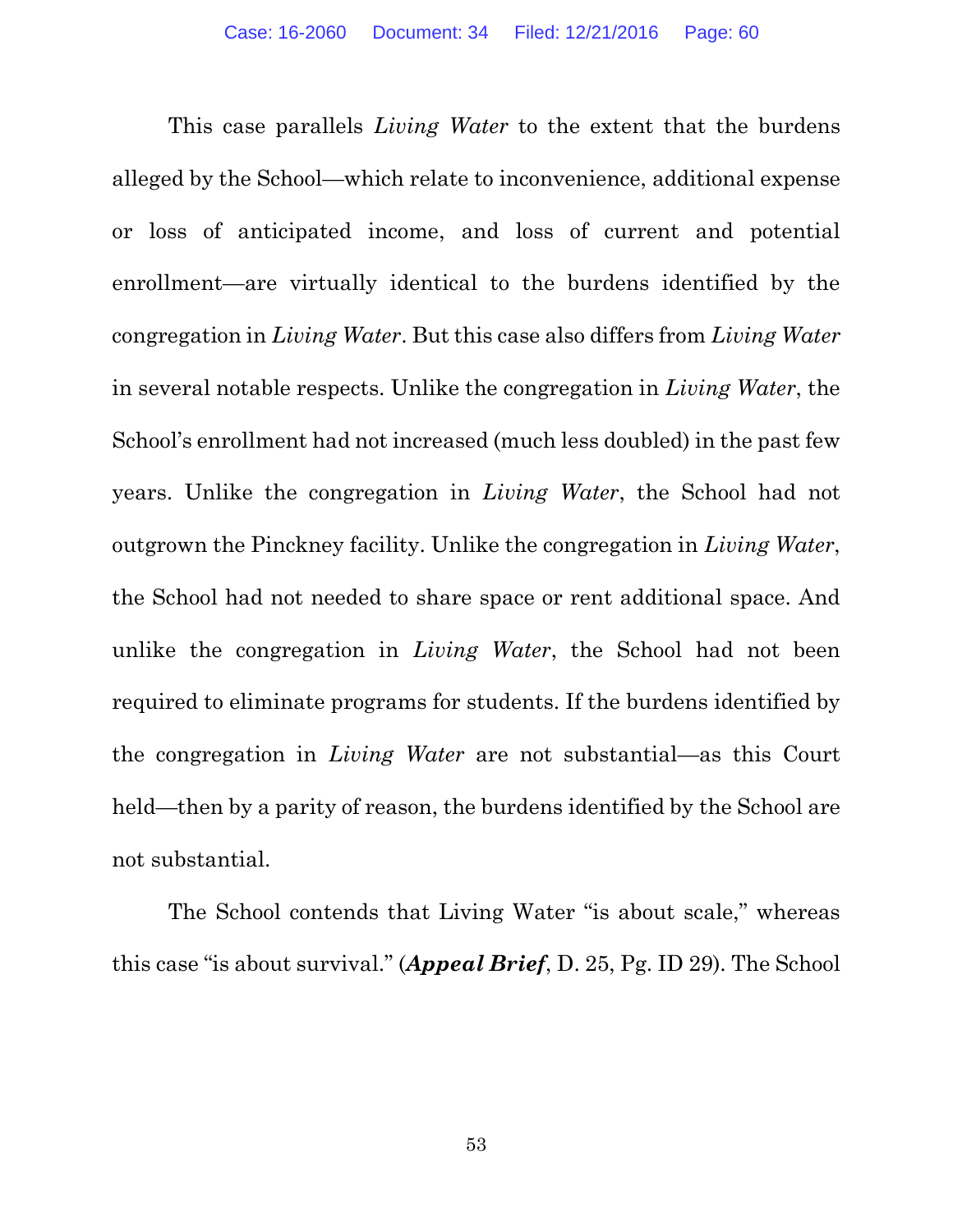cites its treasurer's second declaration<sup>10</sup> for the proposition that returning to the Pinckney facility would have resulted in dissolution. However, the declaration qualifies that statement—the declaration states that remaining at the Pinckney facility "on a *long-term basis*" would frustrate its desire to grow and ultimately result in dissolution.

(*Panning Declaration*, R. 43-2, Pg. ID 1246, 1249). There is no evidence that the School would have been forced to close its doors for the 2015-2016 academic year had it returned to the Pinckney facility. And whether the Pinckney facility could have accommodated the School's desired growth is immaterial, as the question is whether the Township placed a substantial burden on the School's religious exercise *at the time of the Township's denial of a special use permit*—"not five, ten or twenty years from now*.*" *Living Water*, 258 Fed. Appx. at 738. Moreover, the School's inability to operate its educational institution "on the *scale* it desires" does not equate to an inability to pursue or carry out its religious mission. *Id.* at 741-42 (emphasis in original).

 $\overline{a}$ 

<sup>&</sup>lt;sup>10</sup> The School has never explained the treasurer's first declaration, which falsely states that the School's "growing enrollment" necessitated relocation to a larger facility. (*Panning Declaration*, R. 4-2, Pg. ID 139).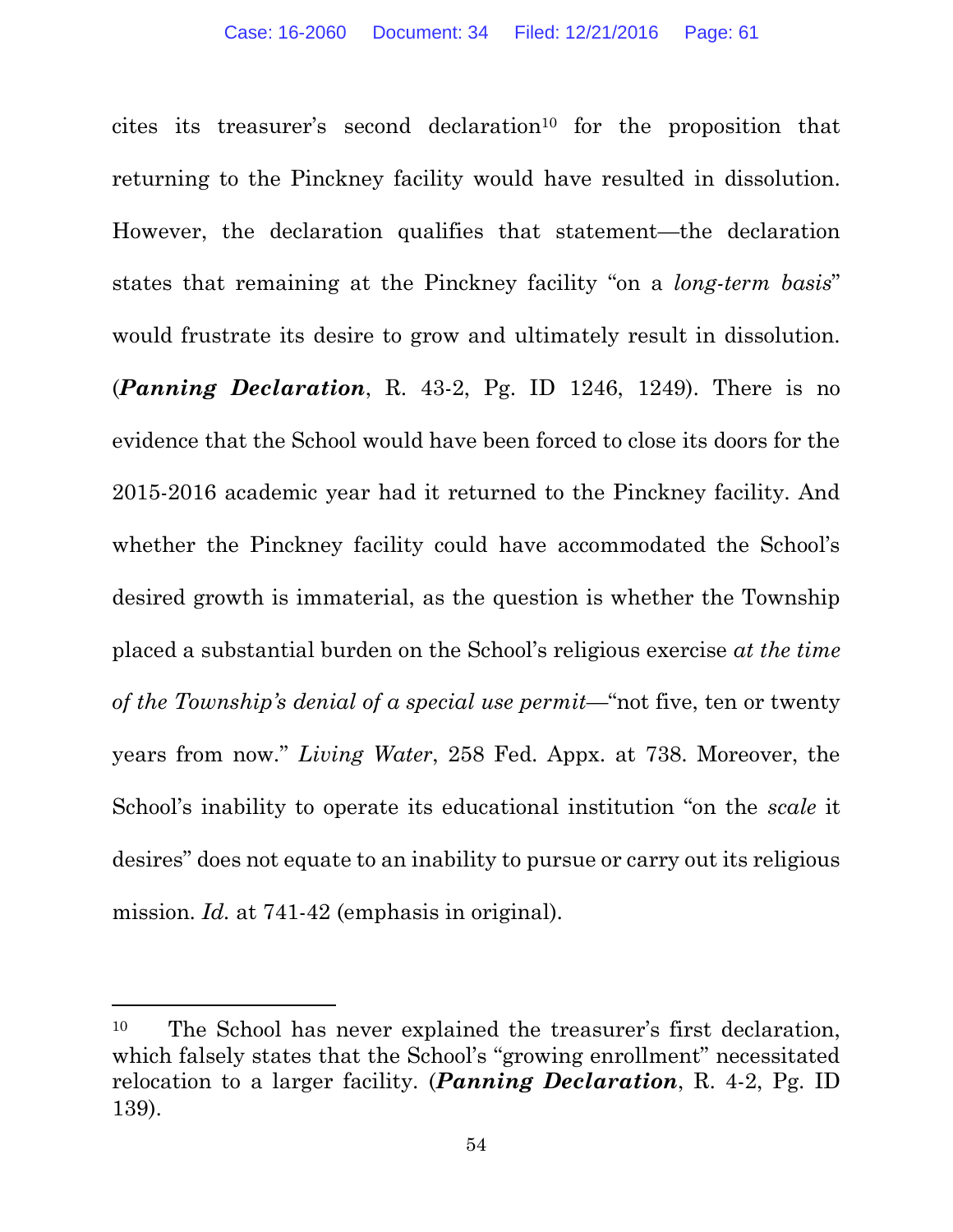The School's reliance on the Second Circuit's decision in *Westchester Day School v. Village of Mamaroneck*, 504 F.3d 338 (2d Cir. 2007) is misplaced. In *Westchester*, the Second Circuit recognized that the result would have been different if the denial of the application would have had minimal impact on the school's religious exercise. *Id.* at 349. If the school could have rearranged existing classrooms to meet its religious needs, for example, the Second Circuit would not have concluded that the denial of the application substantially burdened the school's religious exercise. *Id.* The Second Circuit also recognized that the result would have been different if a "ready alternative," including "an entirely different plan to meet the same needs," had existed. *Id.* at 352; see also *San Jose Christian Coll. v. City of Morgan Hill*, 360 F.3d 1024, 1035 (9th Cir. 2004). And finally, the Second Circuit recognized that the result would have been different if the school had sought to expand its facilities merely to "enhance the overall experience of its students." *Westchester*, 504 F.3d at 347.

There is no dispute that at the time the Township denied a special use permit, the School had a ready alternative. The School acknowledged that it could have returned to the Pinckney facility. (*07-27-2015*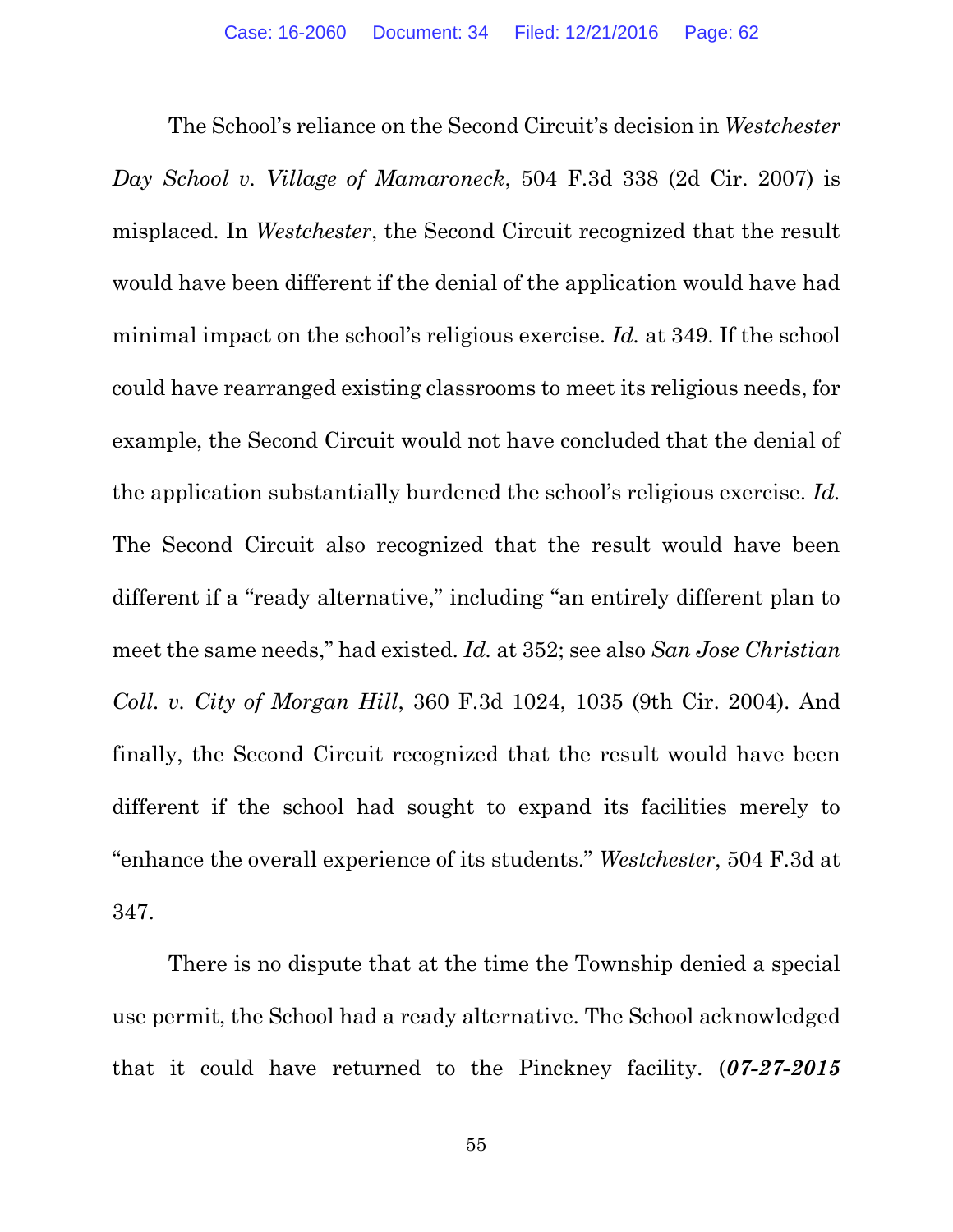*Minutes*, R. 35-30, Pg. ID 1125; *07-29-2015 Article*, R. 13-8, Pg. ID 546). See *Episcopal Student Found. v. City of Ann Arbor*, 341 F. Supp. 2d 691, 705 (E.D. Mich. 2004) (citing *Lakewood Congregation of Jehovah's Witnesses, Inc. v. City of Lakewood*, 699 F.2d 303, 307 (6th Cir. 1983)) (that a ready alternative is more costly or less appealing does not qualify as a substantial burden, as neither RLUIPA nor the Constitution requires the government "to subsidize the real estate market"). The School had not outgrown the Pinckney facility. In fact, the School had operated in the Pinckney facility for many years with a much higher enrollment than the enrollment expected for the 2015-2016 academic year. See *Lighthouse Institute for Evangelism v. City of Long Branch*, 100 Fed. Appx. 70, 73-74, 77 (3d Cir. 2004).

The School points out that the Pinckney facility and the other alternative noted by the District Court—the Whitmore Lake facility—are located outside the Township's borders. From that premise, the School argues that the Township "effectively barred" the School from operating within the Township's borders. However, RLUIPA does not give the School special status or otherwise allow the School to relocate to wherever it pleases. *Civil Liberties for Urban Believers*, 342 F.3d at 762;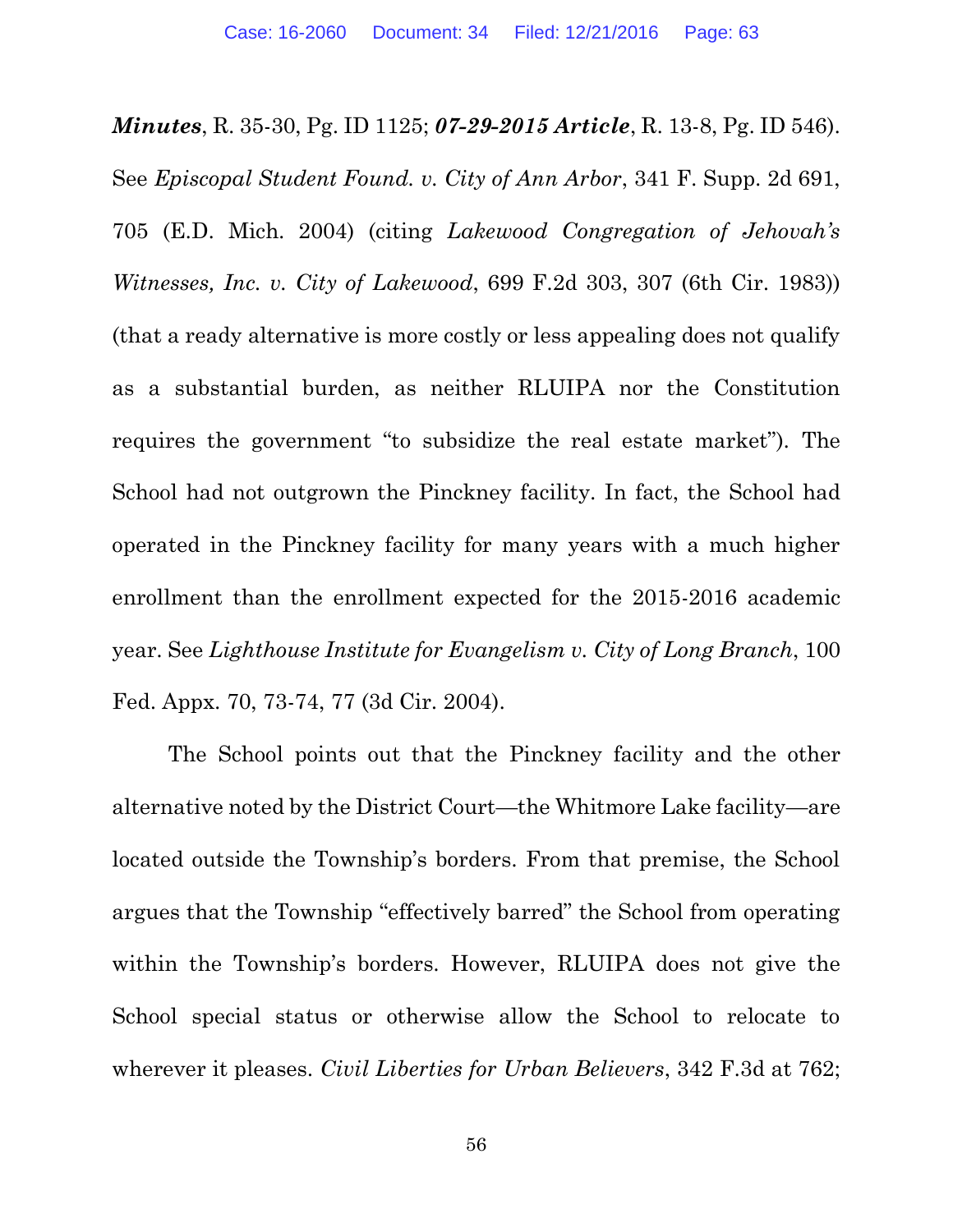*Living Water*, 258 Fed. Appx. at 736, 737; *Roman Catholic Bishop*, 724 F.3d at 96. Moreover, the School's argument is a non sequitur. Just because the Township denied a special use permit that would have allowed the School to relocate to *the Church's facility* does not mean that the Township effectively barred the School from operating within *the Township's borders*. And just because the obvious alternatives happen to be outside of the Township's borders does not mean that the Township effectively barred the School from operating within the Township's borders. The School did not try to relocate to any other location within the Township's borders, and the Township thus did not consider any other location within the Township's borders. This is not a case where, for example, a local unit of government passed a zoning ordinance that specifically targeted a pastor and "effectively banned" his religious ministry from an entire city. See *Barr v. City of Sinton*, 295 S.W.3d 287, 289, 291 (Tex. 2009) (cited by the School).

The recent case on which the School relies, *Harbor Missionary Church Corporation v. City of San Buenaventura*, 642 Fed. Appx. 726 (9th Cir. 2016), lends no support to the School's arguments. In *Harbor*, the church began to provide religious services to the homeless on its property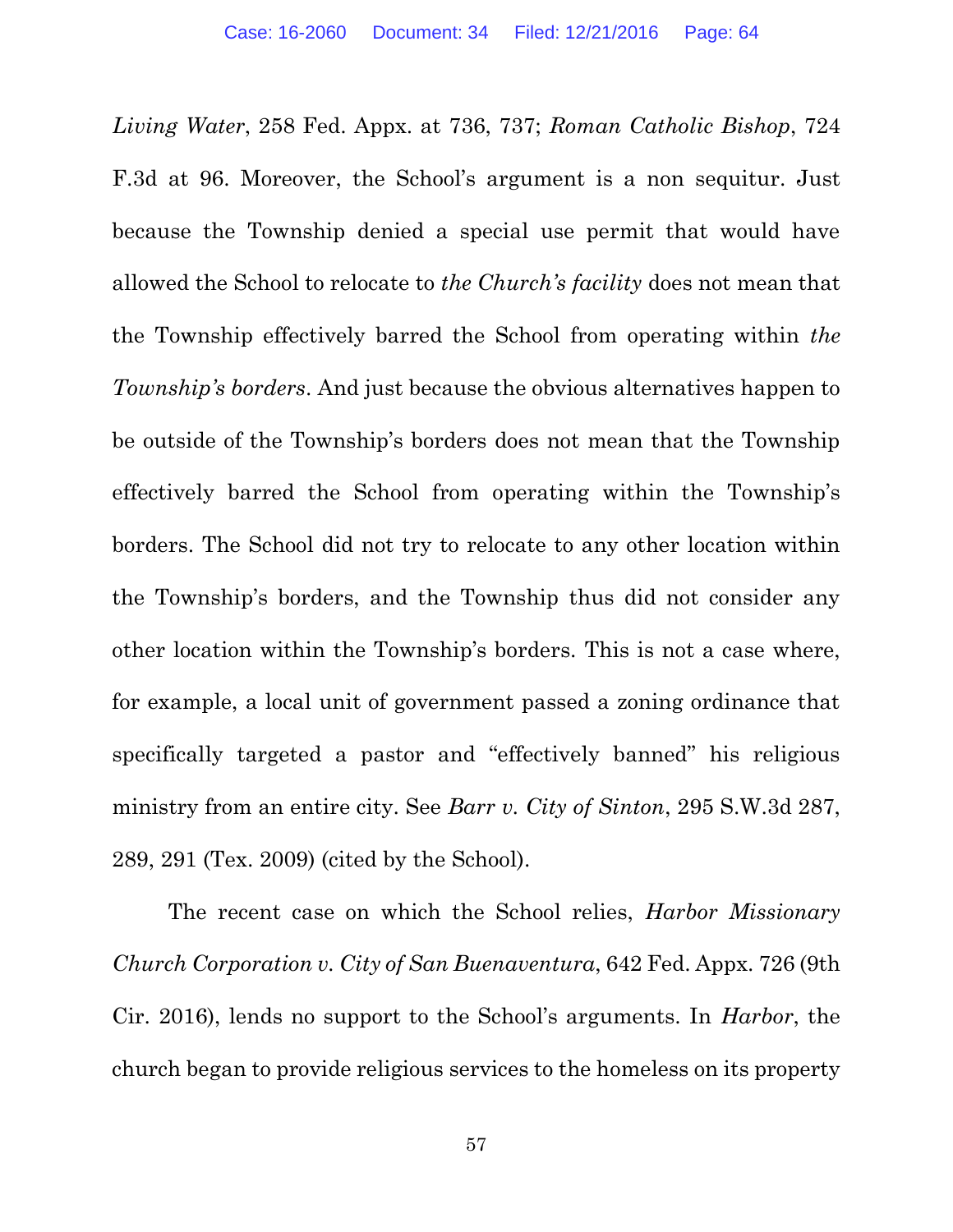as an integral part of its ministries. Four to five years later, the city told the church that it needed to obtain a conditional use permit to continue conducting its homeless ministries on its property. The church applied for a conditional use permit. The city denied the church's application for a conditional use permit. Based on certain Bible passages, the church insisted on conducting its homeless ministries at the same location as its other religious ministries. In order to continue conducting its homeless ministries at the same location as its other religious ministries, the church would have had to sell its property and raise \$1.4 million to relocate. The Ninth Circuit found that the city placed a substantial burden on religious exercise because the city prevented the church from conducting its homeless ministries "without suffering substantial delay, uncertainty, and expense." *Id.* at 729.

The Township would be remiss if it did not point out the conflict between the Ninth Circuit's decision in *Harbor* and this Court's decision in *Living Water*. In *Living Water*, this Court found that *expense* and *delay* did not constitute substantial burdens. *Living Water*, 258 Fed. Appx. at 741. This Court also rejected the District Court's conclusion that *uncertainty* regarding space and programming, which severely hindered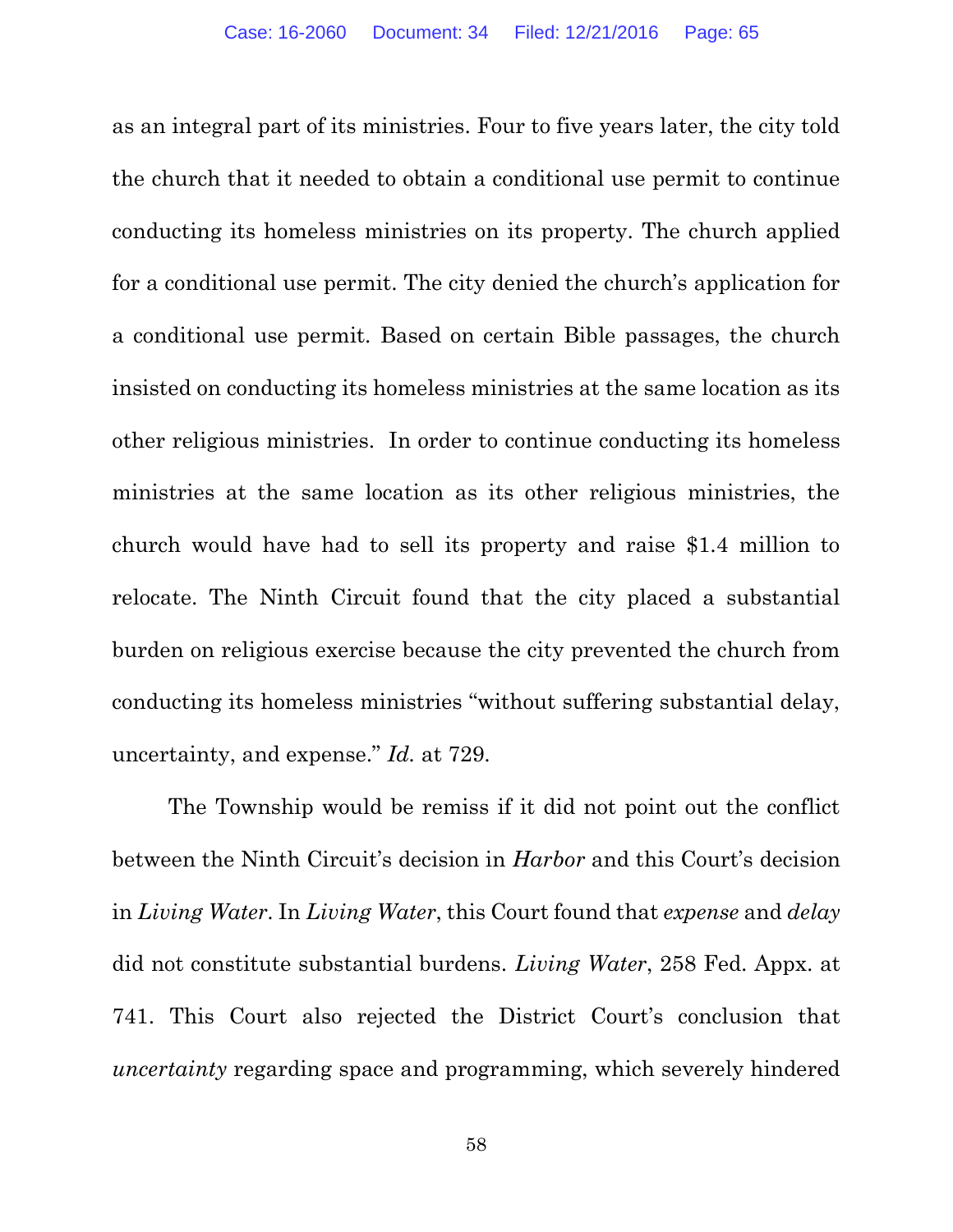the congregation's ability to recruit students for the school, constituted a substantial burden. *Id.* at 737-38.

In any event, the circumstances in *Harbor* are not comparable to the circumstances in this case. The Township did not condone the School's activities and then create obstacles for or prevent continued participation in such activities. And when the Township denied a special use permit, the School had a ready alternative—the Pinckney facility. The Township did not prevent the School from continuing to provide religious education at the Pinckney facility. Nor did the Township force the School to sell or lease the Pinckney facility and raise substantial funds in order to continue providing religious education elsewhere.

Since "substantial burden" under RLUIPA carries the same meaning as "substantial burden" under the First Amendment, this Court's decision in *Lakewood Congregation* is also instructive. A congregation decided to relocate and began to search for a site "more conducive to worship and capable of accommodating a larger building." *Lakewood Congregation*, 699 F.2d at 304. The congregation found and entered into an option contract for a half-acre corner lot in a district zoned for residential use. Before the congregation purchased the lot, it applied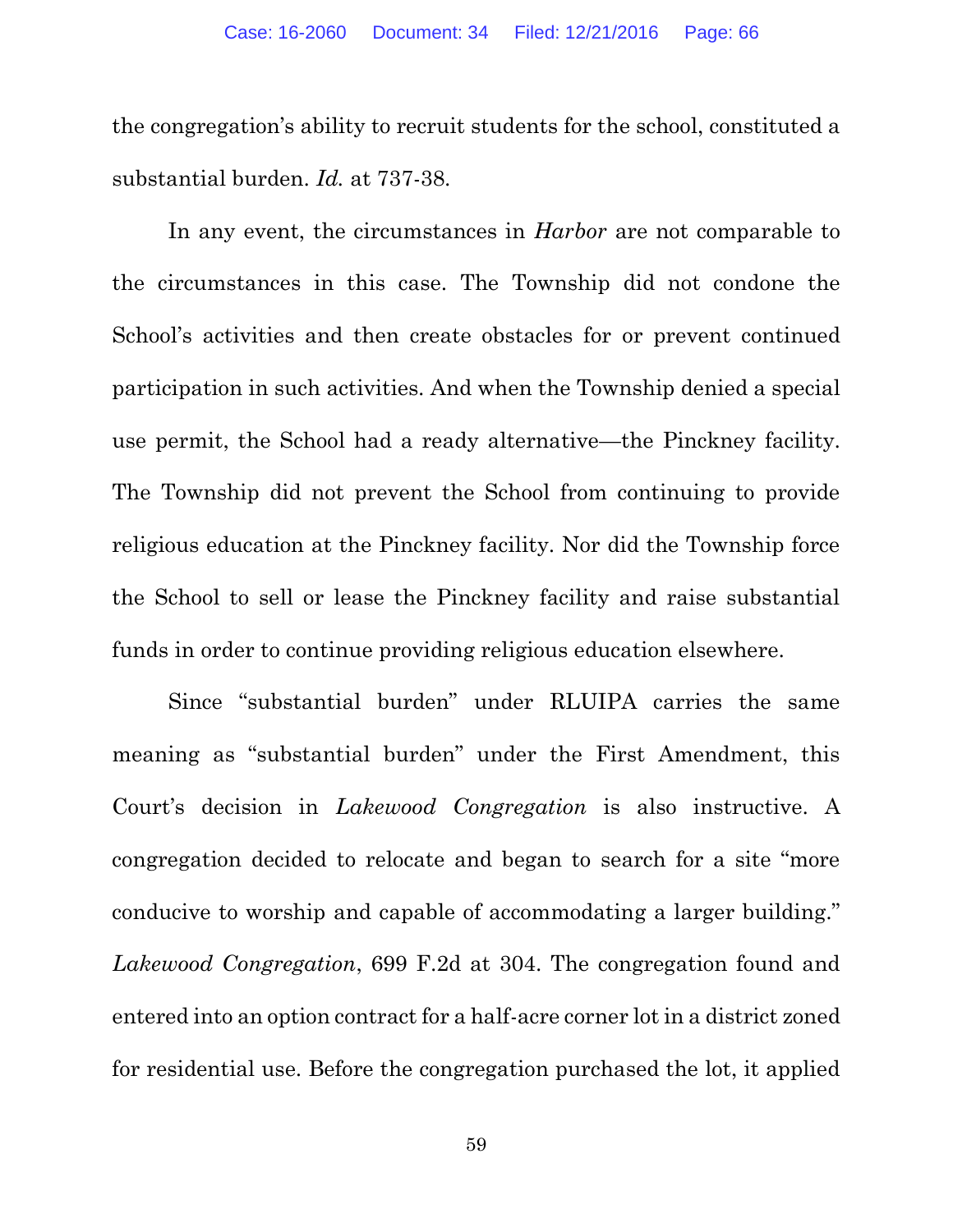for a permit to construct a church on the lot. *Id.* at 304-05. The city denied the church's application because "a church on the corner would create traffic hazards, increase noise levels, potentially decrease property values, and cause various other problems." *Id.* at 305. After the congregation purchased the lot, the city enacted a new zoning ordinance. The congregation again applied for a permit to construct a church on the lot. The city denied the congregation's application because the lot fell within a district zoned exclusively for residential use. This Court determined that the city's enforcement of the zoning ordinance and concomitant denial of the application for a permit did not impose a substantial burden on the congregation's religious exercise. This Court reasoned that the zoning ordinance did not prevent the congregation "from practicing its faith through worship whether the worship be in homes, schools, other churches, or meeting halls throughout the city." *Id.* at 307. This Court acknowledged that the zoning ordinance burdened the congregation's religious exercise to some extent, as it permitted the construction of a church in only two districts—districts in which land happened to be more expensive and less conducive to worship. However,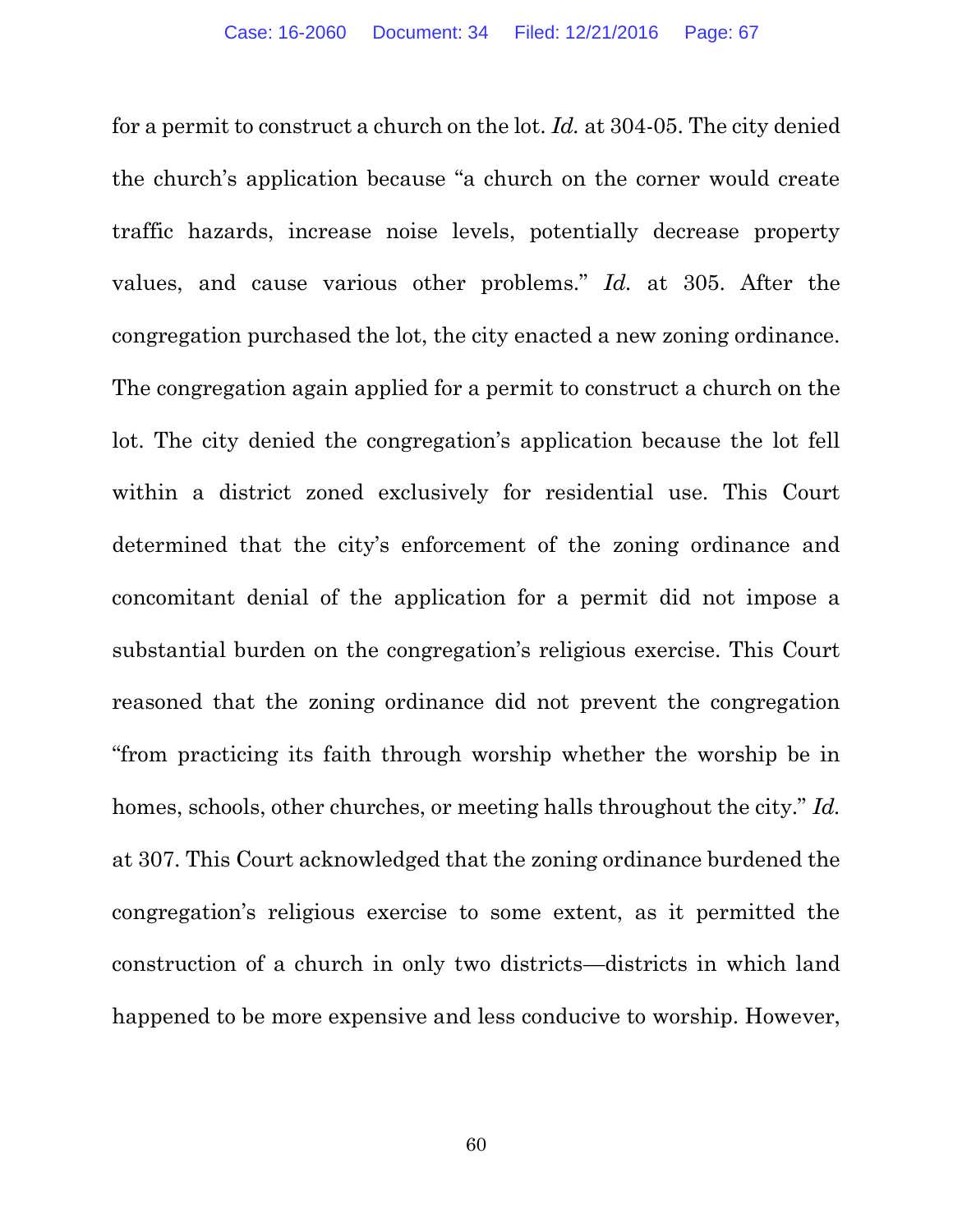this Court determined that the zoning ordinance did not *substantially* 

burden the congregation's religious exercise:

[T]his is not a case where the Congregation must choose between exercising its religious beliefs and forfeiting government benefits or incurring criminal penalties. No pressure is placed on the Congregation to abandon its beliefs and observances. While it is true that the Congregation would face penalties if it began building on the proposed site, the penalties would not have the purpose or the effect of dissuading the Congregation from practicing its faith.

\* \* \*

The Congregation argues that the [zoning] ordinance effectively eliminates religious worship from the city because it limits the location of new churches to ten percent of the City. We disagree. The effect of the [zoning] ordinance is not to prohibit the Congregation or any other faith from worshipping in the City. Although the Congregation may construct a new church in only ten percent of the City, the record does not indicate that the Congregation may not purchase an existing church or worship in any building in the remaining ninety percent of the City. Furthermore, unlimited numbers of churches may be constructed in the appropriately zoned areas, confined only by the number of lots. The lots available to the Congregation may not meet its budget or satisfy its tastes but the First Amendment does not require the City to make all land or even the cheapest or most beautiful land available to churches. . . . [T]he [zoning] ordinance does not exclude the exercise of . . . religious worship . . . from the City.

\* \* \*

The [zoning] ordinance . . . does not pressure the Congregation to abandon its religious beliefs through financial or criminal penalties. Neither does the ordinance tax the Congregation's exercise of its religion.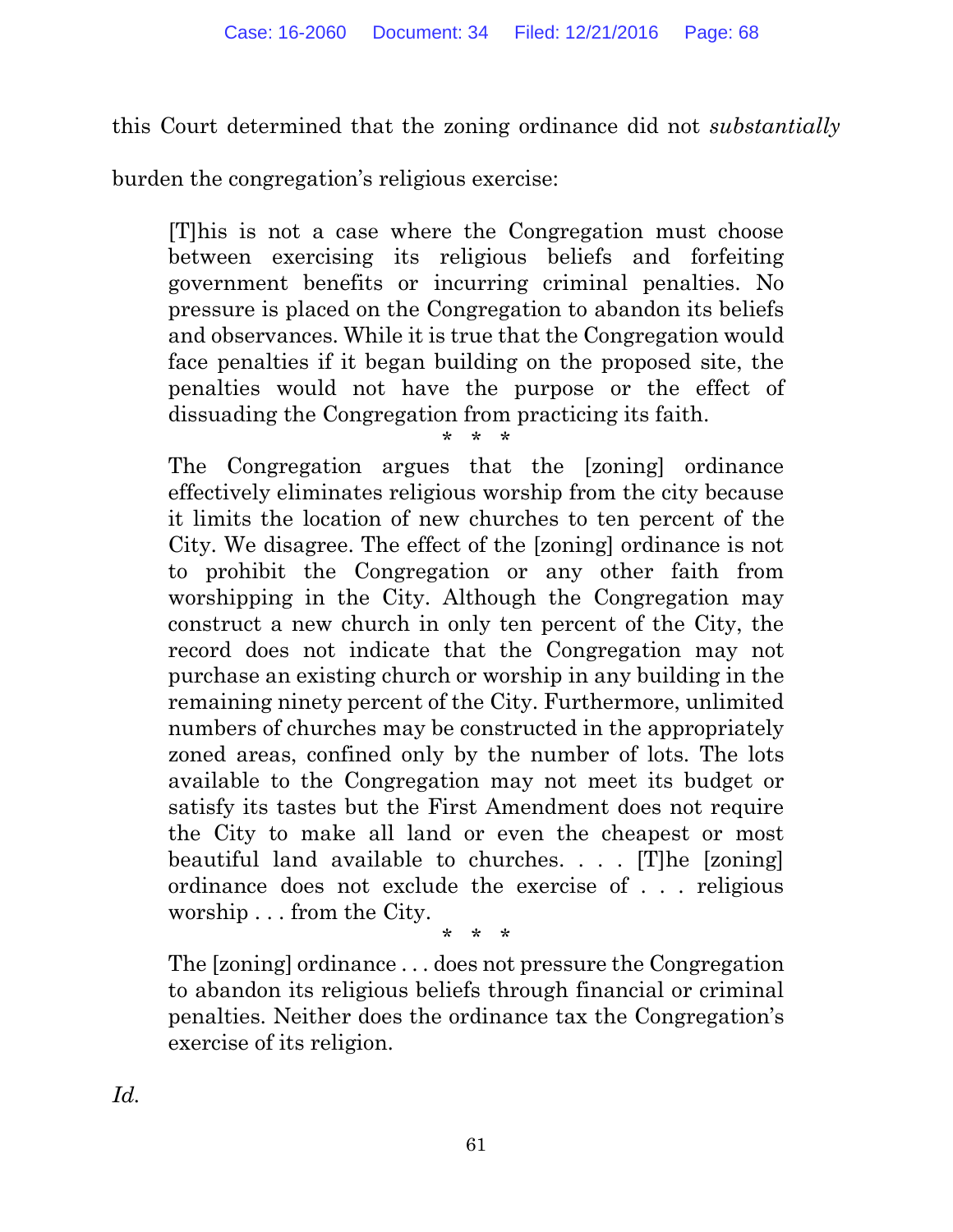Suffice it to say that the Township's denial of a special use permit did not require the School to transgress its religious beliefs, force the School to choose between its religious convictions and government benefits, or prevent the School from carrying out its religious missions. Since the School cannot establish that the Township substantially burdened the School's religious exercise, the Court need not address whether the Township's denial of a special use permit is the least restrictive means of furthering compelling government interests. *Living Water*, 258 Fed. Appx. at 742.

#### **RELIEF SOUGHT**

For the foregoing reasons, the Township respectfully requests that this Honorable Court AFFIRM the District Court's judgment.

Respectfully submitted,

/s/ Lindsey A. Peck (P74579) **SEWARD PECK & HENDERSON** 210 East 3rd Street, Suite 212 Royal Oak, Michigan 48067 Telephone: (248) 733-3580 Facsimile: (248) 733-3633 e-Mail: [lpeck@sph-pllc.com](mailto:lpeck@sph-pllc.com) Counsel for Appellee

Dated: December 21, 2016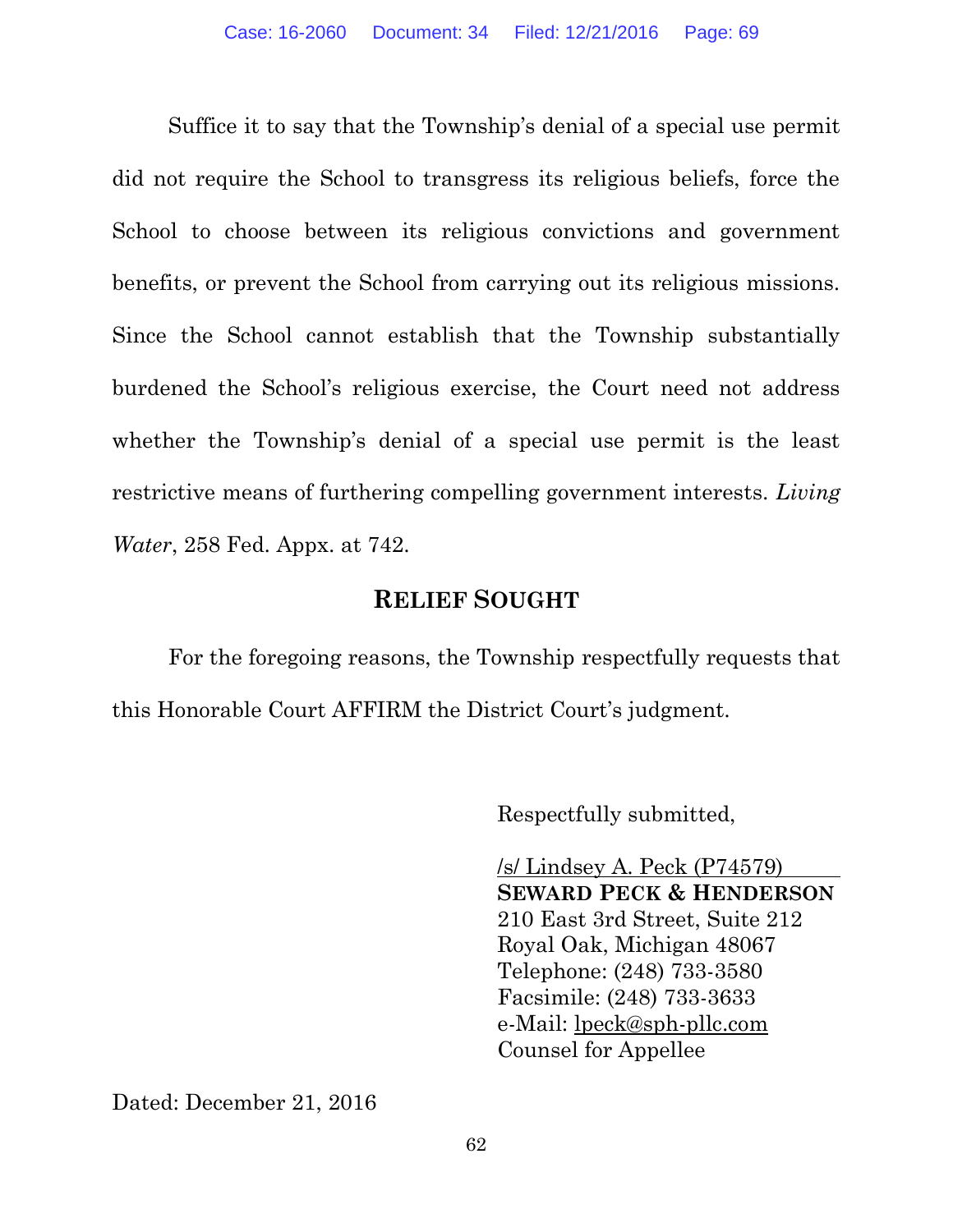### **CERIFICATE OF COMPLIANCE**

I certify that Appellee's brief complies with the type-volume limitation in Rule 32(a)(7)(B) of the Federal Rules of Appellate Procedure. The brief contains 12,652 words, excluding the contents exempted by Rule 32(f) of the Federal Rules of Appellate Procedure.

I further certify that Appellee's brief complies with the typeface requirement in Rule 32(a)(5) of the Federal Rules of Appellate Procedure. I prepared the brief in Microsoft® Word 2013 and used Century Schoolbook, a proportionally-spaced font, at 14 point.

Respectfully submitted,

/s/ Lindsey A. Peck (P74579) **SEWARD PECK & HENDERSON** 210 East 3rd Street, Suite 212 Royal Oak, Michigan 48067 Telephone: (248) 733-3580 Facsimile: (248) 733-3633 e-Mail: [lpeck@sph-pllc.com](mailto:lpeck@sph-pllc.com) Counsel for Appellee

Dated: December 21, 2016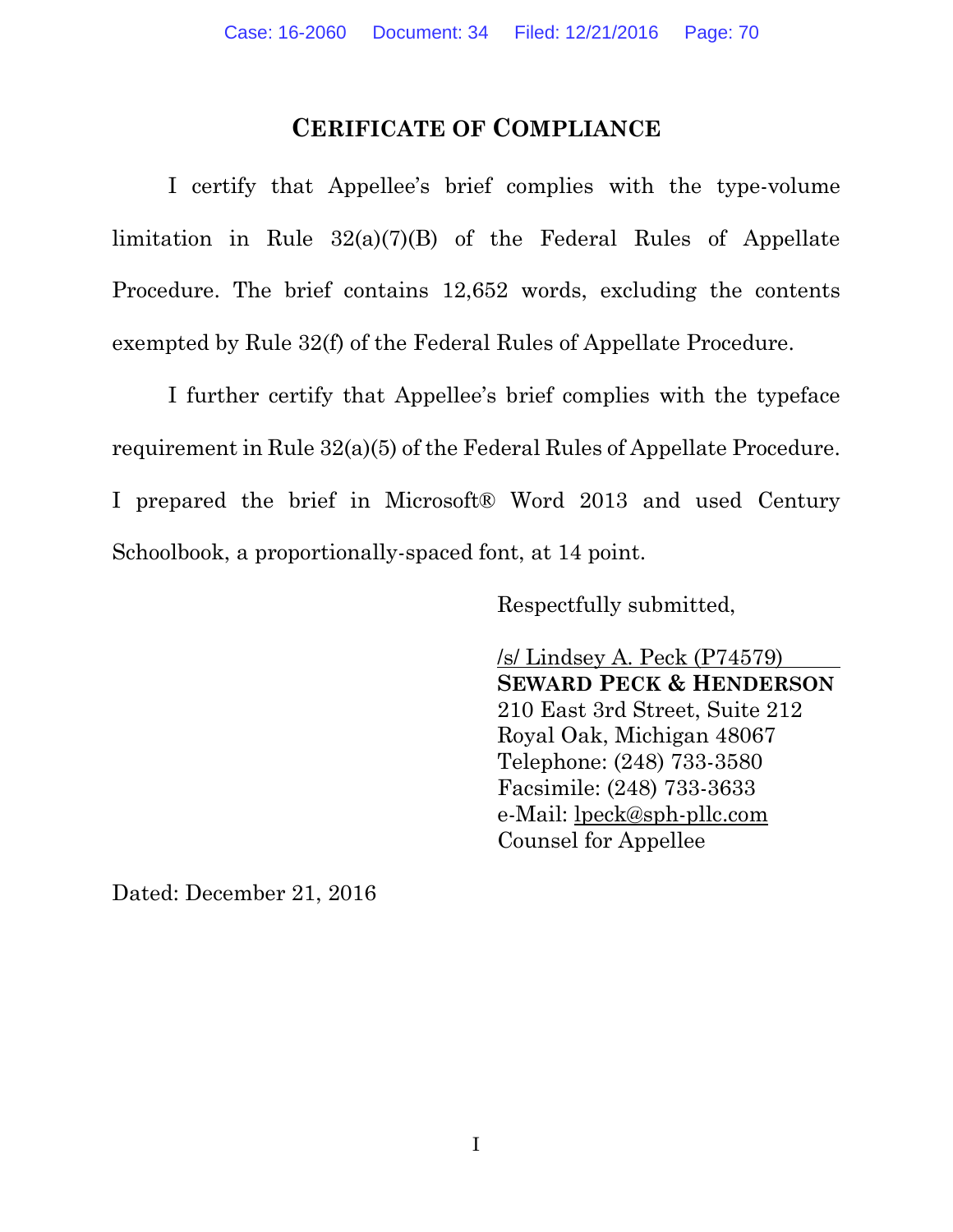## **CERTIFICATE OF SERVICE**

I hereby certify that on December 21, 2016, I electronically filed the foregoing brief with the Clerk of the Court, which will send notification to the following: *All Attorneys of Record*.

> /s/ Elizabeth Hull **SEWARD PECK & HENDERSON** 210 East 3rd Street, Suite 212 Royal Oak, Michigan 48067 Telephone: (248) 733-3580 Facsimile: (248) 733-3633 e-Mail: [ehull@sph-pllc.com](mailto:ehull@sph-pllc.com)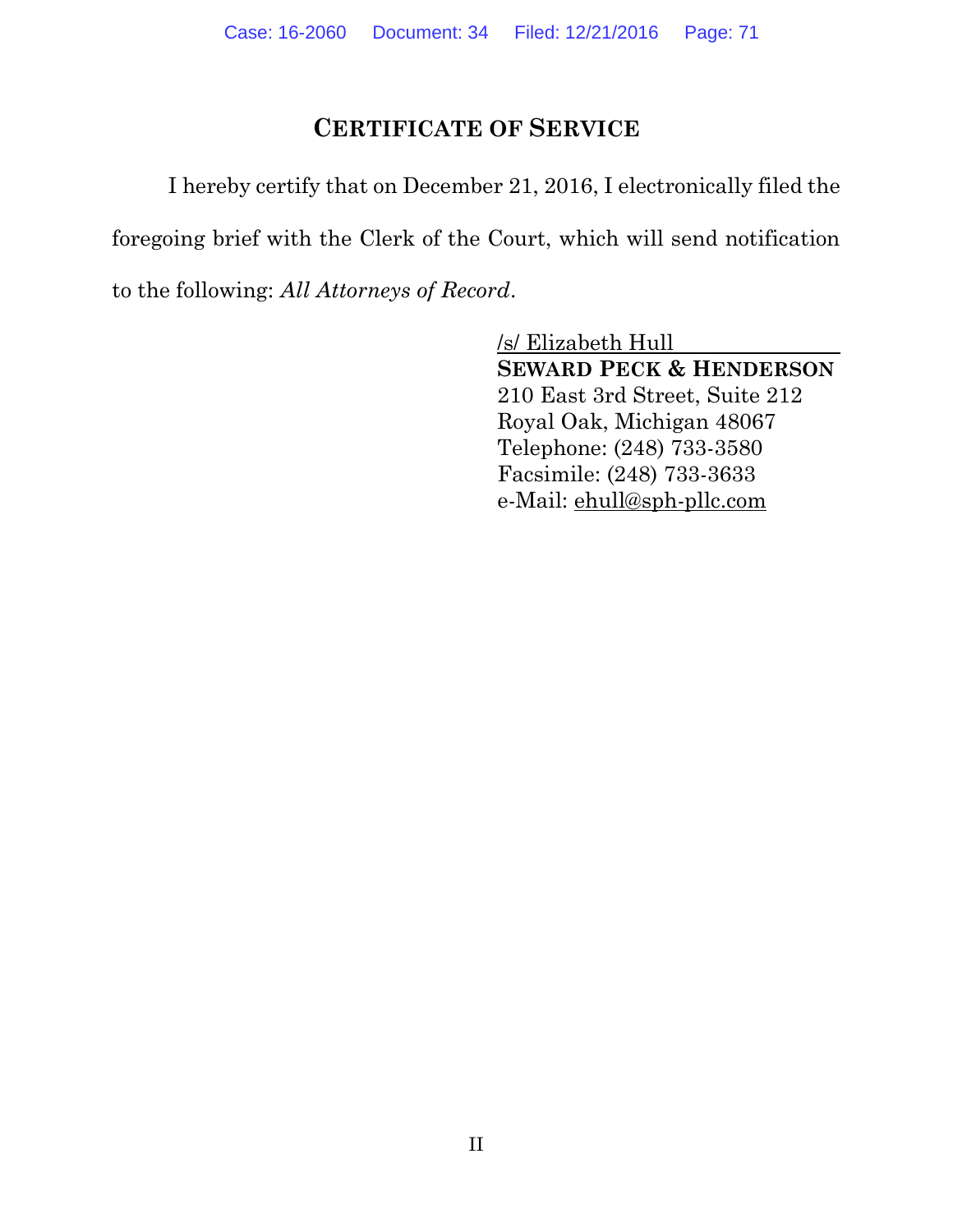# **DESIGNATION OF RELEVANT DISTRICT COURT FILINGS**

| Description                                                                    | <b>Docket</b>  | Page ID  |
|--------------------------------------------------------------------------------|----------------|----------|
| Complaint                                                                      | $\mathbf{1}$   | $1-96$   |
| Complaint                                                                      | $1 - 1$        | $1 - 16$ |
| Index of Exhibits                                                              | $1-2$          | 17       |
| Exhibit 1: Articles of Incorporation                                           | $1-3$          | 18-25    |
| Exhibit 2: Lease Agreement                                                     | $1-4$          | 26-37    |
| Exhibit 3: Special Land Use Application                                        | $1-5$          | 38-42    |
| Exhibit 4: Traffic Impact Study                                                | $1-6$          | 43-76    |
| Exhibit 5: LSL Planning Report, 07-08-2015                                     | $1 - 7$        | 77-82    |
| Exhibit 6: Tetra Tech Report, 07-07-2015                                       | $1-8$          | 83-85    |
| Exhibit 7: Memo, 07-16-2015                                                    | $1-9$          | 86-88    |
| Exhibit 8: Meeting Minutes, 07-20-2015                                         | $1-10$         | 89-91    |
| Exhibit 9: Meeting Minutes, 08-03-2015                                         | $1 - 11$       | 92-96    |
| <b>Motion for Temporary Restraining Order</b><br>and/or Preliminary Injunction | $\overline{4}$ | 100-243  |
| Motion                                                                         | $\overline{4}$ | 100-105  |
| <b>Brief</b>                                                                   | $\overline{4}$ | 106-135  |
| Index of Exhibits                                                              | $4 - 1$        | 136-137  |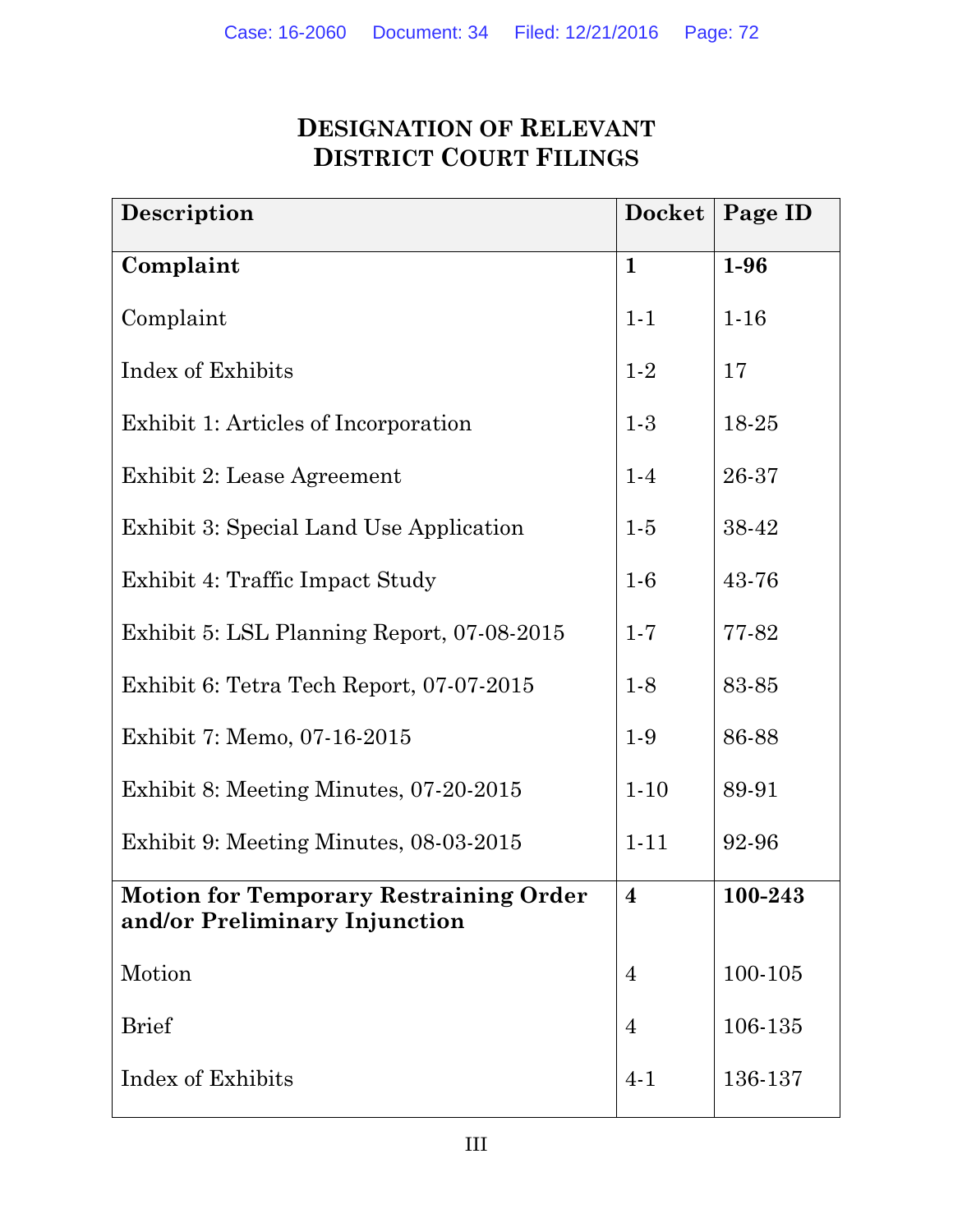| Exhibit 1: Panning Declaration                                                                       | $4 - 2$   | 138-141 |
|------------------------------------------------------------------------------------------------------|-----------|---------|
| Exhibit 2: Articles of Incorporation                                                                 | $4 - 3$   | 142-149 |
| Exhibit 3: Lease Agreement                                                                           | $4 - 4$   | 150-161 |
| Exhibit 4: Special Land Use Application                                                              | $4-5$     | 162-166 |
| Exhibit 5: Traffic Impact Study                                                                      | $4-6$     | 167-200 |
| Exhibit 6: LSL Planning Report                                                                       | $4 - 7$   | 201-206 |
| Exhibit 7: Tetra Tech Report                                                                         | $4 - 8$   | 207-209 |
| Exhibit 8: Memo                                                                                      | 4-9       | 210-212 |
| Exhibit 9: Meeting Minutes, 07-20-2015                                                               | $4 - 10$  | 213-215 |
| Exhibit 10: Meeting Minutes, 08-03-2015                                                              | $4 - 11$  | 216-220 |
| Exhibit 11: Lighthouse Community Church of<br>God v. City of Southfield                              | $4 - 12$  | 221-224 |
| Exhibit 12: Zoning Ordinance, Article 21                                                             | $4 - 13$  | 225-230 |
| Exhibit 13: A Guide to Federal Religious Land<br>Use Protections                                     | $4 - 14$  | 231-234 |
| Exhibit 14: Burwell Declaration                                                                      | $4 - 15$  | 235-239 |
| Exhibit 15: Proposed Order                                                                           | $4 - 16$  | 240-243 |
| <b>Response to Motion for Temporary</b><br><b>Restraining Order and/or Preliminary</b><br>Injunction | $11 - 13$ | 267-548 |
| <b>Brief</b>                                                                                         | 11        | 267-326 |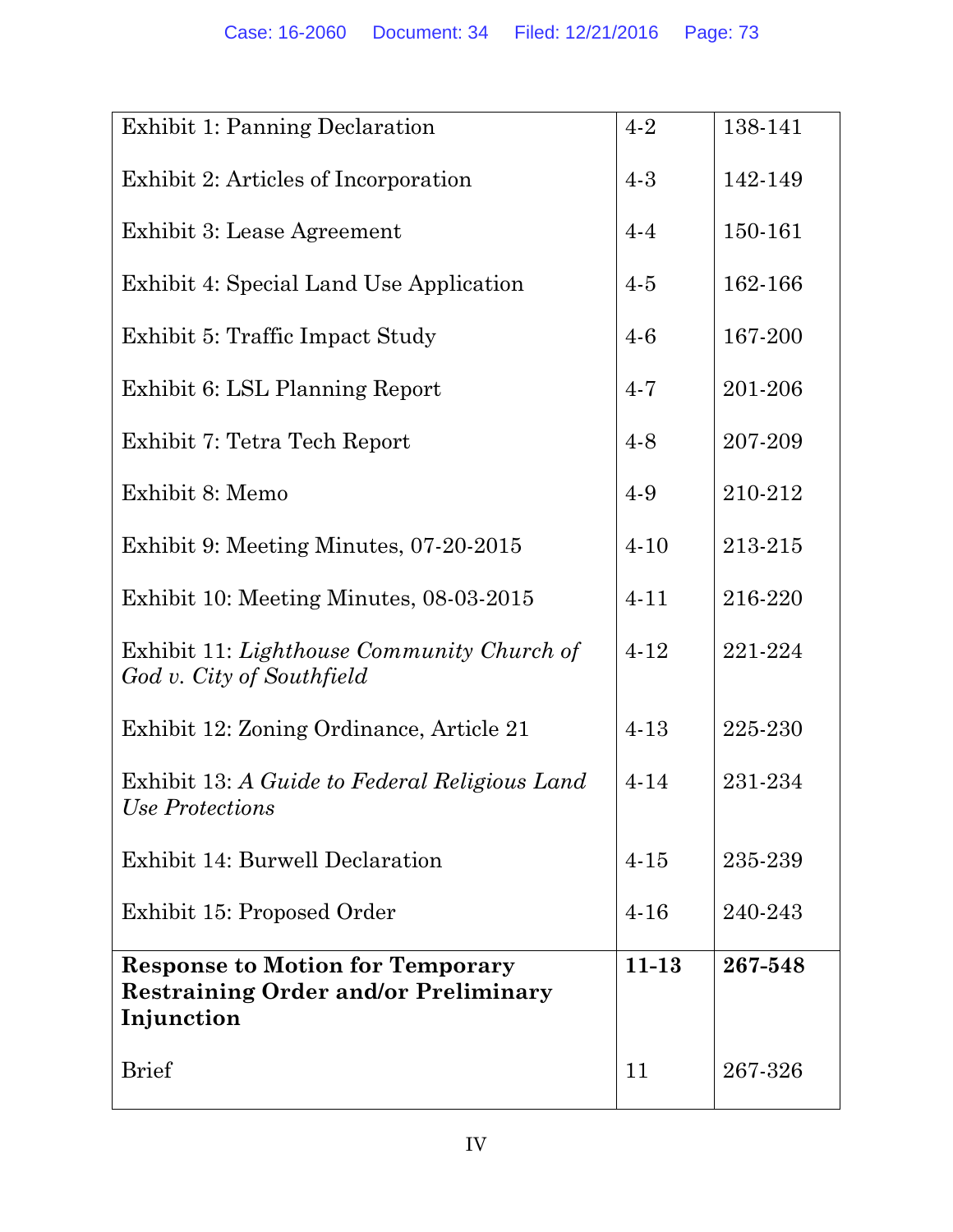| Index of Exhibits                       | $11 - 1$  | 327-328 |
|-----------------------------------------|-----------|---------|
| Exhibit 1: Zoning Ordinance             | $11-2$    | 329-373 |
| Exhibit 2: Meeting Minutes, 07-22-2013  | $11-3$    | 374-378 |
| Exhibit 3: Meeting Minutes, 08-28-2000  | $11-4$    | 379-388 |
| Exhibit 4: Meeting Minutes, 04-14-2003  | $11-5$    | 389-402 |
| Exhibit 5: Meeting Minutes, 05-12-2003  | $11-6$    | 403-418 |
| Exhibit 6: Neighbor Letter              | $11 - 7$  | 419-420 |
| Exhibit 7: Meeting Minutes, 07-22-2013  | $11-8$    | 421-425 |
| Exhibit 8: Meeting Minutes, 09-09-2013  | 11-9      | 426-430 |
| Exhibit 9: Letter, 08-25-2013           | $11 - 10$ | 431-432 |
| Exhibit 10: Article, 08-04-2015         | $11 - 11$ | 433-436 |
| Exhibit 11: Meeting Minutes, 04-27-2015 | 12        | 437-450 |
| Exhibit 12: Article, 03-06-2015         | $12 - 1$  | 451-453 |
| Exhibit 13: Article, 07-22-2015         | $12 - 2$  | 454-456 |
| Exhibit 14: Impact Assessment           | $12-3$    | 457-461 |
| Exhibit 15: Letter, 03-30-2015          | $12 - 4$  | 462-463 |
| Exhibit 16: Letter, 03-31-2015          | $12-5$    | 464-468 |
| Exhibit 17: Letter, 04-01-2015          | $12 - 6$  | 469     |
| Exhibit 18: Letter, 05-05-2015          | $12 - 7$  | 470-471 |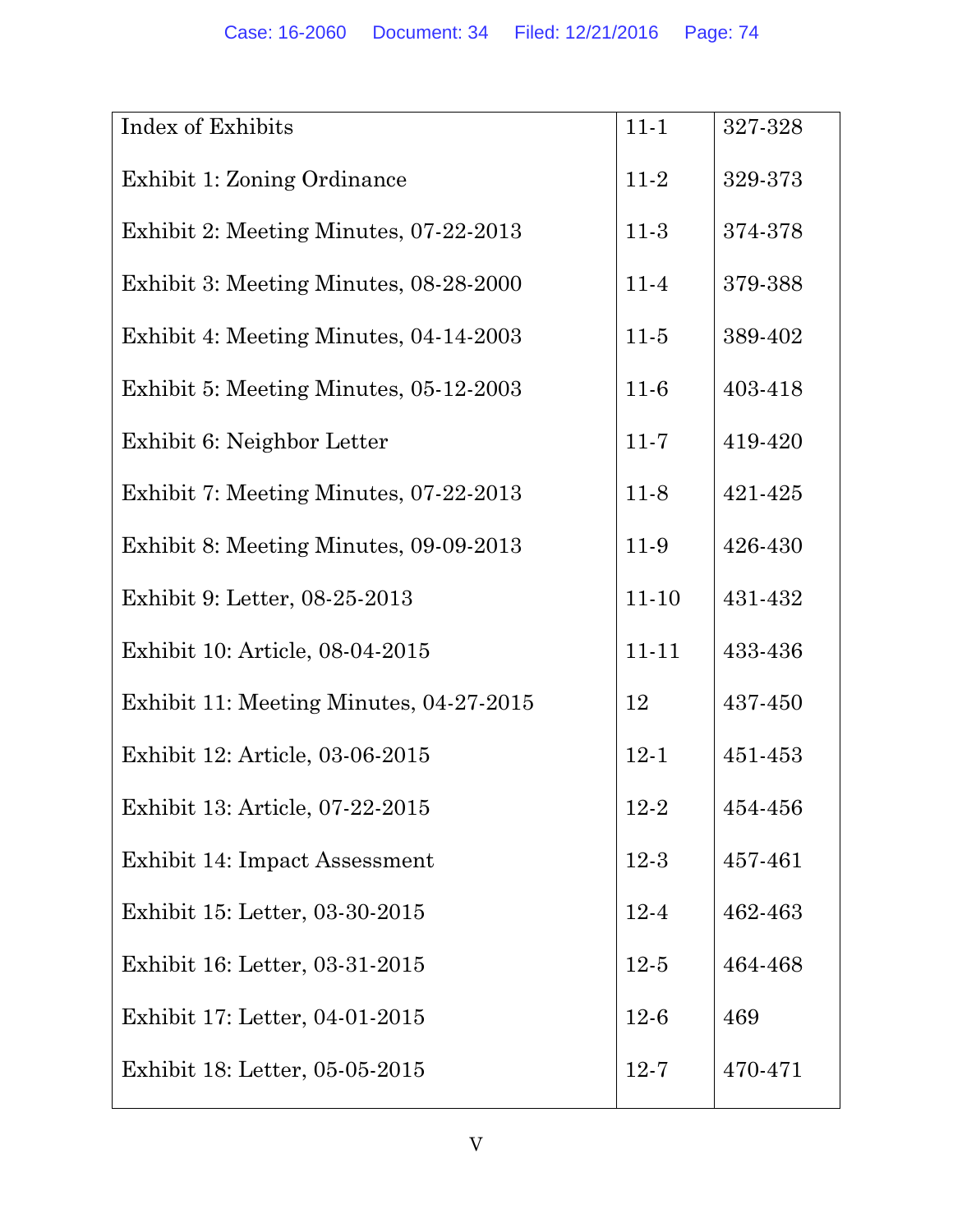| Exhibit 19: Meeting Minutes, 05-11-2015                                        | $12-8$   | 472-480 |
|--------------------------------------------------------------------------------|----------|---------|
| Exhibit 20: Letter, 06-03-2015                                                 | 13       | 481-482 |
| Exhibit 21: Meeting Minutes, 06-08-2015                                        | $13-1$   | 483-487 |
| Exhibit 22: Neighbor Letters                                                   | 13-2     | 488-532 |
| Exhibit 23: Meeting Minutes, 07-13-2015                                        | $13-3$   | 533-538 |
| Exhibit 24: Meeting Recap                                                      | 13-4     | 539     |
| Exhibit 25: NCES Data                                                          | $13-5$   | 540-541 |
| Exhibit 26: Article, 08-02-2007                                                | $13-6$   | 542-543 |
| Exhibit 27: Article: 12-28-2007                                                | $13-7$   | 544-545 |
| Exhibit 28: Article: 07-29-2015                                                | $13-8$   | 546-548 |
| <b>Reply to Response to Motion for</b>                                         | 16       | 557-579 |
| <b>Temporary Restraining Order and/or</b><br><b>Preliminary Injunction</b>     |          |         |
|                                                                                |          |         |
| <b>Brief</b>                                                                   | 16       | 557-574 |
| <b>Exhibit 1: Nast Declaration</b>                                             | $16 - 1$ | 575-579 |
| <b>Surreply and Supplement to Response to</b>                                  |          |         |
|                                                                                | 18       | 583-612 |
| <b>Motion for Temporary Restraining Order</b><br>and/or Preliminary Injunction |          |         |
| <b>Brief</b>                                                                   | 18       | 583-605 |
| Index of Exhibits                                                              | $18-1$   | 606     |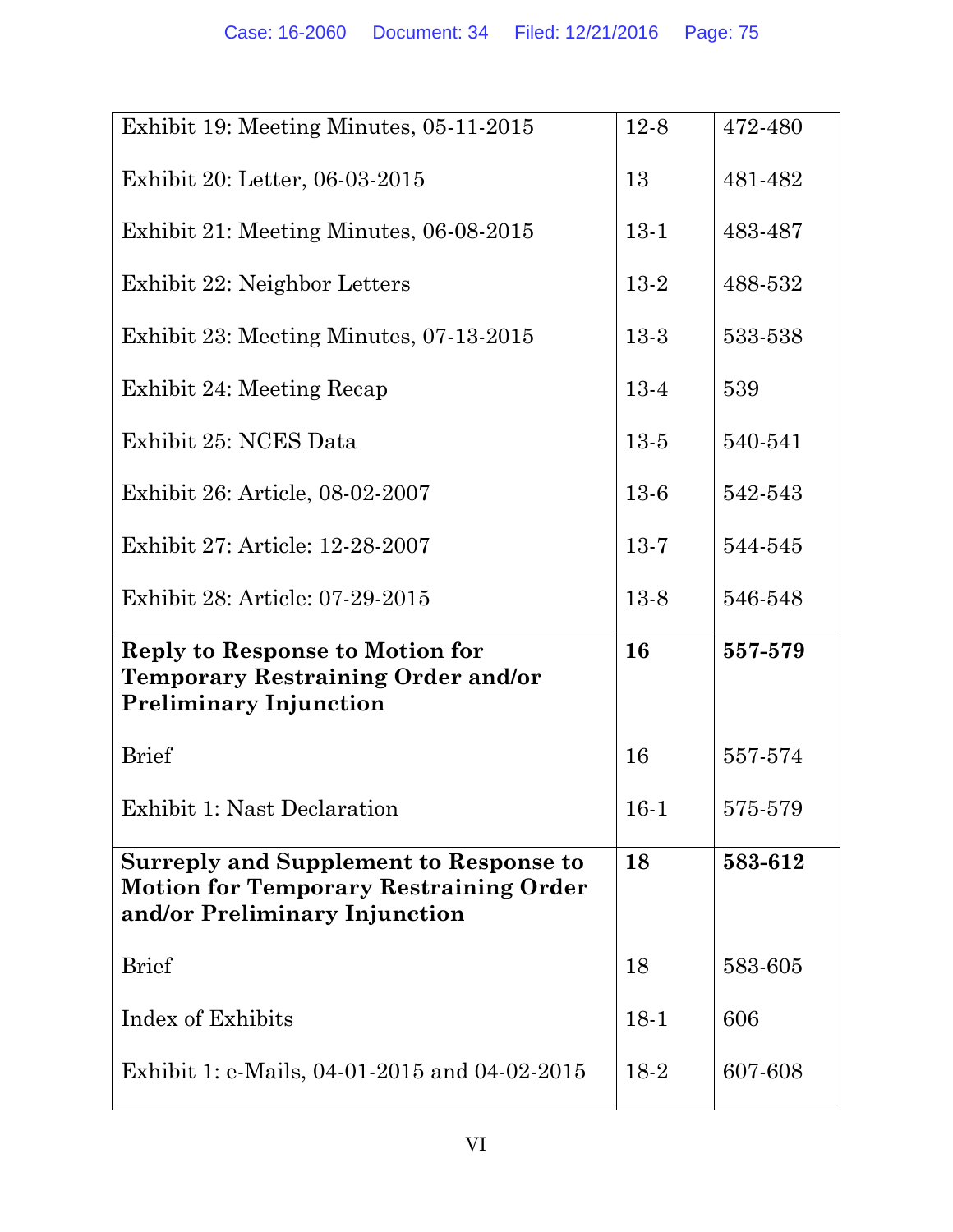| Exhibit 2: Withdrawal of Application                                                                   | 18-3      | 609       |
|--------------------------------------------------------------------------------------------------------|-----------|-----------|
| Exhibit 3: e-Mails, 08-25-2015 and 08-26-2015                                                          | 18-4      | 610-612   |
| <b>Order Denying Motion for Temporary</b><br><b>Restraining Order and/or Preliminary</b><br>Injunction | 22        | 635-663   |
| <b>Amended Complaint</b>                                                                               | 23        | 664-688   |
| <b>Motion for Summary Judgment</b>                                                                     | 35        | 904-1138  |
| Motion                                                                                                 | 35        | 904-905   |
| <b>Brief</b>                                                                                           | 35        | 906-991   |
| Index of Exhibits                                                                                      | $35 - 1$  | 992-993   |
| Exhibit 1: Sale Agreement and Land Contract                                                            | $35 - 2$  | 994-1007  |
| Exhibit 2: January 2013 Correspondence                                                                 | $35 - 3$  | 1008-1009 |
| Exhibit 3: November 2012 Meeting Minutes                                                               | $35 - 4$  | 1010-1011 |
| Exhibit 4: June 2013 Correspondence                                                                    | $35 - 5$  | 1012-1033 |
| Exhibit 5: Forbearance Agreement                                                                       | $35-6$    | 1034-1038 |
| Exhibit 6: November 2013 Meeting Minutes                                                               | $35 - 7$  | 1039-1040 |
| Exhibit 7: December 2013 Meeting Minutes                                                               | $35 - 8$  | 1041      |
| Exhibit 8: January 2014 Correspondence                                                                 | 35-9      | 1042-1054 |
| Exhibit 9: February 2014 Correspondence                                                                | $35 - 10$ | 1055-1056 |
| Exhibit 10: February 2014 Meeting Minutes                                                              | $35 - 11$ | 1057-1058 |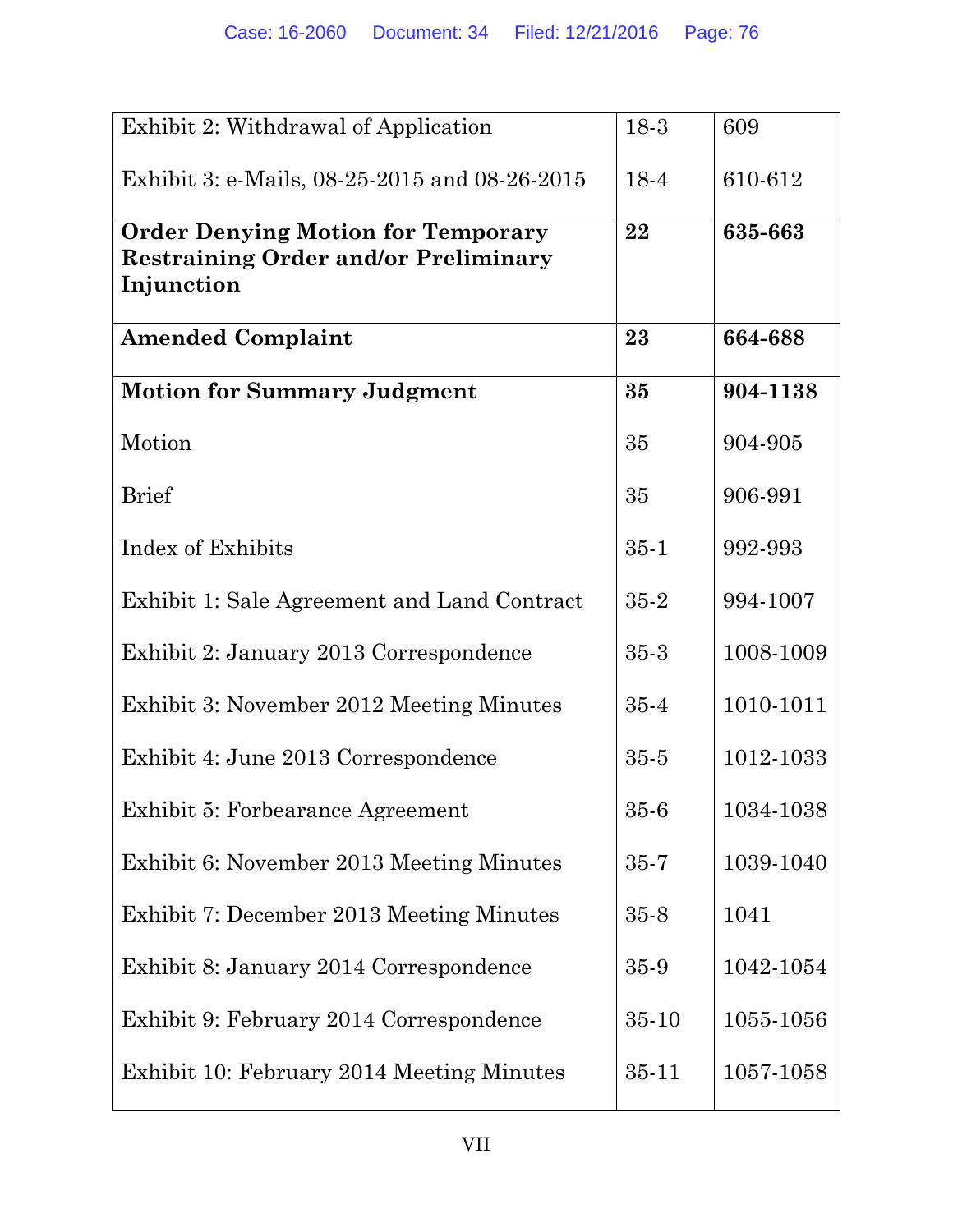| Exhibit 11: May 2014 Meeting Minutes                                  | 35-12     | 1059-1060 |
|-----------------------------------------------------------------------|-----------|-----------|
| Exhibit 12: June 2014 Meeting Minutes                                 | $35 - 13$ | 1061-1063 |
| Exhibit 13: August 2014 Meeting Minutes                               | $35 - 14$ | 1064-1065 |
| Exhibit 14: September 2014 Meeting Minutes                            | $35 - 15$ | 1066-1067 |
| Exhibit 15: October 2014 Correspondence                               | $35 - 16$ | 1068      |
| Exhibit 16: October 2014 Meeting Minutes                              | 35-17     | 1069      |
| Exhibit 17: Amendment to Forbearance<br>Agreement                     | 35-18     | 1070-1071 |
| Exhibit 18: November 2014 Meeting Minutes                             | 35-19     | 1072-1073 |
| Exhibit 19: January 2015 Meeting Minutes                              | 35-20     | 1074-1075 |
| Exhibit 20: January 2015 and February 2015<br>Correspondence          | 35-21     | 1076-1089 |
| Exhibit 21: February 2015 Meeting Minutes                             | 35-22     | 1090-1091 |
| Exhibit 22: Direct Mail Target List                                   | 35-23     | 1092      |
| Exhibit 23: Purchase Agreement                                        | 35-24     | 1093-1099 |
| Exhibit 25: Mortgage Agreement                                        | $35 - 25$ | 1100-1113 |
| Exhibit 26: Memorandum of Recapture of<br>Proceeds on Sale            | 35-26     | 1114-1116 |
| Exhibit 27: Termination of Land Contract and<br><b>Mutual Release</b> | 35-27     | 1117-1119 |
| Exhibit 28: May 2015 Meeting Minutes                                  | 35-28     | 1120-1121 |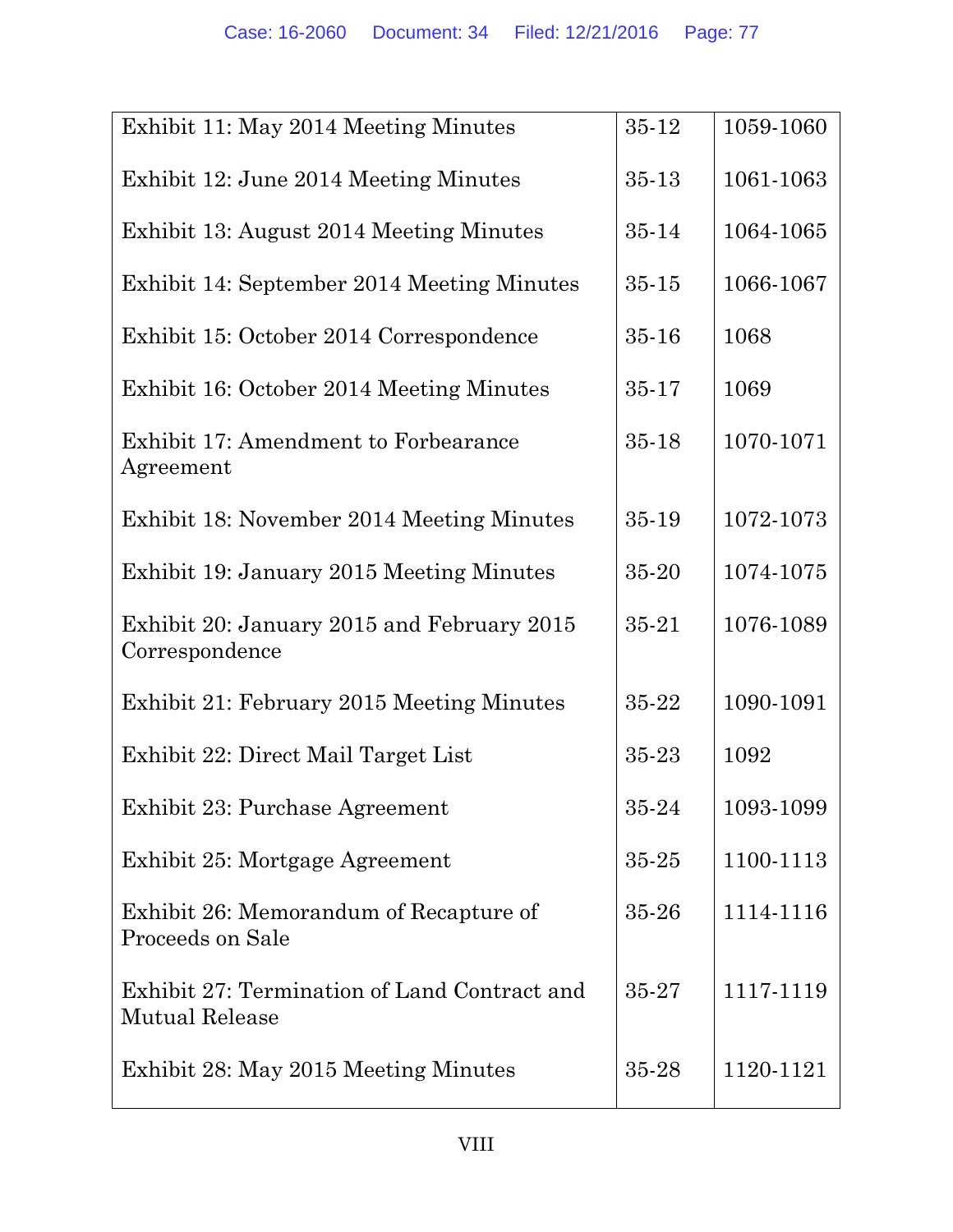| Exhibit 29: June 2015 Meeting Minutes                     | 35-29    | 1122-1124 |
|-----------------------------------------------------------|----------|-----------|
| Exhibit 30: July 2015 Meeting Minutes                     | 35-30    | 1125      |
| Exhibit 31: August 2015 Correspondence                    | 35-31    | 1126      |
| Exhibit 32: August 2015 Meeting Minutes                   | 35-32    | 1127-1128 |
| Exhibit 33: Lease Agreement                               | 35-33    | 1129-1137 |
| Exhibit 34: Student Enrollment History                    | 35-34    | 1138      |
| <b>Response to Motion for Summary</b><br>Judgment         | 43       | 1159-1457 |
|                                                           |          |           |
| <b>Brief</b>                                              | 43       | 1159-1242 |
| Index of Exhibits                                         | $43 - 1$ | 1243      |
| Exhibit A: Panning Declaration                            | $43 - 2$ | 1244-1250 |
| <b>Exhibit B: Nast Declaration</b>                        | $43-3$   | 1251-1256 |
| Exhibit C: Lease Agreement                                | $43 - 4$ | 1257-1268 |
| <b>Exhibit D: Burwell Deposition</b>                      | $43 - 5$ | 1269-1275 |
| Exhibit E: Zoning Ordinance, Article 19 and<br>Article 25 | $43 - 6$ | 1276-1282 |
| Exhibit F: VanMarter Deposition                           | $43 - 7$ | 1283-1319 |
| Exhibit G: Special Land Use Application                   | 43-8     | 1320-1323 |
| Exhibit H: Traffic Impact Studies                         | 43-9     | 1324-1358 |
| <b>Exhibit I: Road Commission Correspondence</b>          | 43-10    | 1359      |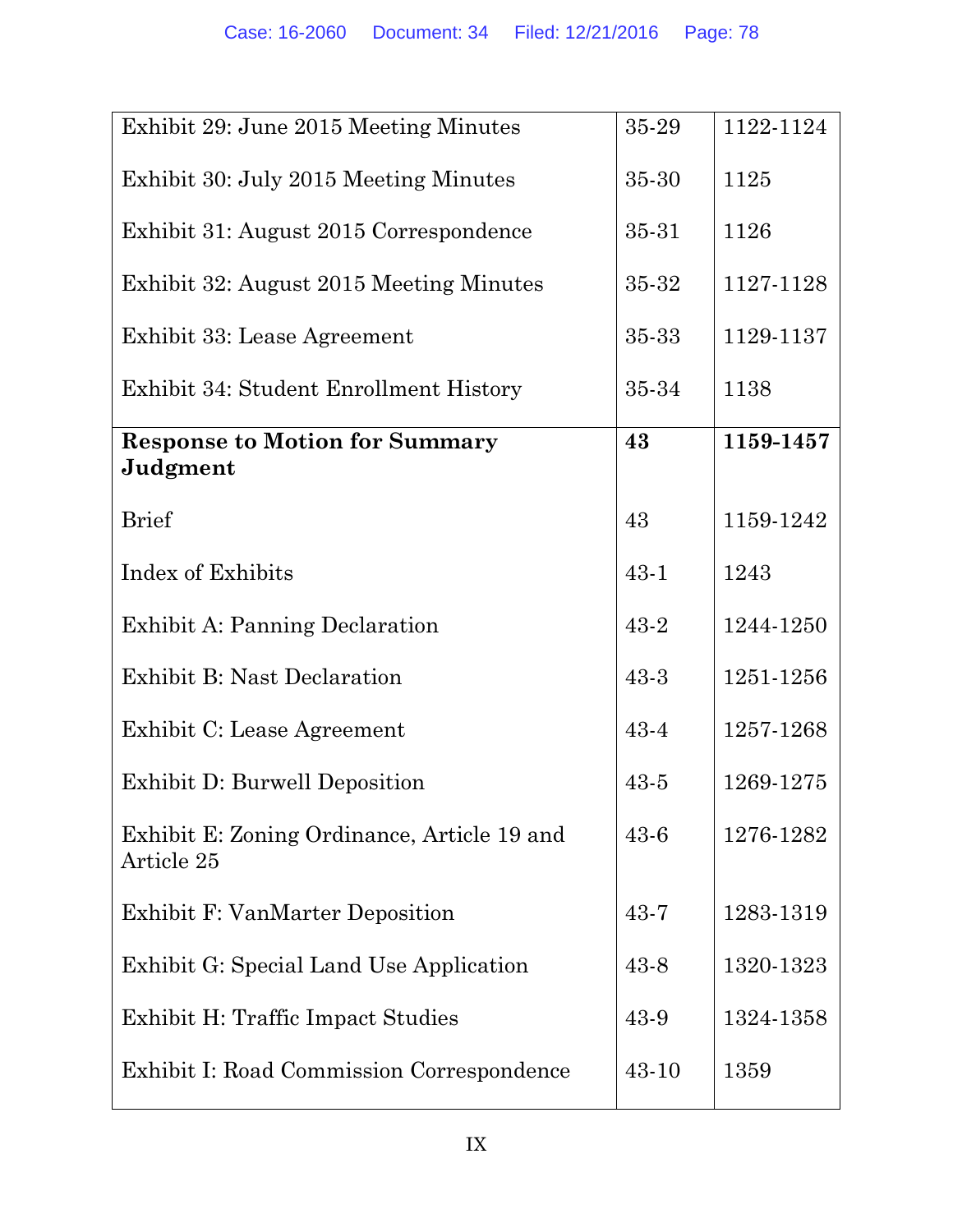| Exhibit J: Borden Deposition                                                   | 43-11     | 1360-1373 |
|--------------------------------------------------------------------------------|-----------|-----------|
| Exhibit K: LSL Planning Report                                                 | 43-12     | 1374-1379 |
| Exhibit L: Tetra Tech Report                                                   | 43-13     | 1380-1382 |
| Exhibit M: Meeting Minutes, 07-13-2015                                         | 43-14     | 1383-1389 |
| Exhibit N: Memo                                                                | $43 - 15$ | 1390-1392 |
| Exhibit O: Archinal Deposition                                                 | 43-16     | 1393-1405 |
| Exhibit P: Meeting Minutes, 07-20-2015                                         | 43-17     | 1406-1408 |
| Exhibit Q: Meeting Minutes, 08-03-2015                                         | 43-18     | 1409-1413 |
| Exhibit R: VanMarter Deposition Exhibit 20<br>and Exhibit 18                   | 43-19     | 1414-1417 |
| Exhibit S: VanMarter Deposition Exhibit 9                                      | 43-20     | 1418-1423 |
| Exhibit T: Lighthouse Community Church of<br>God v. City of Southfield         | 43-21     | 1424-1438 |
| Exhibit U: Harbor Missionary Church<br>Corporation v. City of San Buenaventura | 43-22     | 1439-1449 |
| Exhibit V: Other Township Ordinances                                           | 43-23     | 1450-1457 |
| <b>Reply to Response to Motion for Summary</b><br>Judgment                     | 45        | 1459-1495 |
| <b>Brief</b>                                                                   | 45        | 1459-1484 |
| Index of Exhibits                                                              | $45 - 1$  | 1485      |
| Exhibit 1: April 2015 Correspondence                                           | $45 - 2$  | 1486-1488 |